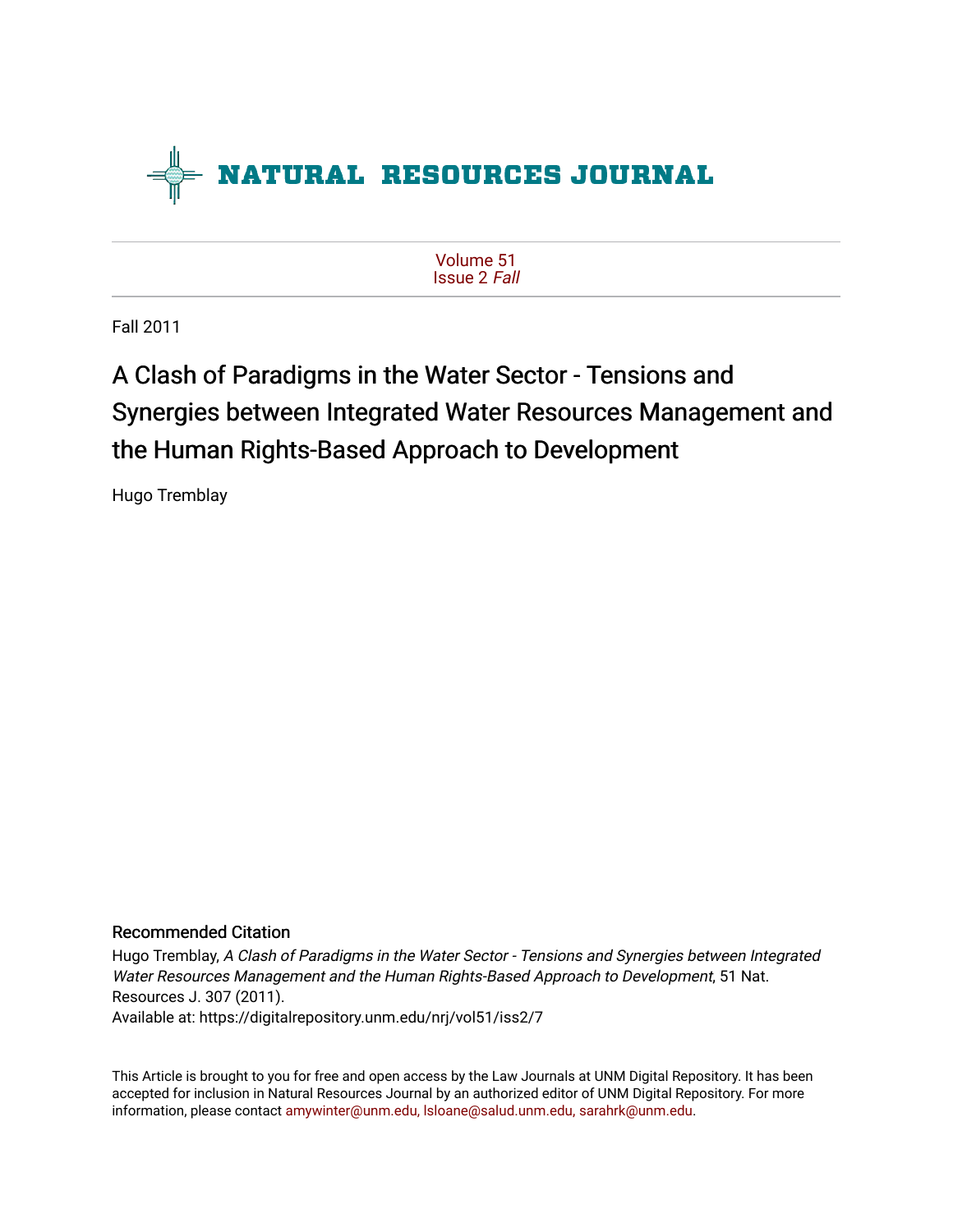**HUGO TREMBLAY**\*

# **A Clash of Paradigms in the Water Sector? Tensions and Synergies Between Integrated Water Resources Management and the Human Rights-Based Approach to Development**\*\*

#### **ABSTRACT**

*A variety of paradigms shape water resources management, reflecting the evolution of government policies and transient societal values. Integrated Water Resources Management (IWRM) became a predominant management framework in the 1990s whereas the Human Rights-Based Approach (HRBA) to development emerged recently as an influential approach in the water sector. While IWRM and the HRBA overlap significantly, the interactions between these two remain largely unexplored, and their repercussions may be significant. Because IWRM and the HRBA do not share identical premises and objectives, concurrent implementation of the two might also lead to tensions detrimental to water resources management. The purpose of this article is to explore the interactions between IWRM and the HRBA to development in the water sector. Questions raised by perceived conflicts are identified to help address potential tensions when the two approaches coexist. Synergies between IWRM and the HRBA are also detailed to establish how the two approaches are aligned.*

"Most Covenant rights are, at base, claims to scarce resources, and decisions regarding their recognition and enforcement will necessarily involve questions of resource allocation."<sup>1</sup>

307

<sup>\*</sup> Ph.D. student, United Nations Educational, Scientific, and Cultural Organization (UNESCO) Centre for Water Law, Policy and Science, University of Dundee, Scotland; Member of the Québec bar.

<sup>\*\*</sup> Research for this article was realized in the context of the January 22–23, 2009, Workshop for the IWRM and HRBA Initiative at the UNESCO Centre for Water Law, Policy, and Science, University of Dundee. I wish to thank the participants to the workshop whose reflections provided invaluable material for this article. I am especially grateful to my supervisor Professor Patricia Wouters, Professor Dan Tarlock, and colleagues Mohamad Mova Al'Afghani and Dinara Ziganshina, as well as to various anonymous peer reviewers for their insightful comments and guidance. The opinions expressed herein are strictly personal. Any error or omission is mine.

<sup>1.</sup> Michael Dennis & David Stewart, *Justiciability of Economic, Social, and Cultural Rights: Should There Be an International Complaints Mechanism to Adjudicate the Rights to Food, Water, Housing and Health?*, 98 AM. J. INT'L L. 462, 512 (2004).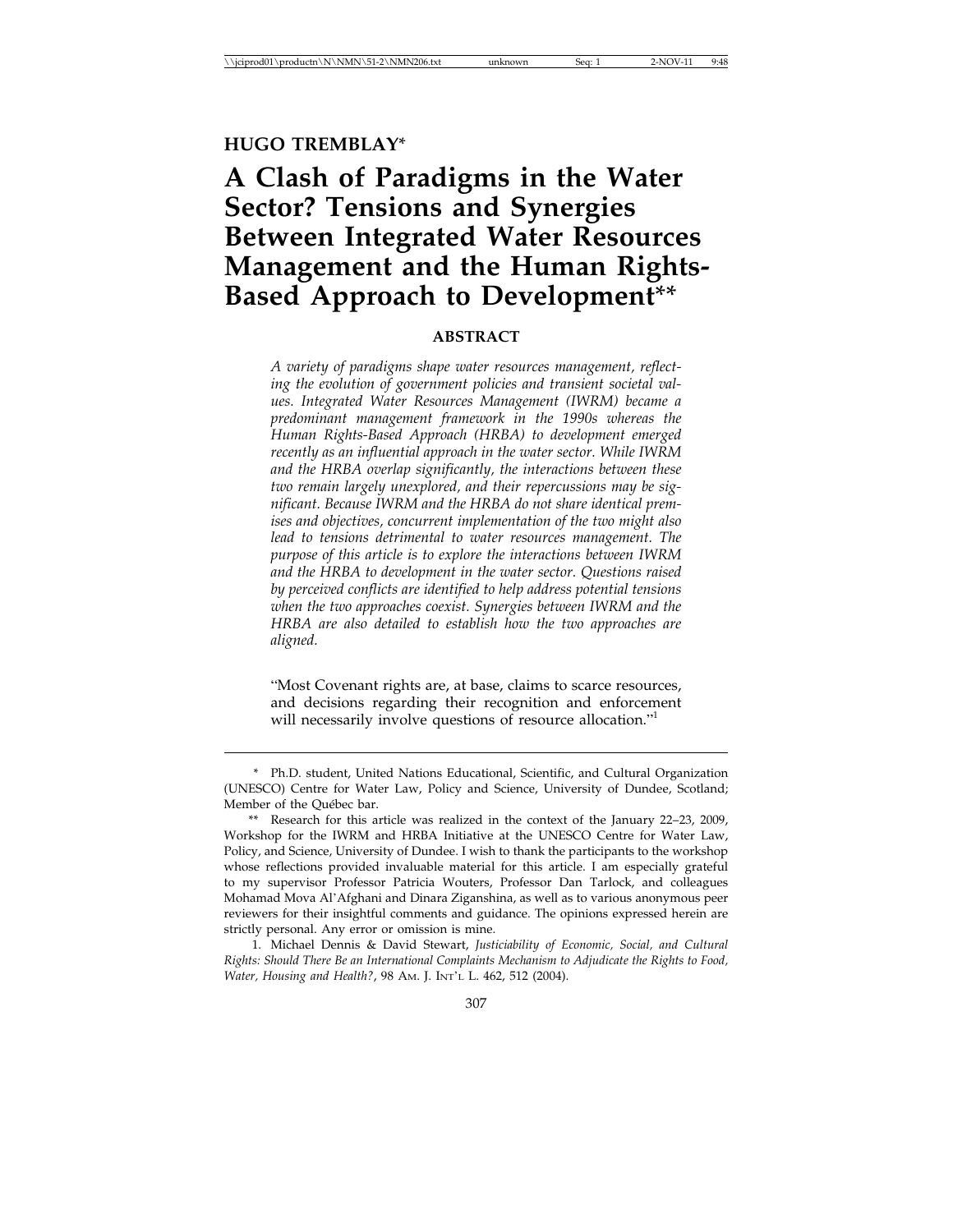## **I. INTRODUCTION: CONTEXT AND SCOPE**

As a discipline, water resources management has been shaped by a variety of paradigms reflecting the evolution of prevailing government policies and transient societal values.<sup>2</sup> Since the 1930s, water resources management has undergone a series of rapid shifts from the ethics of resource exploitation to resource conservation and sustainable resource management.<sup>3</sup>

Through this process, Integrated Water Resources Management (IWRM) became the predominant water management paradigm in the 1990s. However, the Human Rights-Based Approach (HRBA) to development has recently emerged as an influential approach in the water sector following the United Nations (U.N.) Millennium Declaration<sup>4</sup> and the progressive emergence of a human right to water at the international level. Recently, additional momentum has been imparted to the HRBA by the U.N. General Assembly recognition of the human right to water and sanitation.

IWRM and the HRBA to development propose broad management frameworks that significantly overlap in the water sector. The interactions between the two remain largely unexplored, although their repercussions are significant. Because IWRM and the HRBA do not share identical premises and objectives, the concurrent implementation of the two might lead to tensions detrimental to water resources management.<sup>5</sup>

<sup>2.</sup> BRUCE HOOPER, INTEGRATED RIVER BASIN GOVERNANCE: LEARNING FROM INTERNA-TIONAL EXPERIENCES 2–3 (2005).

<sup>3.</sup> *Id.* at 2. This has not solved the problems in water management. Barely a day passes without news confirming the gravity of the impending world water crisis, which has even been acknowledged at the January 2009 World Economic Forum in Davos. *See* WORLD ECONOMIC FORUM WATER INITIATIVE, THE BUBBLE IS CLOSE TO BURSTING: A FORECAST OF THE MAIN ECONOMIC AND GEOPOLITICAL WATER ISSUES LIKELY TO ARISE IN THE WORLD DURING THE NEXT TWO DECADES, Draft for Discussion at the 2009 Annual Meeting (2009), http://www.weforum.org/pdf/water/WaterInitiativeFutureWaterNeeds.pdf. The crisis has been long in the making, and protracted efforts directed at solving it have so far been globally unsuccessful. *See also* Malin Falkenmark, *Water Scarcity—Challenges for the Future*, *in* THE SCARCITY OF WATER. EMERGING LEGAL AND POLICY RESPONSES 136 (Edward H.P. Brans et al. eds., 1997) (aptly summarizing the fundamental drivers underlying the impending crisis).

<sup>4.</sup> United Nations Millennium Declaration, G.A. Res. 55/2, U.N. GAOR, 55th Sess., 8th Plen. Mtg., Agenda Item 60(b), U.N. Doc. A/RES/55/2 (Sept. 18, 2000). Resolution on the Human Right to Water and Sanitation, G.A. Res. 64/292, U.N. GAOR, 108th Plen. Mtg., Agenda Item 48, U.N. Doc. A/64/L.63/Rev.1 at 3 (July 28, 2010) declares "the right to safe and clean drinking water and sanitation as a human right that is essential for the full enjoyment of life and all human rights."

<sup>5.</sup> A summary description of the interface between IWRM and the HRBA mentions that: "[L]inking and gaining synergies between the two approaches poses some challenges of clarifying perceived conflicts between the approaches and identifying ways to align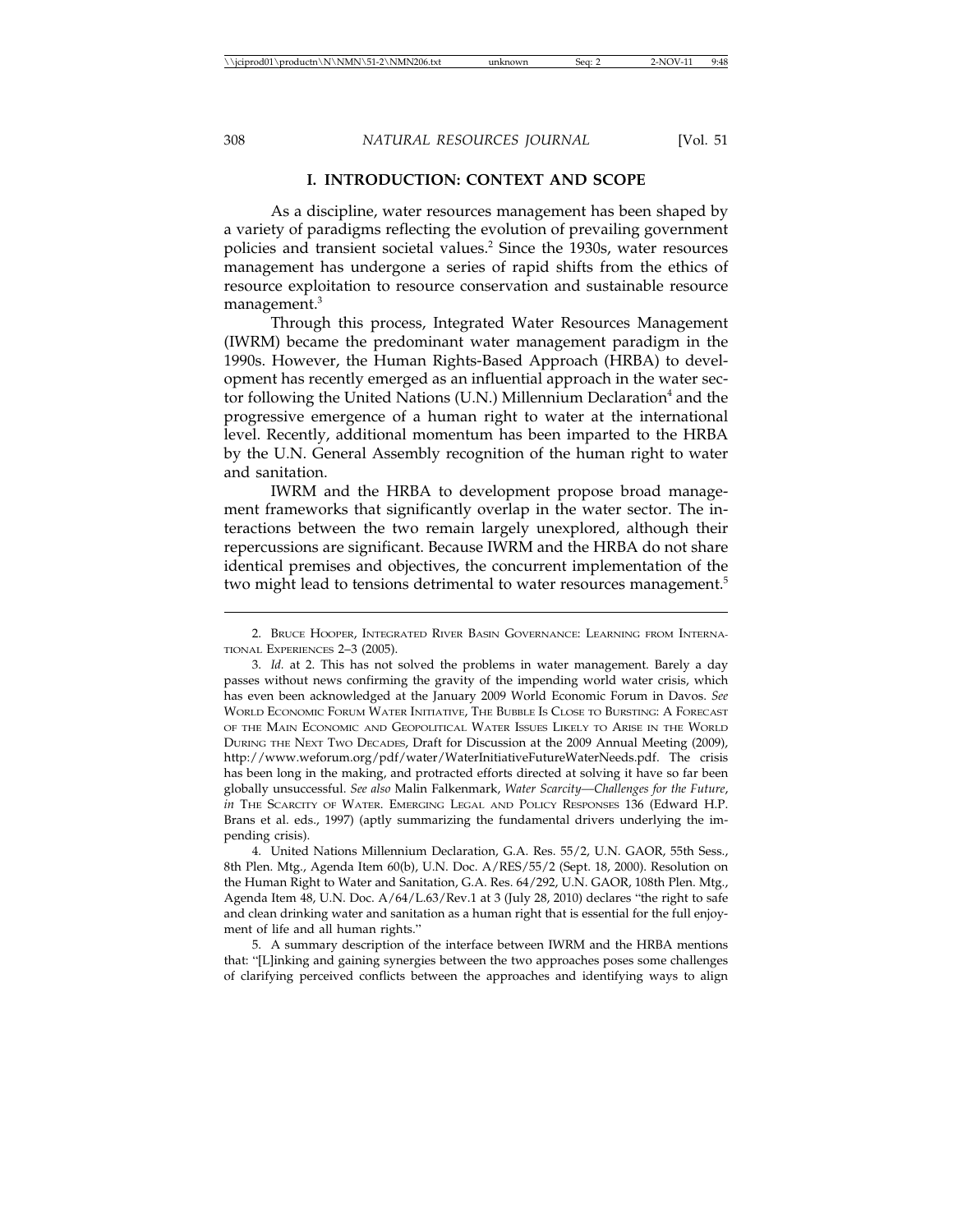The purpose of this article is to explore the interactions between IWRM and the HRBA to development in the water sector.<sup>6</sup> Questions raised by perceived conflicts are identified to help address possible tensions when the two approaches coexist. Synergies between IWRM and the HRBA are also detailed to establish how the two approaches are aligned. Issues related to drinking water and sanitation services and the human right to water are addressed. However, the scope of this study is broader, examining all aspects of water resources management potentially affected by the interactions between the two approaches, including their effects on domestic, agricultural, industrial, and environmental water uses.

This article is an opinion paper. It adopts a synthetic perspective and does not offer an exhaustive review of the issues related to IWRM and the HRBA. The overarching argument contends that imperfections within each approach can be remedied by conjoining the two, despite some tensions that must be addressed and solved by water managers at the local or national level on a case-by-case basis. On one hand, the integrative function of IWRM anchors the HRBA in the physical context of water resources management and helps clear up apparent ambiguities in the latter. On the other hand, the HRBA provides substantive direction to increase equity in water management reform processes and offers essential discursive recourses against structural imbalances within integrated management frameworks.<sup>7</sup> Intertwining IWRM and the HRBA is beneficial to both. However, this article does not claim that such conjoining would solve all challenges related to water management or that all other water management paradigms are inferior or useless.<sup>8</sup> Rather, lessons can be learned from both.

8. While other water management approaches, such as soft paths or adaptive management, can offer various benefits, this article does not consider them. It could be argued that IWRM and the HRBA are singled out amongst a plethora of approaches for the purpose of this article because they currently enjoy apparent prominence in the water management discourse. But, at bottom line, the most robust justification for this article is that the interface between IWRM and the HRBA remains inadequately researched despite initial forays. *See* Susanne Schmidt, Water Governance Specialist, United Nations Bureau for Development Policy, Presentation at the World Water Week: A Human Rights Based Ap-

them in practice." *See* WATERWIKI, *Human Rights-Based Approach*, http://www.waterwiki. net/index.php/Human\_Rights-Based\_Approach (last updated Dec. 15, 2010).

<sup>6.</sup> This article does not aim to further detail the respective definitions of IWRM and HRBA. The already abundant and still expanding literature on these subjects is only summarized and referenced as a basis for a discussion on the interactions between the two approaches, which is the essential purpose of the article.

<sup>7.</sup> The term "discursive" is employed throughout the article in its usual, rather than philosophical sense, to mean without predefined structure or quality. It refers to a nonsystematized logic that evolves contextually.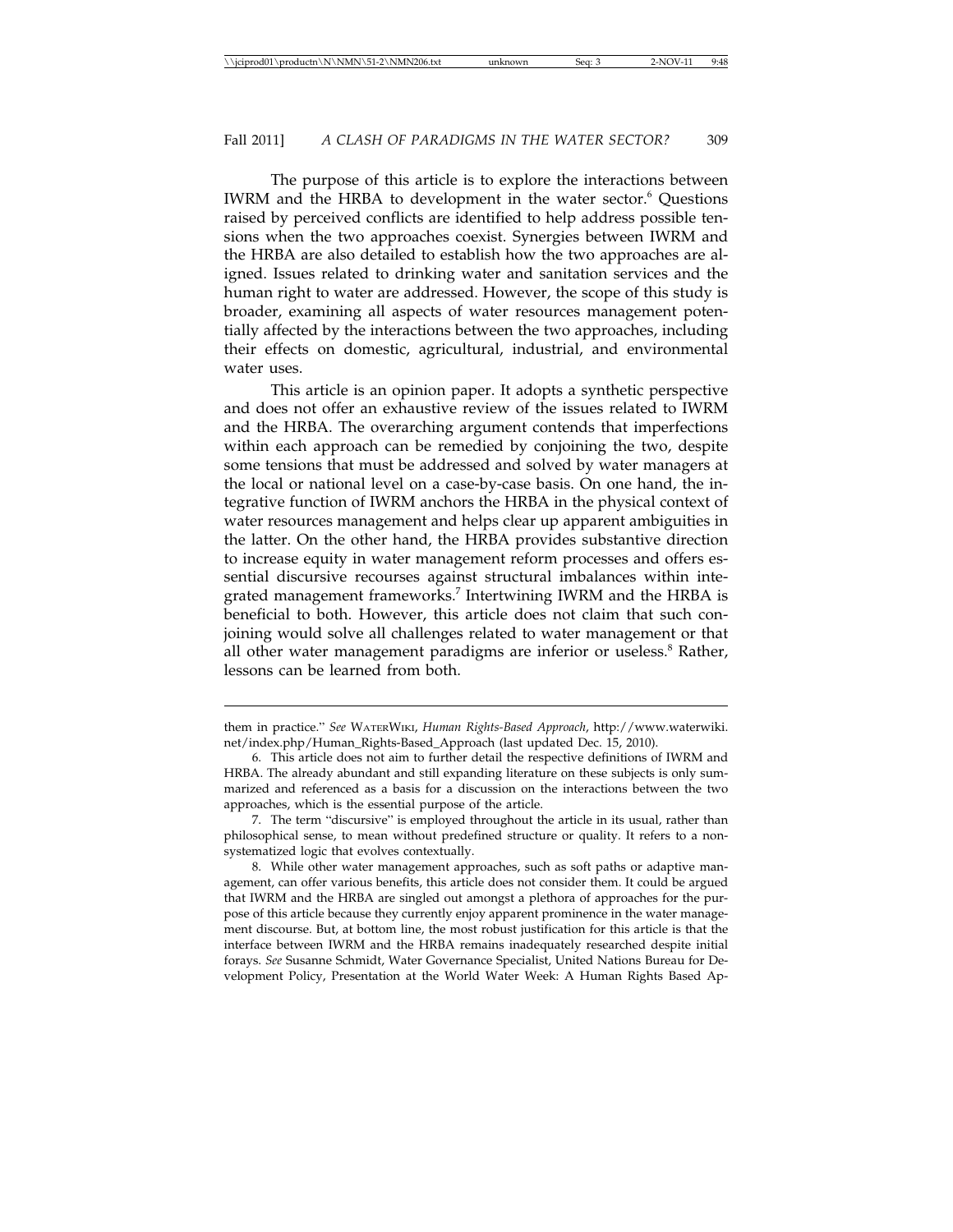The article is divided as follows: First, short, contextual definitions are provided for both IWRM and the HRBA to development in the water sector (Part II). Second, five areas of tension between the two are identified, and questions resulting from their coexistence are raised to indicate issues that should be addressed by water management frameworks (Part III). Finally, several synergies between IWRM and the HRBA are explored in order to determine how combining the two approaches can improve equitable development and the sustainable management of water resources (Part IV).

#### **II. IWRM AND THE HRBA: DEFINITIONS**

This Part briefly defines IWRM (Part II.A) and the HRBA to development in the water sector (Part II.B) to provide a basis for the discussion that follows.

#### **A. Defining IWRM: Aiming at a Moving Target?**

IWRM emerged as a dominant paradigm for water resources management in the early 1990s. Although this approach existed under various guises for decades prior to that time, the materialization of IWRM is often linked to the Dublin Principles and Agenda 21.<sup>9</sup> Since

9. *See Dublin Statement on Water and Sustainable Development, Dublin, Ireland* (Jan. 31, 1992), *available at* http://www.wmo.int/pages/prog/hwrp/documents/english/icwedec e.html [hereinafter Dublin Principles]; United Nations Conference on Environment and Development, Rio de Janeiro, Braz., June 3–14, 1992, *Agenda 21: A Programme for Action for Sustainable Development*, U.N. Doc. A/CONF.151/26 (Vol. II), Annex II (Jun. 13, 1992) [hereinafter *Agenda 21*]. For a synthetic review of the development of IWRM, see Muhammad

proach to IWRM: Exploring Synergies (Sept. 5–11, 2010), http://www.worldwaterweek. org/documents/WWW\_PDF/2010/thursday/T3/IWRM-HRBA\_WWW \_ 2010 \_ PRES.pdf. This is a typical stance in some fields of research, among them legal studies, where accumulation of knowledge is a valid end in itself without further need for justification. In this context, the article belongs to an emerging research domain that explores the interactions between various management paradigms in the water sector. Bilateral interactions between other management frameworks have been explored, as is the case for the interface between IWRM and adaptive management. *See* Wietske Medema, Brian S. McIntosh & Paul J. Jeffrey, *From Premise to Practice: A Critical Assessment of Integrated Water Resources Management and Adaptive Management Approaches in the Water Sector, 16 ECOLOGY & SOC'Y, no. 2, art.* 27 (2008), *available at* http://www.ecologyandsociety.org; *see also* WIETSKE MEDEMA & PAUL JEFFREY, IWRM AND ADAPTIVE MANAGEMENT: SYNERGY OR CONFLICT?, NEWATER REPORT SE-RIES NO. 7, 18 (2005), http://www.usf.uni-osnabrueck.de/projects/newater/downloads/ newater\_rs07.pdf (noting that it is crucial to explain the reasons for combining two management approaches in the water sector). Hence, this article attempts to detail some of the interactions between IWRM and the HRBA to fill a gap in the literature, but also to stimulate the drive toward holistic, inclusive, systemic, comprehensive, or integrated resources management that presumably requires that coexisting management approaches take each other in to account.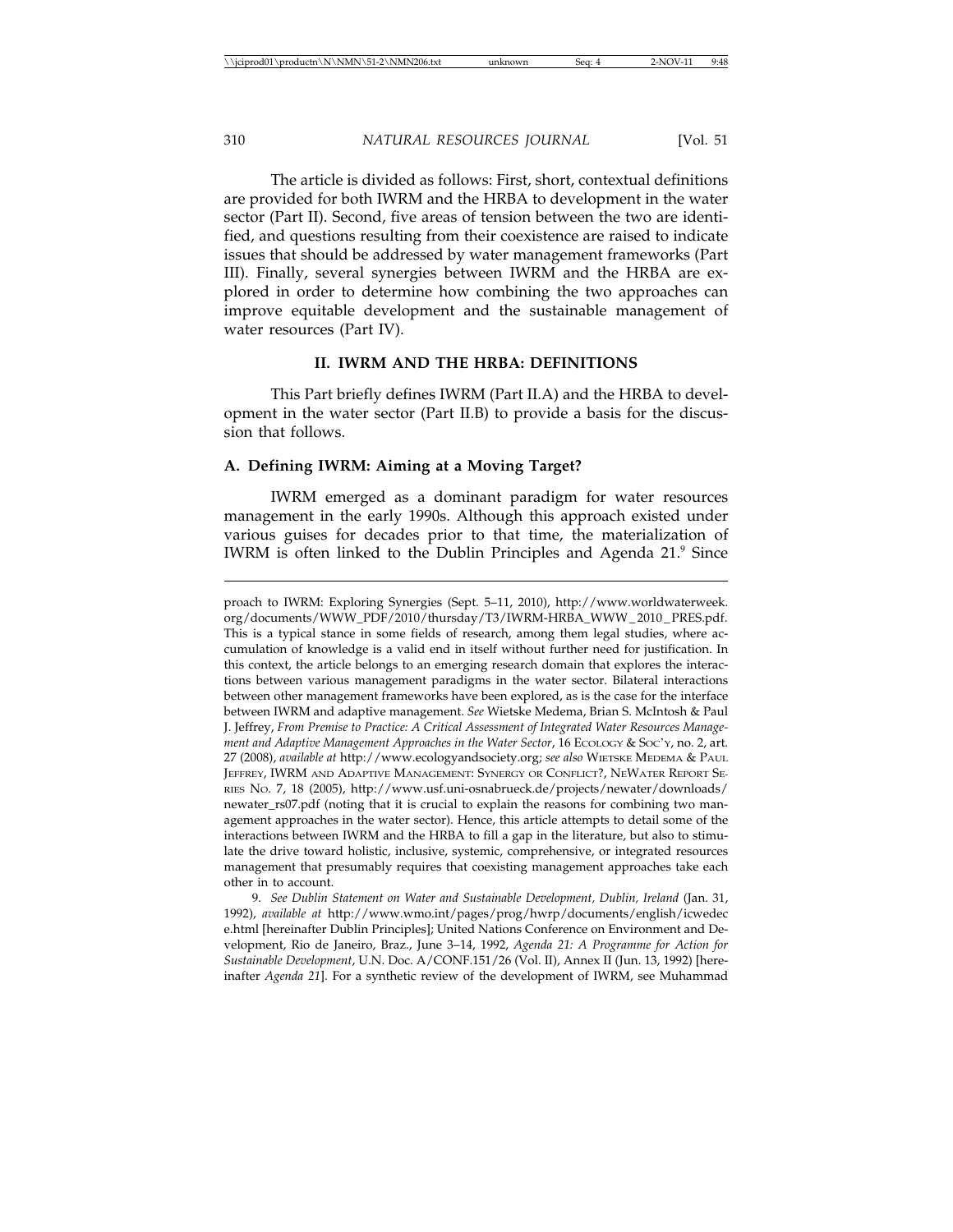then, global commitment to IWRM has been reaffirmed in numerous international fora such as the Johannesburg World Summit on Sustainable Development, in 2002, and has been developed into a detailed conceptual framework for water resources management. $10$ 

IWRM is perceived as the conceptual vehicle that promotes sustainable development in the management of freshwater resources. $11$ IWRM is a holistic approach applicable to all water resources and water uses as a response to the failures of fragmented water management regimes.12 Although various definitions exist, the authoritative IWRM statement is provided by the Global Water Partnership: "IWRM is a process that promotes the co-coordinated development and management of water, land and related resources, in order to maximize the resultant economic and social welfare in an equitable manner without compromising the sustainability of vital ecosystems."<sup>13</sup>

IWRM identifies various elements for good water governance that span the areas of policy, legislation, institutional capacity and frameworks, financial instruments, social development, and scientific research.<sup>14</sup> IWRM's overriding principles are economic efficiency in water

11. ANTOINETTE HILDERING, INTERNATIONAL LAW, SUSTAINABLE DEVELOPMENT AND WATER MANAGEMENT 32 (2004). *See also Agenda 21*, *supra* note 9, at Chapter 18. **R**

12. *See, e.g.*, U.N. WATER, STATUS REPORT ON INTEGRATED WATER RESOURCES MANAGE-MENT AND WATER EFFICIENCY PLANS, PREPARED FOR THE 16TH SESSION OF THE COMMISSION ON SUSTAINABLE DEVELOPMENT 4–5 (May 2008), *available at* http://www.unwater.org/down loads/UNW\_Status\_Report\_IWRM.pdf.

13. GLOBAL WATER PARTNERSHIP TECHNICAL ADVISORY COMMITTEE, INTEGRATED WATER RESOURCES MANAGEMENT 22 (Global Water Partnership Tech. Advisory Committee Background Paper No. 4, 2000). Since the 2009 World Water Forum and World Water Week, many publications further detailing the definition and content of IWRM have been released. *See, e.g.,* INTEGRATED WATER MANAGEMENT IN PRACTICE: BETTER WATER MANAGE-MENT FOR DEVELOPMENT (Roberto Lenton & Mike Muller eds., 2009).

14. On the issue of good water governance in the context of IWRM, see Håkan Tropp, *Water Governance: Trends and Needs for New Capacity Development*, 9 WATER POL'Y, Supp. 2, 19 (2007); Andrew Allan & Alistair Rieu-Clarke, *Good Governance and IWRM—A Legal Perspective*, 24 IRRIGATION & DRAINAGE SYS. 239, 240–44 (2010); Anthony R. Turton et al., *Towards a Model for Ecosystem Governance: An Integrated Water Resource Management Example*, *in* GOVERNANCE AS A TRIALOGUE: GOVERNMENT-SOCIETY-SCIENCE IN TRANSITION 1 (Anthony Turton et al. eds., 2007).

Mizanur Rahaman & Olli Varis, *Integrated Water Resources Management: Evolution, Prospects and Future Challenges* 1 SUSTAINABILITY: SCI., PRACTICE, & POL'Y 15 (2005).

<sup>10.</sup> *See* U.N. World Summit on Sustainable Development, Johannesburg, S. Africa, Aug. 26–Sept. 4, 2002, *Declaration on Sustainable Development, Report of World Summit on Sustainable Development*, U.N. Doc. A/Conf.199/20 (2002). For a recent international recognition of IWRM, see United Nations, Econ. & Soc. Council, Comm. on Sustainable Development, Report on the Sixteenth Session 51 § 213 (May 11, 2007, and May 5–16, 2008), U.N. Doc. E/CN.17/2008/17 (Supp. No. 9).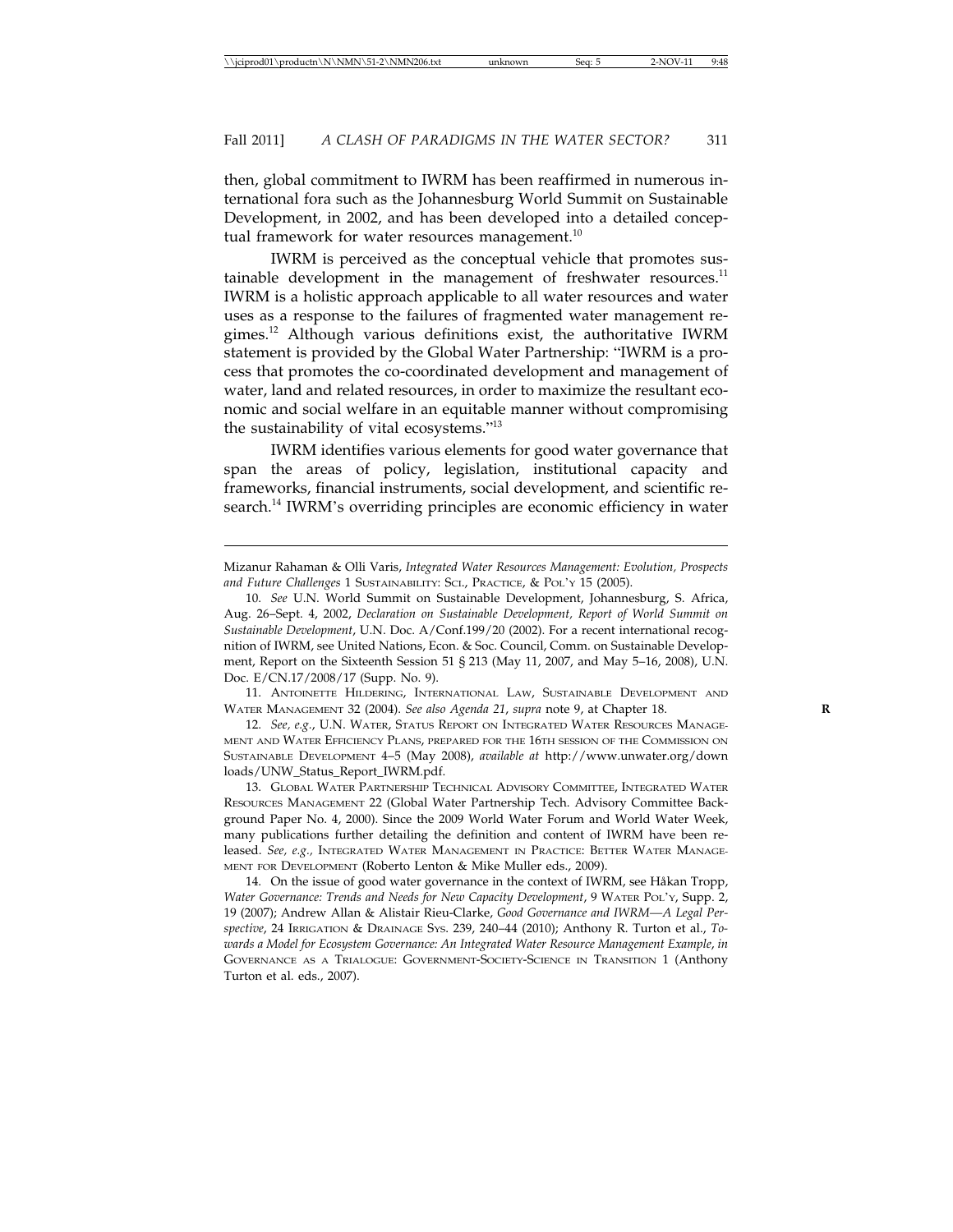use, social equity, and environmental and ecological sustainability.15 The concepts guiding the implementation of IWRM's principles are subsidiarity and inclusive participation, costs internalization and the userpays principle, precaution and prevention, transparency and accountability, river-basin management, and sound scientific assessments of physical constraints in natural resources management.<sup>16</sup> In particular, IWRM recognizes the need for environmental water allocations in a context of finite water resources and competition among uses.<sup>17</sup>

In recent years, IWRM has been criticized as normatively empty or, alternatively, as a vehicle for a globalized neo-liberal agenda, as well as too vague, too broad in scope, and too difficult to implement.18 For example, one assessment states that IWRM:

is a sound philosophy which is hard to disagree with. However, in developing countries, what usually gets passed-off in the name of IWRM at the operational level takes a rather narrow view of the philosophy and has largely tended to include a blue-print package including: [1] A national water policy; [2] A water law and regulatory framework; [3] Recognition of River Basin as the appropriate unit of water and land resources planning and management; [4] Treating water as an economic good; and [5] Participatory water resource management. Several of these mark a significant shift from current paradigms and making this transition is proving to be difficult. Drafting new water laws is easy; enforcing them is not. Renaming regional water departments as basin organizations is easy; but managing water resources at basin level is not. Declaring water an economic good is simple; but using price mechanisms to direct water to high-value uses is proving com-

<sup>15.</sup> GLOBAL WATER PARTNERSHIP TECHNICAL ADVISORY COMMITTEE, *supra* note 13, at 30. **R** Many authors provide similar enumerations with varying degrees of details that essentially cover the same values. *See, e.g.,* A. Dan Tarlock, *Integrated Water Resources Management: Theory and Practice*, *in* IMPLEMENTING INTEGRATED WATER RESOURCES MANAGEMENT IN CEN-TRAL ASIA 4 (Patricia Wouters, Victor Dukhovny & Andrew Allan, eds., 2007); Peter Gleick, *The Changing Water Paradigm: A Look at Twenty-First Century Water Resources Development*, 25 WATER INT'L 127, at 131 (2000).

<sup>16.</sup> For an overview of principles guiding the operationalization of IWRM at the social level, see Frank G.W. Jaspers, *Institutional Arrangements for Integrated River Basin Management*, 5 WATER POL'Y 77, 77–90 (2003).

<sup>17.</sup> *See* Kees Leendertse, Steve Mitchell & Joakim Harlin, *IWRM and the Environment: A View on Their Interaction and Examples Where IWRM Led to Better Environmental Management in Developing Countries*, 34 WATER S.A. 691, 691–98 (2008).

<sup>18.</sup> *See, e.g.,* Asit K. Biswas, *Integrated Water Resources Management: Is It Working?* 24 INT'L J. WATER RESOURCES DEV. 5, 13, 19 (2008); Mike Muller, *Fit for Purpose: Taking Integrated Water Resource Management Back to Basics*, 24 IRRIGATION & DRAINAGE SYS. 161, 164–65 (2010).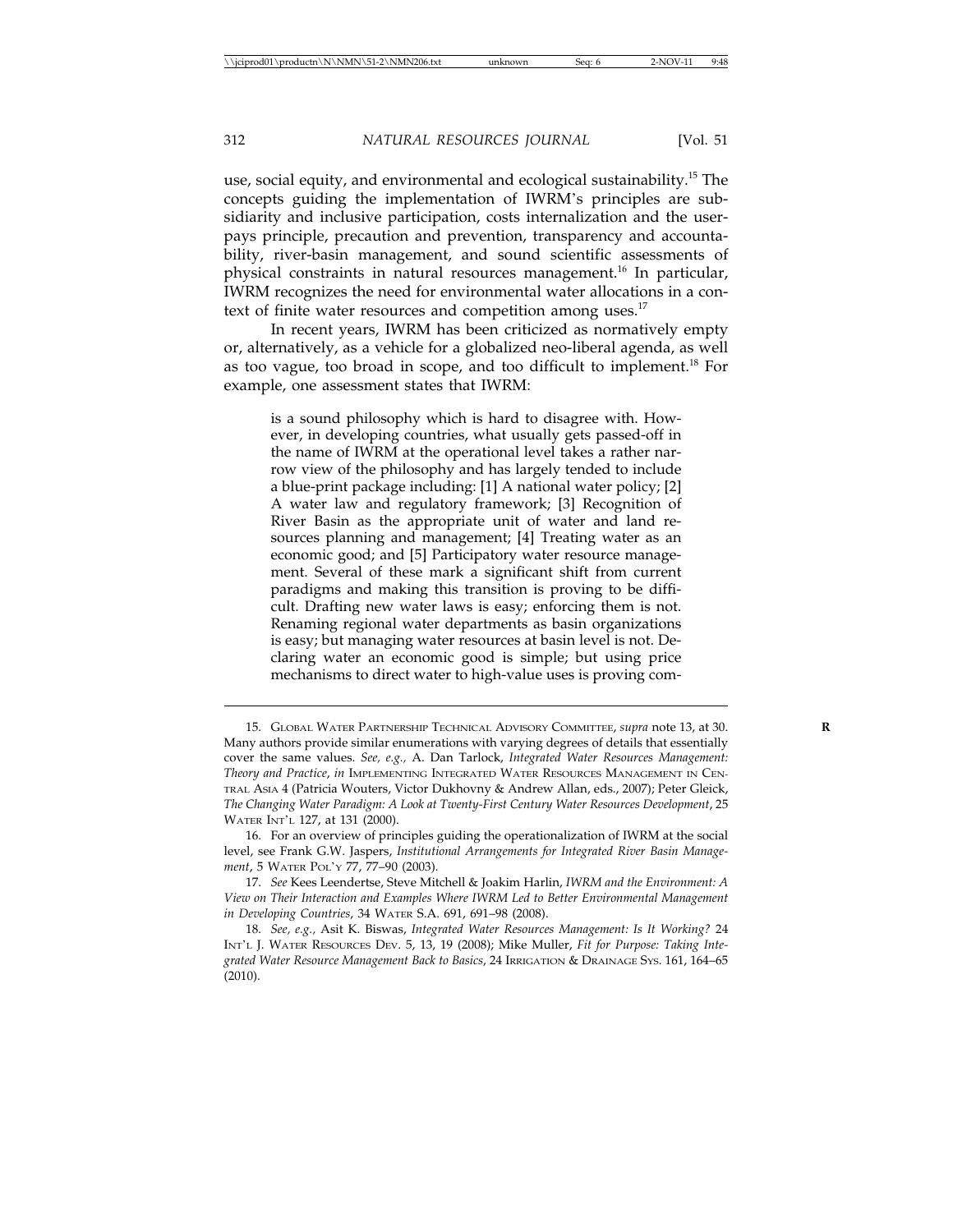plex. As a consequence, the so-called IWRM initiatives in developing country contexts have proved to be ineffective at best and counterproductive at worst.<sup>19</sup>

A study by François Molle, a senior researcher in international water issues, encompasses IWRM's critiques and helps pinpoint the approach's substantive core.<sup>20</sup> That core, according to Molle, consists of a nirvana concept, a narrative, and a model. In this context, "nirvana concept" refers to an unattainable water management ideal that emphasizes process and can perpetuate the status quo because it might be hijacked for legitimization purposes.<sup>21</sup> "Narrative" refers to a simplified and rationalized interpretation of reality, obscuring complex situations in which casual relationships are inherently blurred, and prescribing clearly defined and logically articulated goals that might be sound in particular contexts but constitute flawed generalizations.<sup>22</sup> For example, economic efficiency through water markets is identified as a typical narrative that survives although the asserted inherent superiority of pure market allocation was debunked a long time ago.<sup>23</sup> And lastly, "model" refers to a specific instance of reform or development intervention presented as a success story and transplanted through a reductionist process anchored in the technocratic expert planning that is justified by a belief in the replicability of solutions.<sup>24</sup> For example, Chilean water markets are identified as a typical model of dubious value.<sup>25</sup> Ultimately, it can be inferred from

20. François Molle, Nirvana Concepts, Narratives and Policy Models: Insights from the *Water Sector*, 1 WATER ALTERNATIVES 131, 132–36 (2008).

- 21. *See id.* at 132.
- 22. *See id.* at 136.

<sup>19.</sup> INTERNATIONAL WATER MANAGEMENT INSTITUTE, IWRM CHALLENGES IN DEVELOP-ING COUNTRIES: LESSONS FROM INDIA AND ELSEWHERE 2 (IWMI, Water Policy Briefing 24, 2007), which is based on Tushaar Shah, *Issues in Reforming Informal Water Economies of Low-Income Countries: Examples from India and Elsewhere*, *in* COMMUNITY-BASED WATER LAW AND WATER RESOURCE MANAGEMENT REFORM IN DEVELOPING COUNTRIES 65 (Barbara van Koppen, Mark Giordano & John Butterworth, eds., 2007).

<sup>23.</sup> *See* Ronald H. Coase, *The Problem of Social Cost*, 3 J.L. & ECON. 1 (1960). Some myths are resilient. *See* Michael R. Butler & Robert F. Garnett, *Teaching the Coase Theorem: Are We Getting It Right?*, 31 ATLANTIC ECON. J. 133, 133–45 (2003). For an interesting study of transaction costs under prior appropriation doctrine that is based on a dubious interpretation of Coase's arguments, see C. Carter Ruml, *The Coase Theorem and Western U.S. Appropriative Water Rights*, 45 NAT. RESOURCES J. 169 (2005).

<sup>24.</sup> *See* Molle, *supra* note 20, at 138. **R**

<sup>25.</sup> At best, the value of this model is uncertain. *See* Carl Bauer, *Bringing Water Markets Down to Earth: The Political Economy of Water Rights in Chile, 1976–95*, 25 WORLD DEV. 639 (1997). At worst, it can be claimed that true water markets have never existed, for raw water at least. *See* Joseph W. Dellapenna, *The Market Alternative*, *in* THE EVOLUTION OF THE LAW AND POLITICS OF WATER 373 (Joseph W. Dellapenna & Joyeeta Gupta, eds., 2009).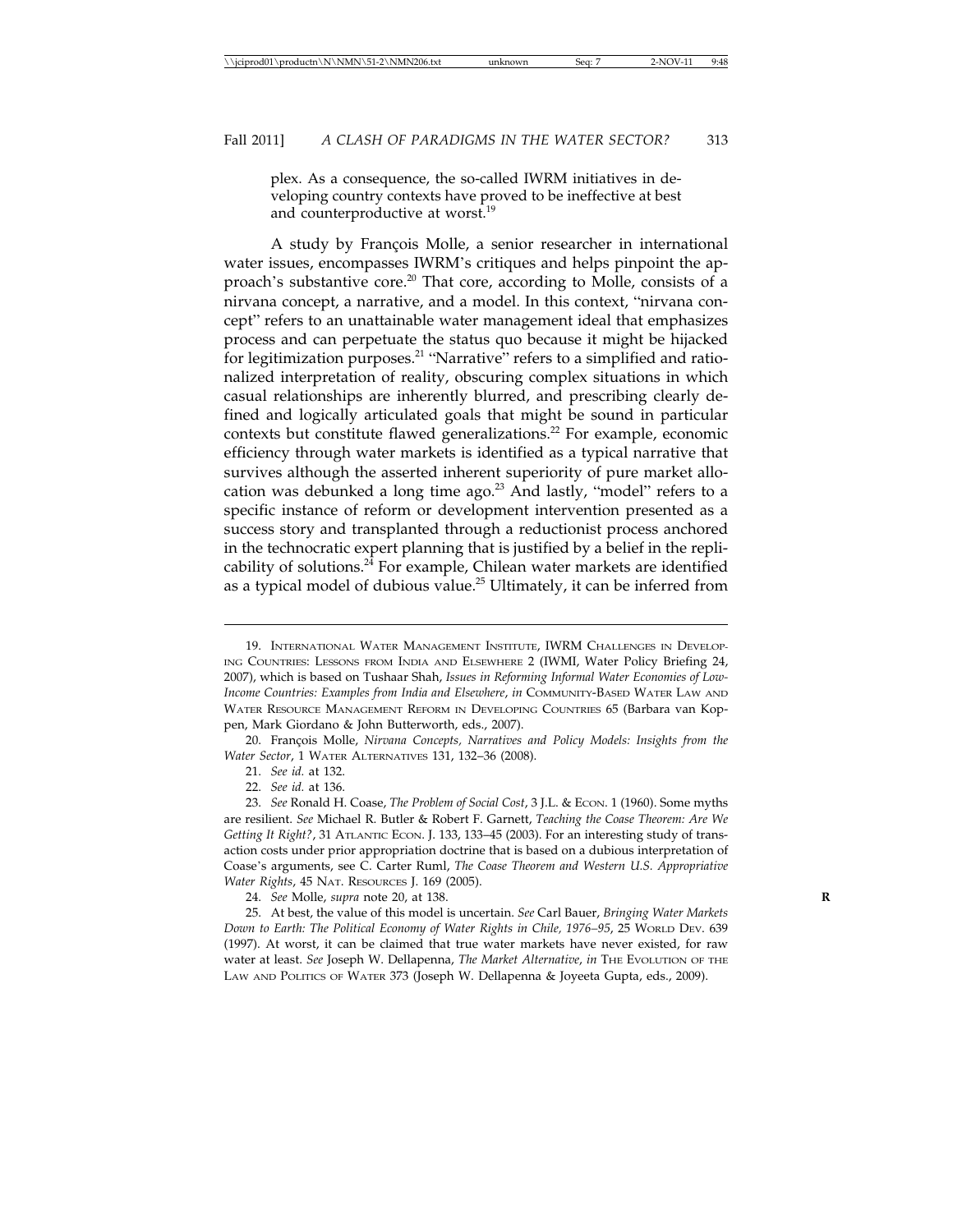Molle's critique that all of IWRM's principles could be construed as narratives and/or models.

Although Molle's conceptual depictions are appropriate, his critique does not affect the validity of IWRM as a normative paradigm for improved water resources management. First, conceptualizations of IWRM as a set of narratives and prescriptive models rest on the same foundations. Both narratives and models rely on identical mechanisms of simplification, rationalization, and generalization, which make these two concepts qualitatively indistinguishable. These mechanisms are common to most sectors of knowledge and activity, and, more specifically, are inherent to scientific reasoning and processes.<sup>26</sup> Should some aspects of IWRM indeed function as models and narratives, such a characterization should not provide in itself a basis to disqualify the paradigm.

Second, Molle's efforts to demonstrate particular operational difficulties do not invalidate IWRM as a normative paradigm but rather identify specific instances of imperfect implementation that must be resolved through further improvement of the narratives and models used to guide the implementation of management frameworks. This implies that narratives and models are not inherently self-validating in the context of IWRM. It also intimates that such models and narratives must be transient expressions of IWRM that may be altered or shed if it is established that they do not fulfill their instrumental purpose.

Third, as these considerations emphasize a procedural dimension and allude to the existence of a core normative value, the characterization of IWRM as a nirvana concept must then be examined. This leads to the conclusion that IWRM is not normatively empty, but rather provides substantive guidance in water management reforms even if it is reduced to a nirvana concept. Molle presents IWRM as a "boundary object," i.e., a collective construct that serves as a common ground and ultimate objective for all stakeholders concerned with water management in order to develop a dialogue and a unified framework for action.<sup>27</sup> From this perspective, the overarching normative concept that binds the discourse and improves water management is the integrative dimension of IWRM. As such, IWRM's primary function is to increase the coherence and cohesiveness of disparate activities, knowledge, and principles related to water resources. This function must be distinguished from coordination

<sup>26.</sup> *See* Carl G. Hempel & Paul Oppenheim, *Studies in the Logic of Explanation*, 15 PHIL. OF SCI. 135, 138 (1948).

<sup>27.</sup> *See* Molle, *supra* note 20, at 132, 136. *See also* Mike Bonell, *How Do We Move from* **R** *Ideas to Actions? The Role of the HELP Programme*, 20 INT'L J. WATER RESOURCES DEV. 283, 285 (2004) (expressing the view that "[a] key element of IWRM is the gathering and sharing of data and information related to the hydrological, environmental, economic and social sciences.")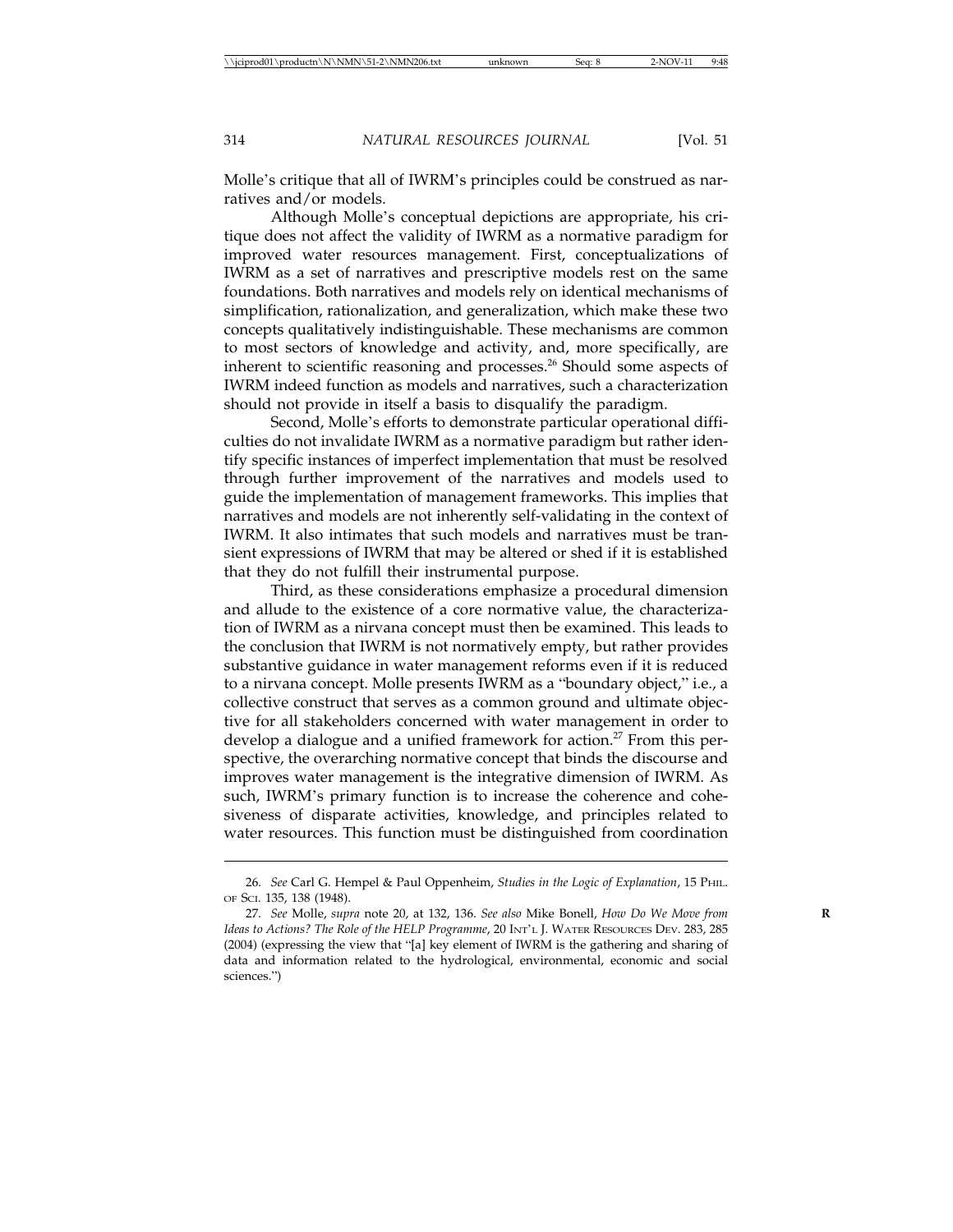because the latter does not necessarily imply balanced viewpoints, tradeoffs, and sectoral constraints.<sup>28</sup> Dimensions of narratives and models inconsistent with further integration of the management framework must be discarded or streamlined. However, perfect integration is ultimately unattainable.<sup>29</sup>

Thus, IWRM's normative core can be reduced to a principle of integration. This minimalist perspective is in line with some definitions of IWRM and corresponds to IWRM's function in the legal domain, where it acts as a federating principle that requires sectoral elements of the legal framework—such as legislation regulating agricultural users to be organized coherently into an integrated structure.<sup>30</sup> According to this conception, IWRM's principles and guidelines can be construed as sectoral paradigms for resources management that must themselves be integrated at the operational level. This reflects the fact that IWRM's principles and guidelines originated primarily outside the water sector and tend to contribute to challenges that hinder improved water management when considered in isolation. For example, market-based allocation is impeded by transaction costs and generates externalities, whereas science-based frameworks approximate reality and neglect cumulative impacts, and so on. By themselves, these approaches are not drivers of integration per se.

Through IWRM's integrative dimension, sectoral approaches rely on each other to minimize their respective shortcomings. For example, through integration, the principle of cost-internalization takes into account the finite nature of freshwater resources and forces the development of mechanisms responding to failures of traditional economic approaches entailing externalities and of environmental resources degradation. Participation, precaution, and prevention offer decision-making mechanisms in situations of uncertainty that respond in part to the fail-

<sup>28.</sup> Malin Falkenmark et al., *Towards Integrated Catchment Management: Increasing the Dialogue between Scientists, Policy-Makers and Stakeholders*, 20 INT'L J. WATER RESOURCES DEV. 297, 305 (2004).

<sup>29.</sup> This is notably the case from a purely technical perspective. *See* Yuqiong Liu et al., *Linking Science with Environmental Decision Making: Experiences from an Integrated Modeling Approach to Supporting Sustainable Water Resources Management,* 23 ENVTL. MODELLING & SOFTWARE 846, 848 (2008); Peter van der Keur et al., *Identification of Major Sources of Uncertainty in Current IWRM Practice, Illustrated for the Rhine Basin,* 22 WATER RESOURCES MGMT. 1677, 1682–88 (2008).

<sup>30.</sup> *See* Neil S. Grigg, *Integrated Water Resources Management: Balancing Views and Improving Practice*, 33 WATER INT'L 279, 281 (2008). Echoes of IWRM's core reliance on integration are expressed through abundant references to related notions such as "holistic," "systemic," and "comprehensive." *See also* Sarah Hendry, *Integrated Water Resource Management: Comparative Frameworks for Reform*, 17 WATER L. REV. 47, 58–60 (2006) (showing how a reforming process guided by IWRM impacts legal frameworks).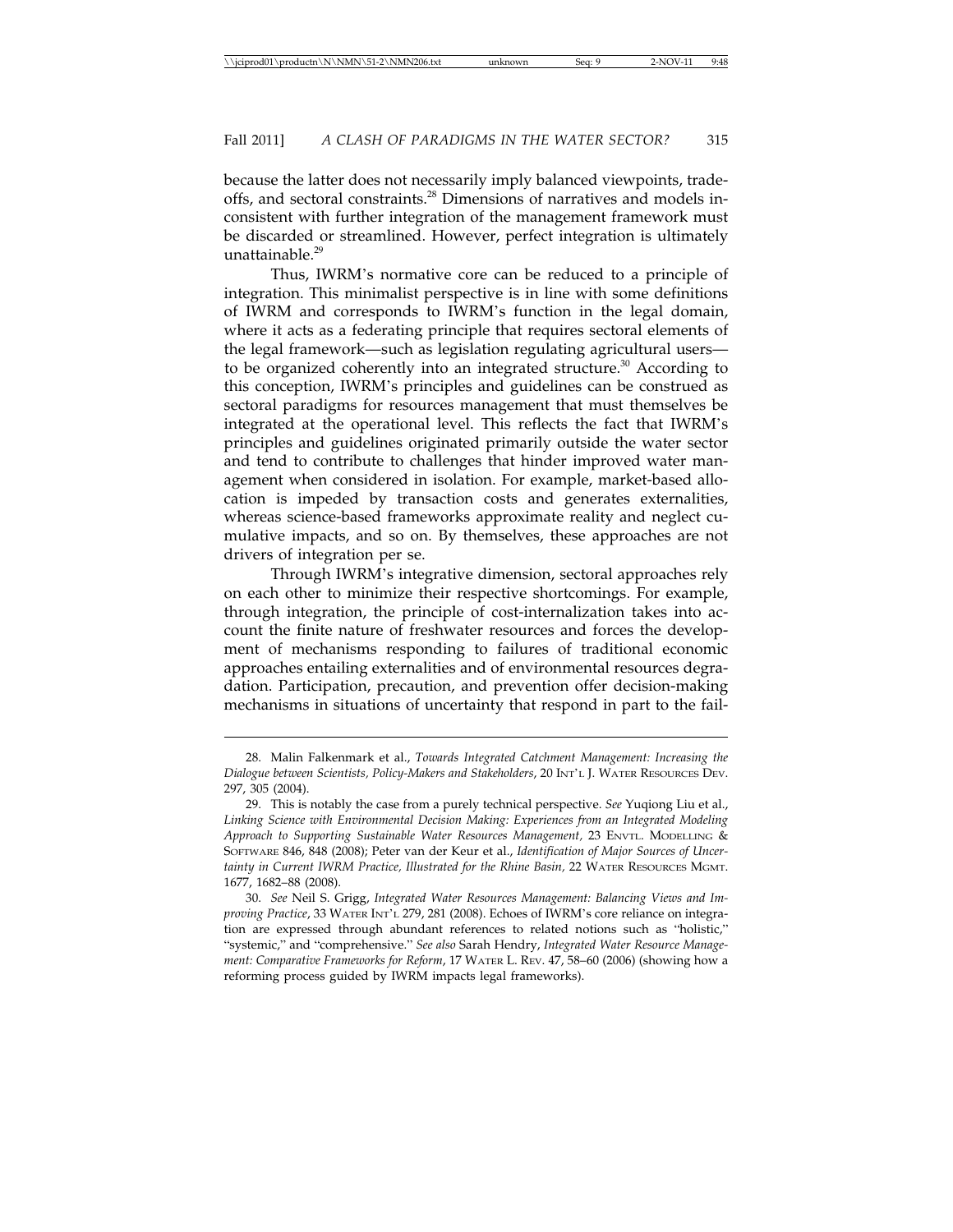ure of scientific approaches to produce stable and self-sufficient rational management frameworks.<sup>31</sup> Particular emphasis must be placed on adapting these principles to local realities and constraints to avoid inconsistencies and discrepancies leading to further fragmentation rather than integration.<sup>32</sup>

# **B. Defining the HRBA to Water: Going Beyond the Rhetoric?**<sup>33</sup>

The HRBA to development results from a merger of the fields of human rights and international development.<sup>34</sup> At the theoretical level, the HRBA can be defined as a conceptual framework for human development based on international human rights standards. The HRBA is directed at promoting and protecting human rights.<sup>35</sup> In other words, the HRBA puts human rights at the very heart of development, including the U.N.'s reform and development work, which has relied on the HRBA since 1997.<sup>36</sup> At the practical level, the HRBA is open to a large range of interpretations, methodologies, and practices among different U.N. agencies, other multilateral institutions such as the World Bank, and international nongovernmental organizations.<sup>37</sup> While this blurs the contours of the HRBA to some degree, efforts to provide a sound foundation for the approach have resulted in the following definition: "The central goal of Development has and will be the promotion of human well-being. Given that human rights define and defend human well-being, a

<sup>31.</sup> KEN CONCA, GOVERNING WATER: CONTENTIOUS TRANSNATIONAL POLITICS AND GLOBAL INSTITUTION BUILDING 158 (2006) (identifying the tension within IWRM between participation and expert scientific and rational decision-making for resource optimization). However, because of the predominance of the technocratic planning pole, participation does not generally act as a palliative for the failures of rational management, but instead remains confined to a peripheral principle. *See* Frances Cleaver, *Paradoxes of Participation: Questioning Participatory Approaches to Development*, 11 J. INT'L DEV. 597 (1999).

<sup>32.</sup> *See* INT'L WATER MGMT. INST., *supra* note 19; Bruce Lankford & Nick Hepworth, *The* **R** *Cathedral and the Bazaar: Monocentric and Polycentric River Basin Management,* 3 WATER AL-TERNATIVES 82, 85–95 (2010); Bruce Lankford et al., *Entrenched Views or Insufficient Science? Contested Causes and Solutions for Water Allocation; Insights from the Great Ruaha River Basin, Tanzania*, 69 AGRIC. WATER MGMT. 135, 148 (2004).

<sup>33.</sup> PETER UVIN, HUMAN RIGHTS AND DEVELOPMENT 127 (2004) (noting the danger of rhetorical fluff and repackaging with respect to the HRBA).

<sup>34.</sup> For an intellectual genealogy of the merger between the two fields, see Peter Uvin, *From the Right to Development to the Rights-Based Approach: How* "*Human Rights*" *Entered Development*, 17 DEV. IN PRAC. 597, 597–605 (2007).

<sup>35.</sup> WORLD HEALTH ORG., RIGHT TO WATER 10 (2003).

<sup>36.</sup> *See* Emilie Filmer-Wilson, *The Human Rights-Based Approach to Development: The Right to Water,* 23 NETH. Q. HUMAN RIGHTS 213, 215–16 (2005).

<sup>37.</sup> For an overview, see Andrea Cornwall & Celestine Nyamu-Musembi, *Putting the* "*Rights-Based Approach*" *to Development in Perspective*, 25 THIRD WORLD Q. 1415, 1425–35 (2004).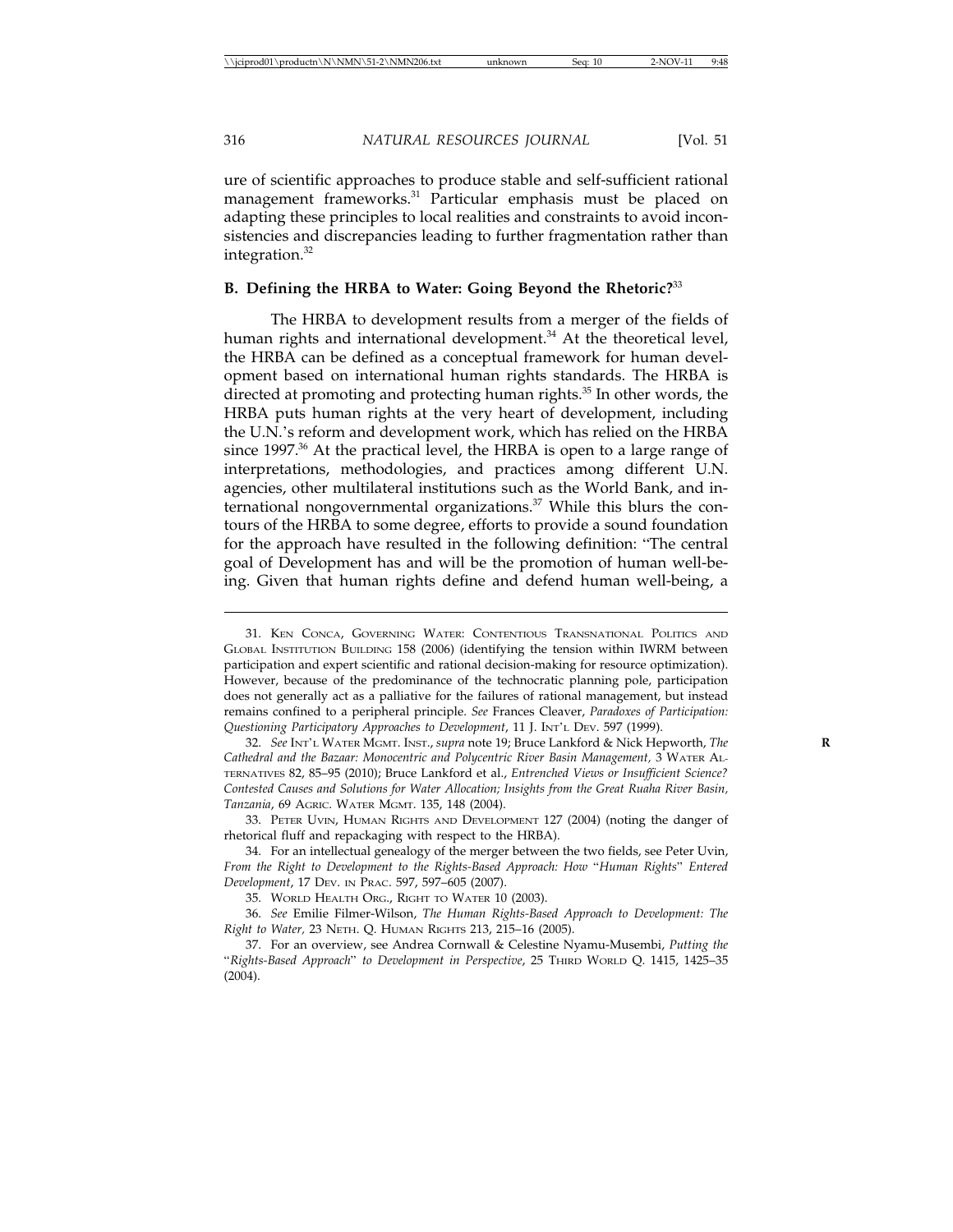rights-based approach to development provides both the conceptual and practical framework for the realization of human rights through development process."<sup>38</sup>

Conceptually, human rights define the development objectives of the HRBA. However, human rights also determine developmental processes and operational programs for the implementation of the HRBA.<sup>39</sup> In 2003, a memorandum for a common understanding of the HRBA among many U.N. agencies was articulated, based on the following principles:

(1) All programms of development co-operation, policies and technical assistance should further the realization of human rights as laid down in the Universal Declaration of Human Rights and other international human rights instruments.

(2) Human rights standards contained in, and principles derived from, the Universal Declaration of Human Rights and other international human rights instruments guide all development cooperation and programming in all sectors and in all phases of the programming process.

(3) Development cooperation contributes to the development of the capacities of "duty-bearers" to meet their obligations and/or of "rights-holders" to claim their rights.<sup>40</sup>

Notably, these principles emphasize the importance of standards and assign a guiding role to any human right contained in any type of international human rights instrument. Other central principles linked to the HRBA are "universality and inalienability; indivisibility; interdependence and inter-relatedness; non-discrimination and equality; participation and inclusion; accountability and the rule of law."<sup>41</sup> Relying on these principles, the HRBA is argued to foster development through the fol-

<sup>38.</sup> *See* Jason Keeler, *United Nations Development Programme*, *in* REVIEW DIGEST: RIGHTS-BASED APPROACHES TO DEVELOPMENT 54, 54 (Sarah Bania-Dobyns et al. eds., 2006), *available at* http://www.du.edu/korbel/hrhw/digest/development/undp.pdf.

<sup>39.</sup> *See* Urban Jonsson, *A Human Rights-Based Approach to Programming*, *in* REINVENTING DEVELOPMENT?: TRANSLATING RIGHTS-BASED APPROACHES FROM THEORY INTO PRACTICE 47, 49 (Paul Gready & Jonathan Ensor eds., 2005).

<sup>40.</sup> *See generally* Memorandum from the United Nations, The Human Rights Based Approach to Development Cooperation Towards a Common Understanding Among U.N. Agencies, UNITED NATIONS DEV. GROUP, http://www.undg.org/archive\_docs/6959-The \_Human\_Rights\_Based\_Approach\_to\_Development\_Cooperation\_Towards\_a\_Common \_ Understanding\_among\_UN.pdf [hereinafter U.N. Human Rights Based Approach to Development] (last visited July 27, 2010).

<sup>41.</sup> *Id.* A synthetic explanation of these principles is provided by LAURE-HÉLÈNE PIRON & TAMMIE O'NEIL, OVERSEAS DEV. INST., INTEGRATING HUMAN RIGHTS INTO DEVELOPMENT: A SYNTHESIS OF DONOR APPROACHES AND EXPERIENCES 23–24 (2005), *available at* http://www. odi.org.uk/resources/download/3364-full-report.pdf.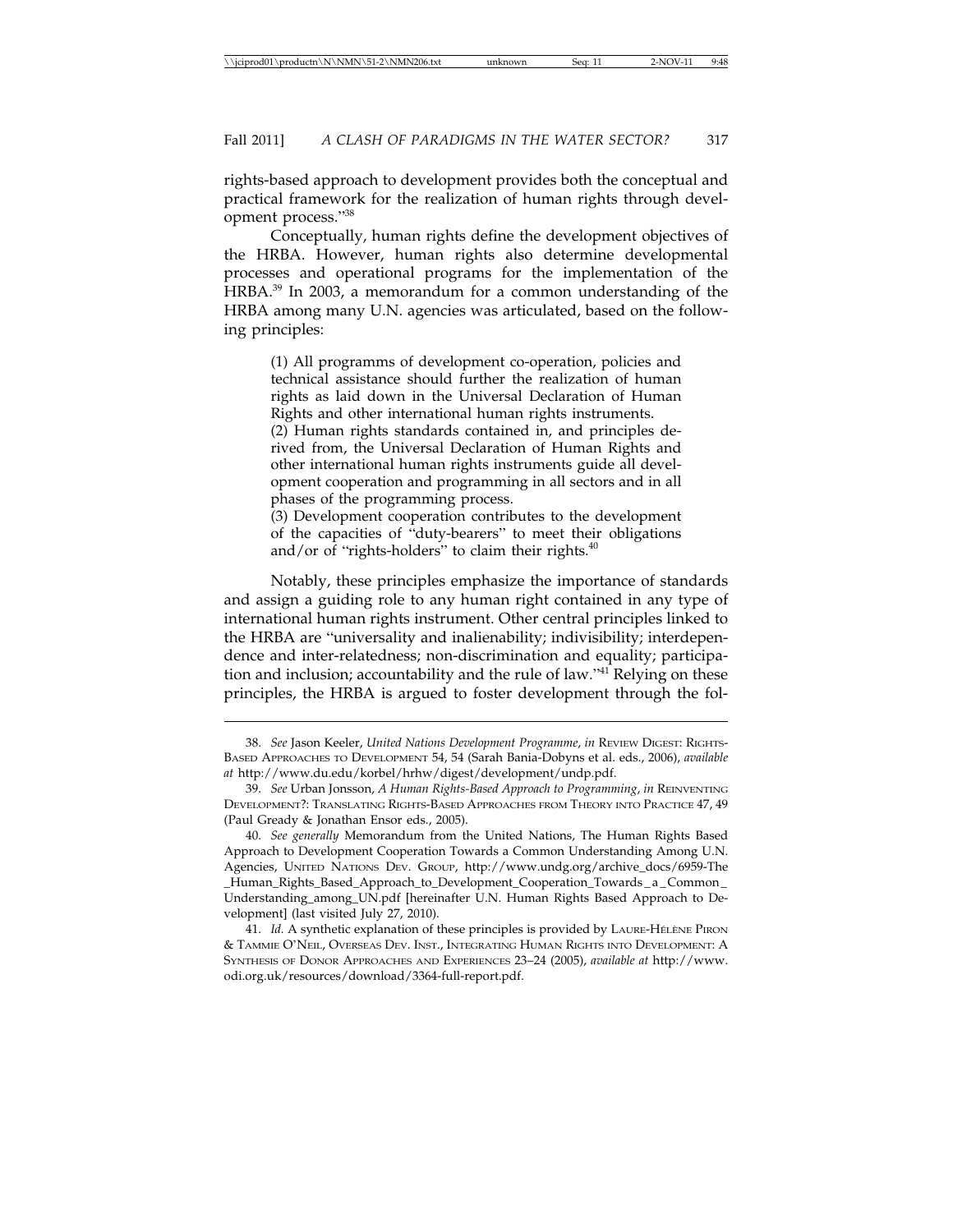lowing four interrelated aspects: (1) "the direct, indirect, and strategic use of the law"; (2) the refocus on the state as an actor of development; (3) the increase in accountability and the bolstering of capacity building; and (4) the re-politicizing of development by moving away from benevolence.<sup>42</sup>

Thus, the HRBA is an approach to development that uses human rights as justifications and guidelines as well as standards and benchmarks for development. Yet the HRBA is distinct from the human rights on which it is based. However, an analysis of the HRBA is inseparable from a reflection about the impact of human rights on resources management because human rights determine both the approach's substance and form.<sup>43</sup> A specific focus on the HRBA to development in the water sector converges on the human rights that may serve as claims to water resources (such as the right to health), and excludes irrelevant human rights (such as the right to be free from arbitrary arrest, detention, or exile).<sup>44</sup> As one scholar noted in regard to the impact of the HRBA on the water sector: "[T]he human rights-based approach commits all water management systems towards the guarantee of the basic need for water and provides the single water user with the instruments to enforce this interest. Hence, it has a twofold purpose: enforcement tool for individuals and political concept of allocation."<sup>45</sup>

<sup>42.</sup> *See* Paul Gready, *Rights-Based Approaches to Development: What Is the Added Value?,* 18 DEV. IN PRAC. 735 (2008); Kerstin Mechlem, *Food Security and the Right to Food in the Discourse of the United Nations,* 10 EUR. L.J. 631, 645–47 (2004) (identifying a dignity dimension, an acknowledgement dimension, a transparency dimension, an accountability dimension, and an empowerment dimension as specific characteristics of the HRBA).

<sup>43.</sup> According to UvIN, *supra* note 33, at 122, "[t]he boundaries between human rights and development disappear, and both become conceptually and operationally inseparable parts of the same processes of social change." Anna Russells, *International Organizations and Human Rights: Realizing, Resisting or Repackaging the Right to Water?,* 9 J. HUM. RTS. 1, 16 (2010), argues that international human rights must be even more closely integrated in the HRBA than they are under current practice.

<sup>44.</sup> For an overview of the human rights that justify claims on water resources, see Part III.E, and, in particular, *infra* notes 112-116. *See also* United Nations, Econ. & Soc. Council, Comm. on Relationship Between the Enjoyment of Economic, Social and Cultural Rights and the Promotion of the Realization of the Right to Drinking Water Supply and Sanitation, Preliminary Report submitted by Mr. El Hadji Guissé, U.N. Doc. E/CN.4/ Sub.2/2002/10, at 8 (June 25, 2002) [hereinafter Guissé]. One of the central arguments of this article deals with the fact that, under its current definition, and because of the issues discussed in Part III.E below, the HRBA must be associated to access to water for personal basic needs as well as for commercial, industrial or agricultural activities. The HRBA is fully expansive and inconsistencies resulting from this dynamic must be resolved through integration.

<sup>45.</sup> KNUT BOURQUAIN, FRESHWATER ACCESS FROM A HUMAN RIGHTS PERSPECTIVE: A CHALLENGE TO INTERNATIONAL WATER AND HUMAN RIGHTS LAW 12 (2008). This two-fold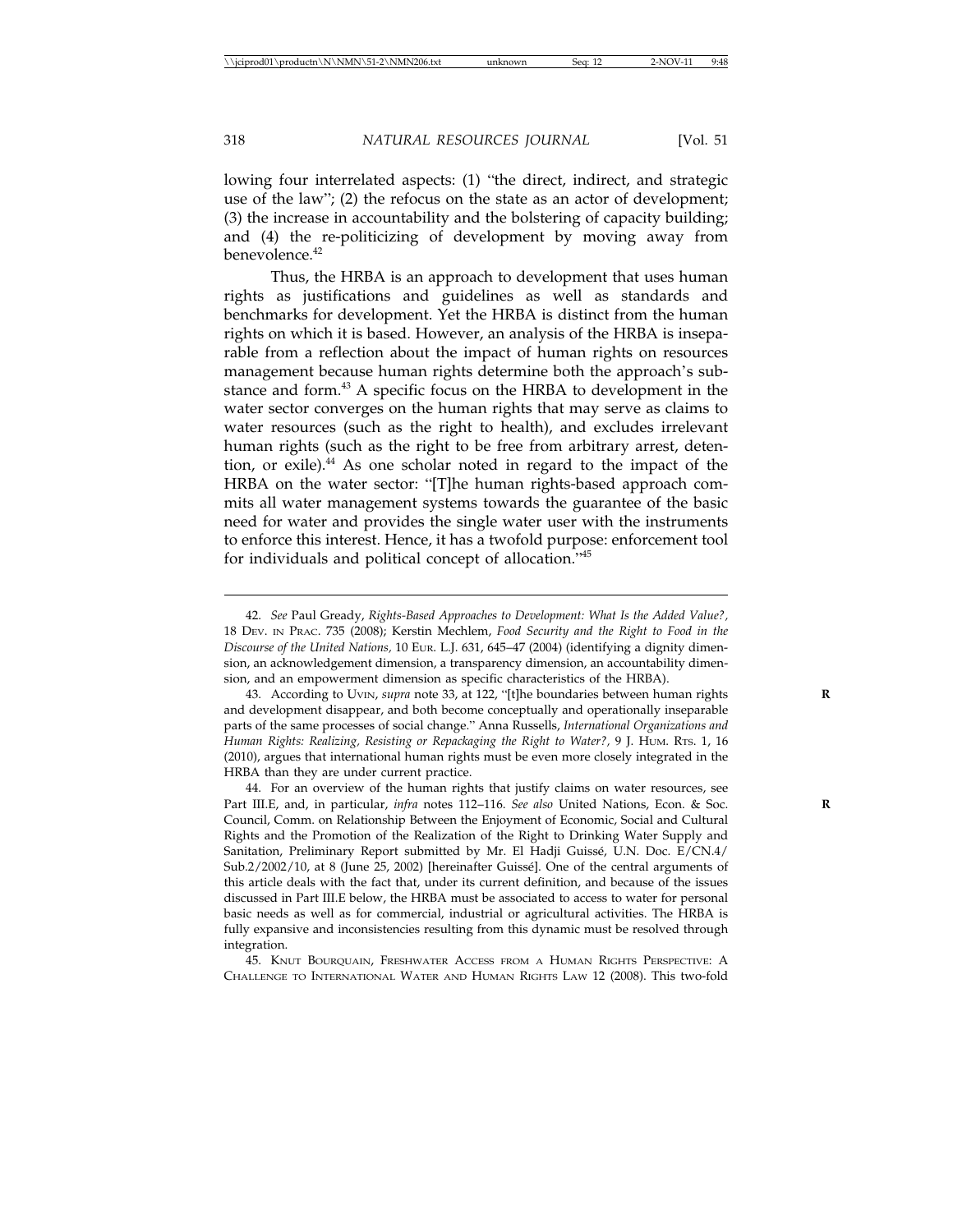The application of the HRBA in the water sector has been discussed extensively, especially in regard to the added value such an approach can bring.46 Expected benefits are numerous and include: ensuring consistency and coherency of the normative framework for management in the water sector; increasing the accountability and transparency of service providers in the water sector; strengthening participation mechanisms to decision-making in water management; prioritizing poor, marginalized, and vulnerable groups; emphasizing legal entitlement and strengthening claims for improved access to water; facilitating partner-donor alignment in the water sector; providing a comprehensive set of minimum standards for water supply; completing the simplistic water sector objectives set by the Millennium Development Goals; $^{47}$  providing a template for water sector reform processes; providing effective monitoring and assessment mechanisms; and making access to water a political priority at the international and national levels.

Despite the HRBA, a global water crisis remains. In many countries, the majority of people still lack access to safe drinking water.<sup>48</sup> An estimated 260,000 people per day must gain access to improved water sources from 2005 until 2015 in order to meet the U.N. Millennium Development Goals.<sup>49</sup>

47. *See* United Nations Millennium Declaration, U.N. GAOR, 55th Sess., 8th plen. mtg., Sept. 18, 2000, U.N. Doc. A/RES/55/2, at 5 (Sept. 18, 2000); U.N. Secretary-General, *Road Map Towards the Implementation of the United Nations Millennium Declaration: Rep. of the Secretary-General*, ¶¶ 91–92, Annex 55, 57, U.N. Doc. A/56/326 (Sept. 6, 2001).

48. *See* WORLD HEALTH ORG. & UNITED NATIONS CHILDREN'S FUND, PROGRESS ON SANI-TATION AND DRINKING-WATER: 2010 UPDATE 7 (2010). The 2009 humanitarian crisis and cholera epidemic in Zimbabwe, which was notably caused by a lack of access to clean water and sanitation facilities, provides a stark example of the pressing need in this respect. *See* DOCTORS WITHOUT BORDERS, BEYOND CHOLERA: ZIMBABWE'S WORSENING CRISIS 1 (2009), http://doctorswithoutborders.org/publications/reports/2009/msf\_beyond-cholera\_zimb abwes-worsening-crisis.pdf.

49. WORLD HEALTH ORG., CELEBRATING WATER FOR LIFE: THE INTERNATIONAL DECADE FOR ACTION 2005–2015 20 (2005), http://www.who.int/water\_sanitation\_health/2005advo cacyguide.pdf. Population forecasts suggest that an additional 784 million people worldwide must gain access to improved drinking water sources to meet the commitments of the international community by 2015. *See* WORLD HEALTH ORG. & UNITED NATIONS CHILDREN'S

purpose corresponds to the effect of the HRBA on national legal frameworks discussed in Parts IV.A and IV.B.

<sup>46.</sup> See, e.g., Emilie Filmer-Wilson, *supra* note 36, at 214-20; Тномаs LEVIN, МIJAKO NIERENKÖTHER & NINA ODENWÄLDER, HUMAN RIGHT TO WATER AND SANITATION: TRANSLAT-ING THEORY INTO PRACTICE 12–13 (2009); Inga Winkler, *A Human Rights-Based Approach to Water Supply and Sanitation* 14–15 (UNDP Policy Guidance Workshop, The Human Right to Water and Sanitation "Translating Theory into Practice," Background Paper 2008); THE HUMAN RIGHTS-BASED APPROACH TO WATER AND SANITATION, THE RIGHT TO WATER AND SANITATION, http://www.righttowater.info/the-human-rights-based-approach-to-develop ment-and-implications-for-fieldwork-in-water-and-sanitation (last visited July 27, 2010).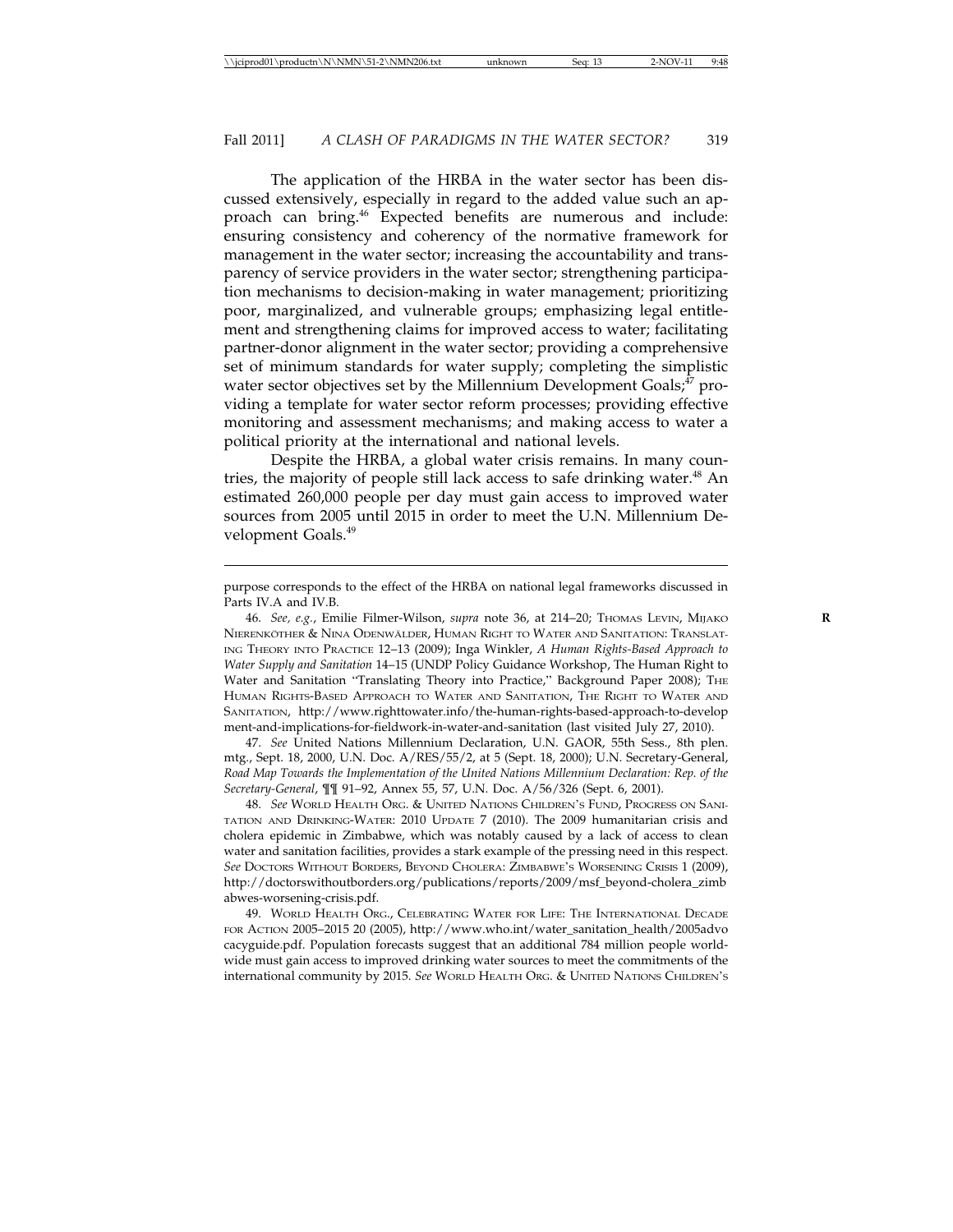#### **III. INTERACTIONS BETWEEN IWRM AND THE HRBA TO WATER: POTENTIAL TENSIONS**

IWRM and the HRBA to water display many similarities. Both foster participation and share a number of common goals and objectives. In particular, they are both guided by concerns for equity and inclusion, and they both rely heavily on policies and legislation, institutional frameworks, and governance mechanisms. However, inconsistencies between them must be acknowledged in order to resolve potential conflicts and suggest a unified perspective to accord IWRM and the HRBA to water.

Because integration is the core principle of IWRM, the objective of this Part centers on integrating the various aspects of the HRBA, both internally and within a wider context. Doing so does not discount the value of the HRBA as a management paradigm; rather, it identifies conceptual misunderstandings or specific incarnations of the approach that should be streamlined in order to avoid inconsistencies and challenges in implementation.<sup>50</sup>

Five points of tension are explored below. For the most part, they result from the interaction between IWRM's function as an integrating principle versus the HRBA's role as a vehicle for developmental aspirations. For each of these points, questions are raised that should be addressed by resource management frameworks at the operational level in order to harmonize the two approaches and foster adequate water governance.

50. Part IV.C provides a perspective on the result of this endeavor.

FUND JOINT MONITORING PROGRAMME FOR WATER SUPPLY AND SANITATION, PROGRESS ON DRINKING WATER AND SANITATION: SPECIAL FOCUS ON SANITATION 24 (2008). *See also* P.B. Anand, *Millennium Development Goal 7: An Assessment of Progress With Respect to Water and Sanitation: Legacy, Synergy, Complacency or Policy?* (United Nations University World Institute for Development Economics Research, Research Paper No. 2006/01 1, 2006) (predicting that "[i]t is highly unlikely that the development target of halving the proportion of people not having access to adequate sanitation will be achieved."). This prediction is now recognized as probably accurate. *See* U.N. DEP'T OF INT'L ECON. & SOC. AFFAIRS, THE MIL-LENNIUM DEVELOPMENT GOALS REPORT 2010, at 60–62, U.N. Sales No. E.10.I.7 (2010). Moreover, some studies argue that global access to drinking water could decline from 2010 onward despite widespread agreement that the drinking water MDGs (Millennium Development Goals) target will be reached and possibly exceeded. See JOSEPHINE FOGDEN & GEOF-FREY WOOD, ACCESS TO SAFE DRINKING WATER AND ITS IMPACT ON GLOBAL ECONOMIC GROWTH 10 (2009).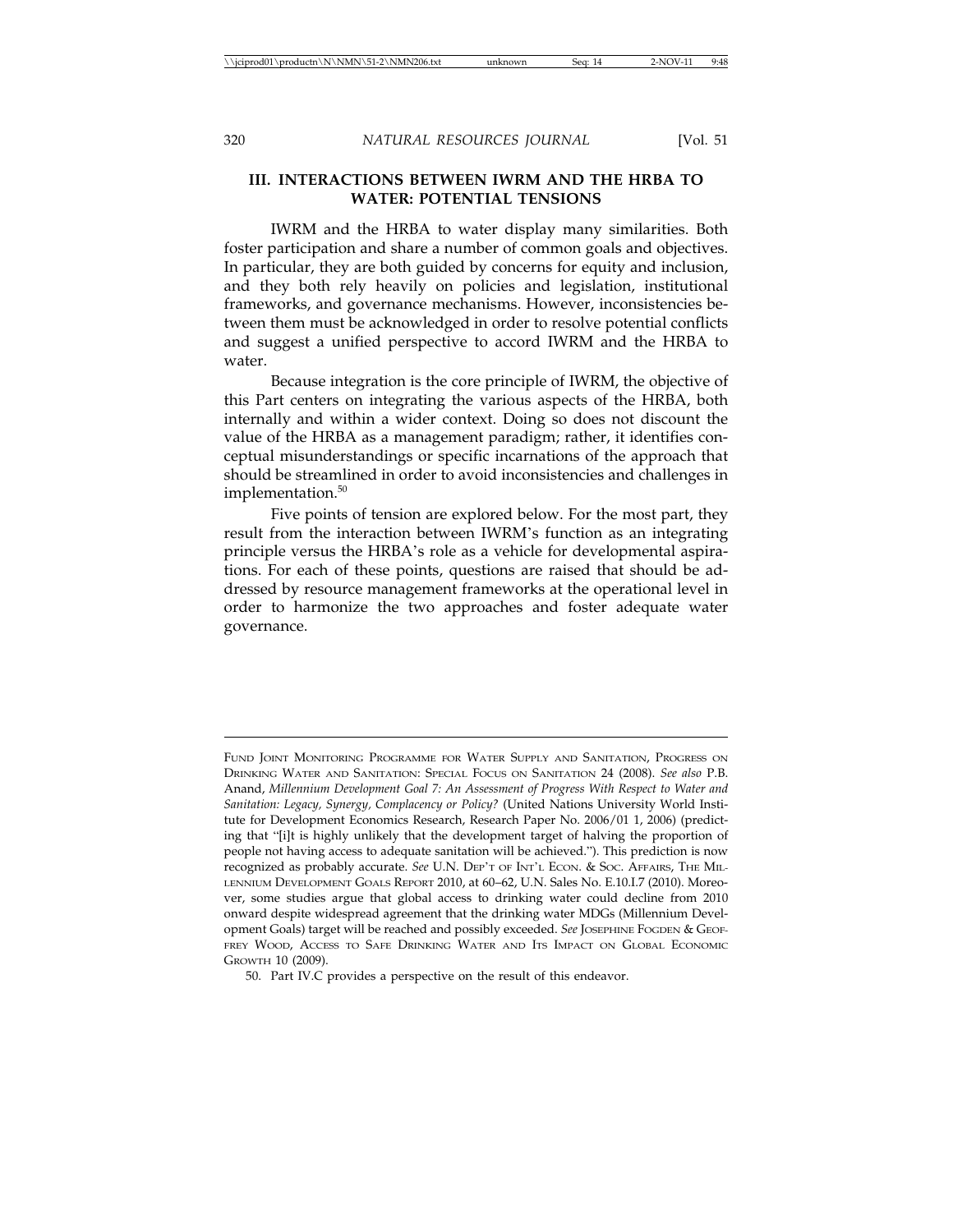#### **A. The HRBA as an Anthropocentric Tool vs. a Sustainable Ecosystem Management**

As the HRBA strives for the realization of human rights, the implications of human rights-based resources development must be examined. First, human rights are commonly portrayed as anthropocentric.<sup>51</sup> Through claims to resources essential for human wellbeing, human rights generate a structure designed to foster individual independence, autonomy, and freedom from both social constraints and material adversity. $52$  The abstract sphere of autonomy created by the aggregation of human rights centered on and subservient to individuals aims at guaranteeing the availability of a certain amount of resources for personal satisfaction when and where needed.53 This structure entails the emergence of an artificial landscape of claimable resources and social in-

<sup>51.</sup> According to the World Conference of Human Rights, June 14–25, 1993, *Vienna Declaration and Programme of Action*, U.N. Doc. A/CONF.157/23 (July 12, 1993), "the human person is the central subject of human rights and fundamental freedoms, and consequently should be the principal beneficiary." This issue is often discussed in the context of an environmental human right. According to Michael Anderson, *Human Rights Approaches to Environmental Protection: An Overview*, *in* HUMAN RIGHTS APPROACHES TO ENVIRONMENTAL PROTECTION 1, 3 (Alan Boyle & Michael Anderson, eds., 1996), "environmentalists may suspect that there is a structural contradiction between fulfilling existing rights for a growing population and effective protection of limited environmental goods." On this issue, see also Dinah Shelton, *Human Rights, Environmental Rights, and the Right to Environment*, 28 STAN. J. INT'L L. 103, 107–109 (1991), and Francesco Francioni, *International Human Rights in an Environmental Horizon,* 21 EUR. J. INT'L L. 41, 50 (2010). These considerations are particularly relevant because the human right to a clean environment can provide a basis for claims to water. *See* Salman M.A. Salman, *Evolution and Context of International Water Resources Law*, *in* LES RESSOURCES EN EAU ET LE DROIT INTERNATIONAL 79 (Laurence Boisson de Chazournes & Salman M.A. Salman, eds., 2005). However, it must be noted that the existence of a human right to a clean environment in international law is highly uncertain. See Ghünter Handl, *Human Rights and Protection of the Environment*, *in* ECONOMIC, SOCIAL AND CULTURAL RIGHTS 303 (Asbjrn Eide, Catarina Krause & Allan Rosas, eds., 2d ed. 2001).

<sup>52.</sup> *See* John Merrills, *Environmental Rights*, *in* THE OXFORD HANDBOOK OF INTERNA-TIONAL ENVIRONMENTAL LAW 663, 666 (Daniel Bodansky, Jutta Brunn´ee & Ellen Hey, eds., 2007).

<sup>53.</sup> A recent decision by the Supreme Court of Canada refers to this idea when writing that, "[t]he holder of a right has a sphere of autonomy in exercising that right." Ciment du St-Laurent Inc. v. Barrette [2008] 3 S.C.R. 392 (Can.), paras 24, 29. This idea is also captured by H.L.A. Hart's depiction of right-holders as "small-scale sovereigns." See Jenny Grönwall, Access to Water: Rights, Obligations and the Bangalore Situation 133 (May 2008) (unpublished doctoral thesis, Lingköping University) (on file with author). With respect to the material prerequisites enabling individual autonomy, see PETER JONES, RIGHTS 157 (1994).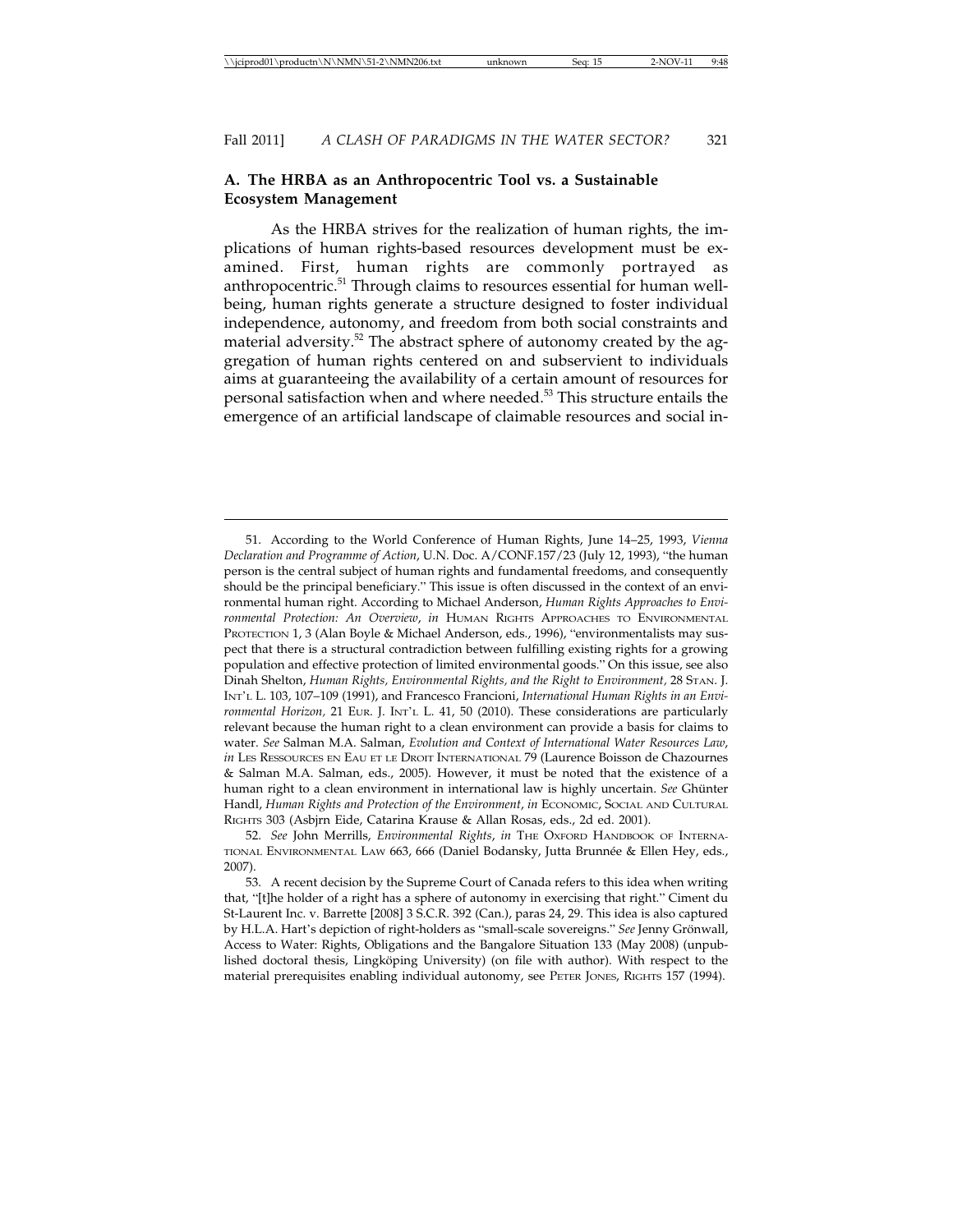teractions superimposed upon, but disconnected from, the existing constraints of the physical and social environments.<sup>54</sup>

This phenomenon includes the realization of the human rights underpinning the HRBA to development within the water sector.<sup>55</sup> This phenomenon has been studied in great detail with respect to the right to property, which illustrates the generic process of abstraction from contextual limitations stemming from the expression of human rights.<sup>56</sup> The right to property is directly linked to claims aimed at securing water to satisfy basic human needs in relation to human rights.<sup>57</sup> Property rightsbased resource allocation systems clash with effective ecosystem management over the long term because ecosystems are ever-changing and unpredictable.<sup>58</sup> Ecosystem dynamics do not correspond to the requirements of certainty and standardization underlying property law that are needed to facilitate socioeconomic transactions. Thus, in the context of

56. There is a traditional tension between human rights and the right to property. *See* Catarina Krause, *The Right to Property, in* ECONOMIC, SOCIAL AND CULTURAL RIGHTS 191 (Asbjrn Eide, Catarina Krause & Allan Rosas, eds., 2d ed. 2001). Nevertheless, the right to property cannot be excluded from the realm of human rights. Firstly, it is recognized in some international human rights law instruments. *See* Organization of American States, American Convention on Human Rights, art. 21, July 18, 1978, O.A.S.T.S. No. 36 1144 U.N.T.S. 123 [hereinafter American States]; Universal Declaration of Human Rights, G.A. Res. 217 (III) A, U.N. Doc. A/RES/217(III) art. 17, at 71 (Dec. 10, 1948). Secondly, property is constitutionally protected as a human right in many national jurisdictions: For example, the Fourteenth Amendment to the U.S. Constitution prohibits the states from depriving "any person of life, liberty and property without due process of law." Thirdly, at least some doctrine argues that property is a human right. *See* REALIZING PROPERTY RIGHTS, SWISS HUMAN RIGHTS BOOK (Hernando de Soto & Francis Cheneval, eds., vol. 1, 2006). In this context, statements that exclude the right to property from the human rights included under the HRBA as defined in the U.N. Human Rights Based Approach to Development, *supra* note 40, appear incoherent. **R**

57. *See, e.g.,* Zander v. Sweden (No 14282/88), 279a Eur. Ct. H.R. (ser. A) at 38 (1993), in which the right to property under article 6 (1) of the European Convention on Human Rights justifies a claim concerned with the potential pollution of a drinking water well by a nearby landfill.

58. *See generally* Lynda L. Butler, *The Pathology of Property Norms: Living Within Nature*'*s Boundaries,* 73 S. CAL. L. REV. 927, 936 (2000).

<sup>54.</sup> On the disconnection from constraints, see Prue Taylor, *Ecological Integrity and Human Rights*, *in* RECONCILING HUMAN EXISTENCE WITH ECOLOGICAL INTEGRITY 89 (Laura Westra, Klaus Bosselmann & Richard Westra, eds., 2008).

<sup>55.</sup> The HRBA is based on "an essentially human-centred view as it promotes water as a social resource" but one in which environmental considerations should also be included. JOHN SCANLON, ANGELA CASSAR & NOÉMIE NEMES, Water as a Human Right? 33 (Environmental Policy and Law Paper No. 51, 2004), *available at* http://data.iucn.org/dbtw-wpd/ edocs/EPLP-051.pdf. *See also* KAREN ASSAF, BAYOUMI ATTIA, ALI DARWISH, BATIR WARDAM & SIMONE KLAWITTER, *Water as a Human Right: The Understanding of Water in the Arab Countries of the Middle East-A Four Country Analysis* 26 (Heinrich Böll Foundation, Global Issue Paper No. 11, 2004).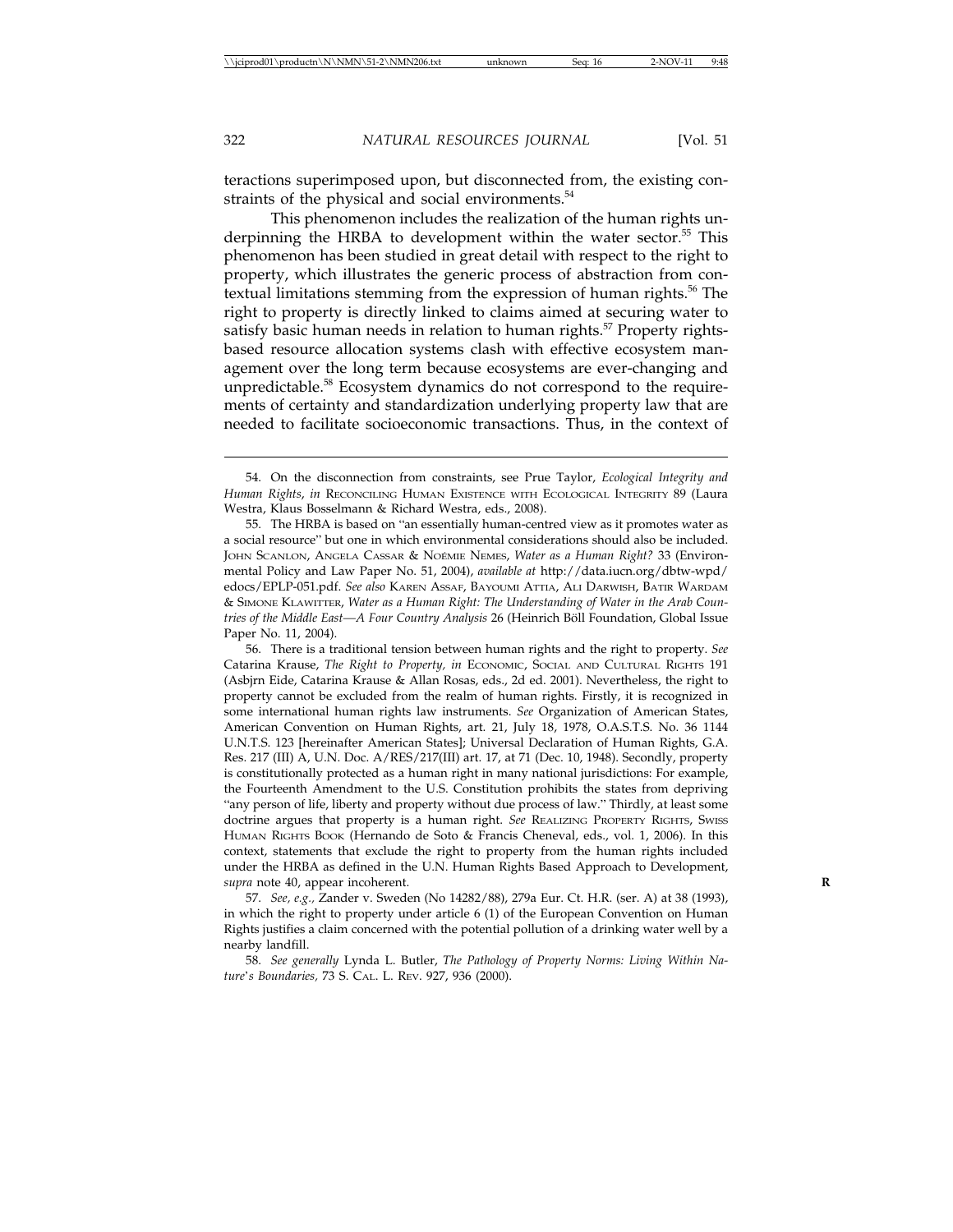water resources management, the connection between humans and an actual physical space has gradually been eroded by making property a universal abstraction rather than a situation-dependent entitlement.<sup>59</sup> In order to respond to this issue, the redefinition of property rights over water resources should be reexamined, including limiting these rights to specific uses and locations and tailoring them to recognize ecological dependencies and avoid negative social impacts.<sup>60</sup>

In order to integrate the HRBA within physical and social constraints, some questions should be addressed by water management frameworks. For example, when defined as a standardized individual claim to water in sufficient quantity and quality for the satisfaction of basic human needs, does the formulation—*a* fortiori<sup>61</sup> the implementation—of a right to water negate fundamental underlying contextual relationships at the social and environmental levels? Can a person decide to reside in the middle of a desert and then claim water resources from the state on the basis of human rights?<sup>62</sup> Are there specific locations or situa-

60. *See generally* Lee Breckenridge, *Can Fish Own Water?: Envisioning Nonhuman Property in Ecosystems,* 20 LAND USE & ENVTL. L. 293, 295 (2005); Peter Laban, *Accountability and Rights in Right-Based Approaches for Local Water Governance,* 23 INT'L J. WATER RESOURCES DEV. 355, 357 (2007).

61. *A fortiori* means "by even greater force of logic; even more so." BLACK'S LAW DIC-TIONARY 69 (9th ed. 2009).

62. Some statements regarding the consequences of human rights on access to water warrant caution. *See, e.g.*, Guissé, *supra* note 44, at  $\P$  24 (stating, "[t]he access of everyone to safe drinking water must be an imprescriptible right. It must not be subject to any restriction, in any place or at any time."); DAVID BILCHITZ, POVERTY AND FUNDAMENTAL RIGHTS: THE JUSTIFICATION AND ENFORCEMENT OF SOCIO-ECONOMIC RIGHTS 96 (2007) (noting that "it seems unfair to guarantee all individuals the same level of provision regardless of whether they landed up in a needy position as a result of their own choices or not. Ensuring that individuals are able to realize their rights is not costless and places burdens on other members of society. By making reckless choices that imperil their rights, individuals shift the burden of providing for their needs from themselves to other members of the society. A greater amount of societal resources would then have to be spent on providing for the reckless individuals than if they had provided for themselves. That, in turn, entails that greater burdens are placed upon other 'prudent' members of society as a result of the choices of reckless individuals. To allow such a situation to obtain would be to allow individuals to determine the distribution of resources in a society according to their own choices. Yet to do so could in fact violate the principle of equal importance that, amongst other things, requires that the benefits and burden in a society fall equally upon each individual.")

<sup>59.</sup> *See generally* A. Dan Tarlock, *Reconnecting Property Rights to Watersheds,* 25 WM. & MARY ENVTL. L. & POL'Y REV. 69, 72 (2000). In addition to eroding the connection between the title-holder and the environment, formalizing ownership and collapsing rights into the individual also severs contextual social webs and negates traditional structures serving as conduits for the excluded. *See* Ruth Meinzen-Dick & Ester Mwangi, *Cutting the Web of Interests: Pitfalls of Formalizing Property Rights,* 26 LAND USE POL'Y 36, 37–38 (2008).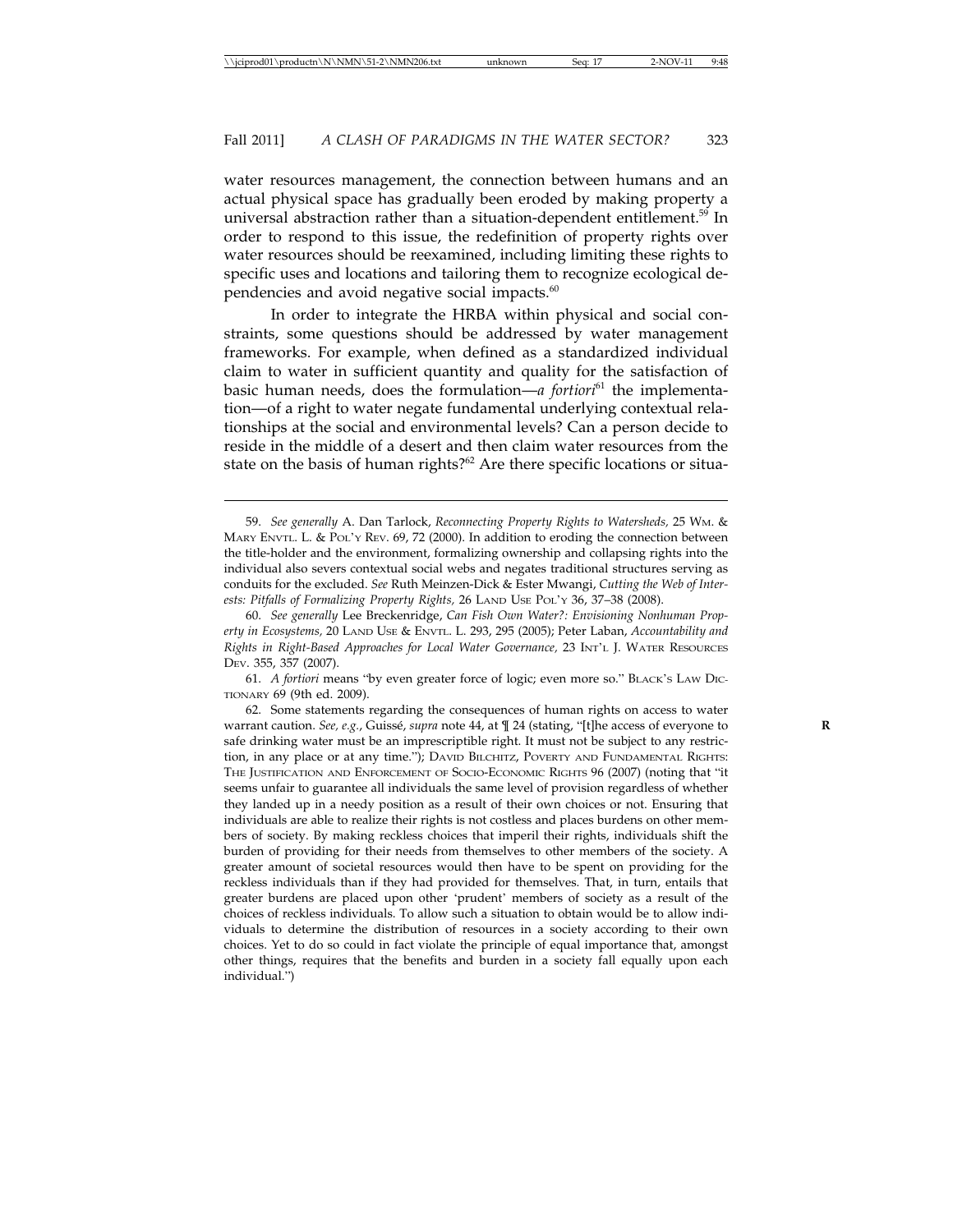tions where it is not possible to claim water based on human rights in order to drink, cook, grow crops, or raise cattle? If so, how can these rights be identified and delineated?

#### **B. The HRBA to Foster Development vs. Water Resources as a Limit** to Growth<sup>63</sup>

The HRBA to development in the water sector has an important, underlying economic aspect.<sup>64</sup> Universally claimable human rights seem to have at their core a minimum level of economic development, including the exploitation of natural resources that must increase with population growth.65 Because it does not suggest intrinsic limits to potential increases in the number of right-holders, the HRBA to development implies an infinite resource basis. Human rights doctrine does recognize that limits to state resources are potential constraints on the realization of human rights. However, this does not imply that the human rights doctrine or the HRBA to development internalize absolute limits to natural resource exploitation and economic development. In some conceptions of the relationship between the realization of human rights and drinking water supply and sanitation, development is geared toward the Western

<sup>63.</sup> This issue is closely related to the discussion in Part III.A regarding anthropocentrism. However, whereas Part III.A explores the potential dissociation of standardized claims justified under the HRBA from contingencies related to water resources at an individual level, the question discussed in Part III.B examines the tension between an HRBA approach to development and the resource basis in a global context.

<sup>64.</sup> *See* U.N. DEVELOPMENT PROGRAMME, HUMAN DEVELOPMENT REPORT 2000, 8, 80 (2000); JAMES NICKEL, MAKING SENSE OF HUMAN RIGHTS 79 (2d ed., 2007) (discussing costs, feasibility and the operative character of rights). The link between a human rights-based access to water and economic resources is recognized. *See* Antonio Irujo, *The Right to Water,* 23 INT'L J. WATER RESOURCES DEV. 267, 281–82 (2007). Stephen McCaffrey & Kate Neville, *Small Capacity and Big Responsibilities: Financial and Legal Implications of a Human Right to Water for Developing Countries,* 21 GEORGETOWN INT'L ENVTL. L. REV. 679, 681–86 (2009), emphasize that immediate fulfillment of the core minimum obligations of a human right to water is a very onerous burden. Asit K. Biswas, *Water as a Human Right in the MENA Region: Challenges and Opportunities*, *in* WATER AS A HUMAN RIGHT FOR THE MIDDLE EAST AND NORTH AFRICA 1, 7 (Asit Biswas, Egal Rached & Cecilia Tortajada, eds., 2008) suggests that some states are reluctant to acknowledge the human right to water because of a lack of resources.

<sup>65.</sup> Regarding the minimum core, see United Nations, Econ. & Soc. Council, Comm. on Economic, Social and Cultural Rights, 55th Sess., Supp. No. 3, Nov. 26–Dec. 14, 1990, U.N. Doc. E/1991/23, at 86 (1991); United Nations, Econ. & Soc. Council, Comm. on Econ., Social and Cultural Rights, Substantive Issues Arising from the Implementation of the International Covenant on Economic, Social and Cultural Rights, General Comment No. 15, 29th Sess. Nov. 11–29, 2002, ¶ 37, U.N. Doc. E/C.12/2002/11, at 12–13 (Jan. 20, 2003) (identifying the minimum core regarding the human right to water) [hereinafter General Comment 15].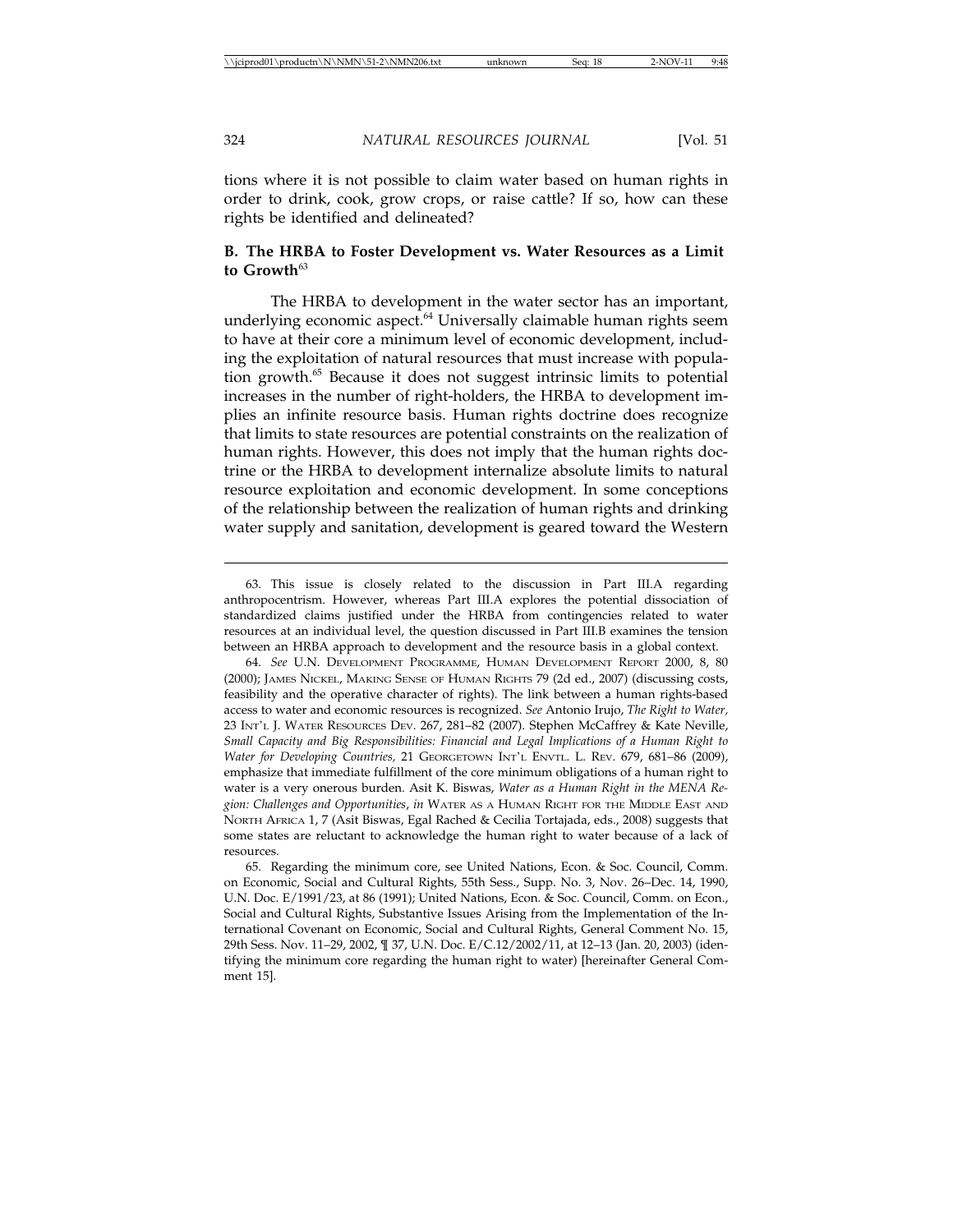socioeconomic model, and no country is portrayed as too developed or too wealthy.<sup>66</sup>

This aspect of the HRBA to development in water fails to acknowledge the finite nature of renewable freshwater resources. The world's freshwater potential is estimated at 90,000 km<sup>3</sup>/year, with only  $12,000 \text{ km}^3/\text{year}$  theoretically accessible under ideal conditions. $^{67}$  Finite water resources imply limits to the amount of water available for human needs (such as drinking, nourishment, and sanitation) as well as limits to economic and industrial development.<sup>68</sup> Human use of water resources is already close to its supply limit in many cases, with total human water withdrawals expected to reach a barrier point in many countries over the next 20 years.<sup>69</sup> The potentially antagonistic dynamic between water for

68. In the general context of the HRBA, the volumes of water required for drinking and sanitation are dwarfed by the quantities used to produce food, especially given the increasing prevalence of the Western food diet. *See* Frank Rijsberman & David Molden, Balancing Water Uses: Water for Food and Water for Nature (Thematic Background Paper presented at the International Conference on Freshwater, Dec. 3–7, 2001), http://www. riverbasin.org/newsmaster.cfm?&menuid=113&action=view&retrieveid=705. On a global scale, the amounts required for human needs related to food are far from negligible from an environmental point of view and may ultimately lead to devastating ramifications. Frank Rijsberman, *Water Scarcity: Fact or Fiction?,* 80 AGRIC. WATER MGMT. 5, 12–14 (2006).

69. SALETH & DINAR, *supra* note 67, at 4–5. On the issue of limits to natural resources **R** exploitation and economic development, see Gretchen C. Daily, *Developing a Scientific Basis for Managing Earth*'*s Life Support Systems,* 3 CONSERVATION ECOLOGY, NO.2, 14 (1999) (explaining that "escape from local resource constraints is, by definition, temporary in a world in which population and per capita consumption are growing. The projected rapid global increase in demand for food, fresh water, energy, and other resources over the next few decades implies a world much closer to, and more places in excess of, such limits" (internal citation omitted)). For a global overview of limits to growth with respect to water resources, see DONELLA MEADOWS, JORGEN RANDERS & DENNIS MEADOWS, LIMITS TO GROWTH, THE 30-YEAR UPDATE 66–74 (2004). Note that the figures in this publication correspond to the maximum amount of water annually available as identified by SALETH & DINAR, *supra* note 67.

<sup>66.</sup> *See* Pooja Parmar, *Revisiting the Human Right to Water,* 28 AUSTL. FEMINIST L.J. 77, 87-90 (2008). *See* Guissé, *supra* note 44, at  $\P$  $\P$  8, 14, 17-18, 47 & 48, stressing the importance of increased agricultural and industrial development at the global level to ensure access to drinking water. Presumably, differences in levels of development cannot be presented as irremediable lest they sap the justification and legitimacy of developmental efforts.

<sup>67.</sup> MARIA SALETH & ARIEL DINAR, THE INSTITUTIONAL ECONOMICS OF WATER: A CROSS-COUNTRY ANALYSIS OF INSTITUTIONS AND PERFORMANCE 2 (2004). These estimates vary depending on the source. *See, e.g.*, H.L.F. Saeijs & M.J. van Berkel, *The Global Water Crisis: The Major Issue of the Twenty-first Century, a Growing and Explosive Problem*, *in* THE SCARCITY OF WATER: EMERGING LEGAL AND POLICY RESPONSES 3, 5–6 (Edward Brans et al. eds., 1997). Saeijs & van Berkel's assessment seems to overestimate the total amount available for human consumption, as no provision is made for environmental flows on which ecosystems and dependant communities rely for survival.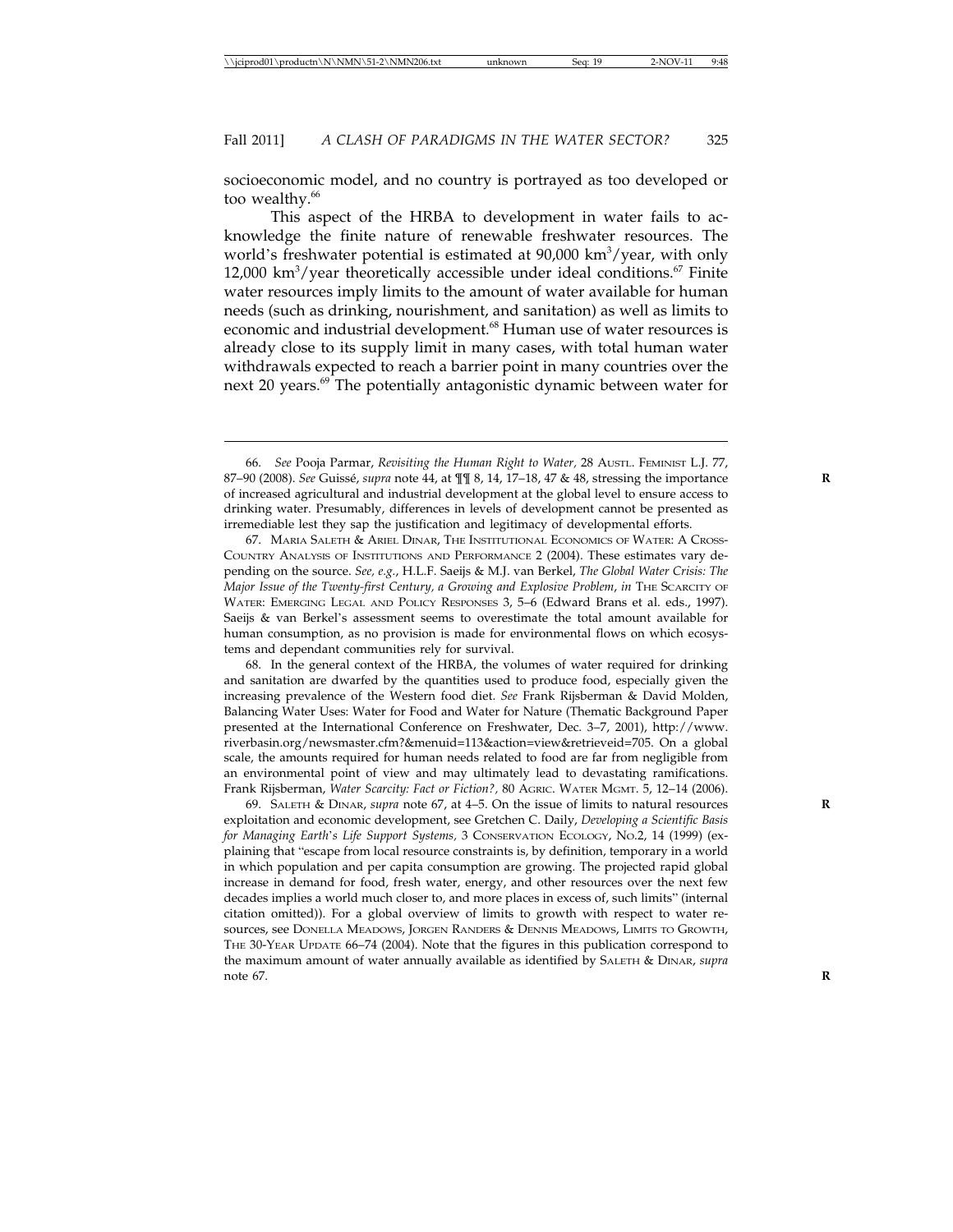human consumption and a sustainable environment results in the following:

Social and economic development necessitates the utilization of, and thus impact on, natural systems. This modification of natural systems results in a trade-off between the additional (artificial) benefits gained and those which are lost as human adjustment negatively impacts... some natural functions, and this undermines the benefits of natural services provided to society. Where ecosystems are over exploited, their ability to provide these goods and services is lost.<sup>70</sup>

Human water resources utilization, if continued under a businessas-usual scenario, will result in the "inevitable degradation or complete destruction of the terrestrial freshwater and coastal ecosystems that are vital to life itself."71 Moreover, restoration of these natural ecosystems is generally quite expensive and produces outputs inferior to the natural ones.72 From water's finite resources perspective, the principles of precaution and prevention conflict with the HRBA unlimited resources approach.

To integrate the physical limits of water resources into the HRBA, several questions should be addressed by water management frameworks. Are there limitations to the satisfaction of basic human needs?73 Should this imply limits to claims based on human rights?

<sup>70.</sup> Graham Jewitt, *Can Integrated Water Resources Management Sustain the Provision of Ecosystem Goods and Services?*, 27 PHYSICS AND CHEMISTRY OF THE EARTH 887, 888 (2002); *see also* WORLD HEALTH ORG., MILLENNIUM ECOSYSTEM ASSESSMENT, ECOSYSTEMS AND HUMAN WELL-BEING: HEALTH SYNTHESIS (2005).

<sup>71.</sup> Rijsberman & Molden, *supra* note 68, at 5 (citing INTERNATIONAL UNION FOR THE **R** CONSERVATION OF NATURE, VISION FOR WATER AND NATURE: A WORLD STRATEGY FOR CON-SERVATION AND SUSTAINABLE MANAGEMENT OF WATER RESOURCES IN THE 21ST CENTURY (2000)).

<sup>72.</sup> *See* Carmen Revenga, *Conditions and Trends of Freshwater Ecosystems and the Challenges to Meet Human Water Needs*, *in* WATER AND ECOSYSTEMS: MANAGING WATER IN DIVERSE ECOSYSTEMS TO ENSURE HUMAN WELL-BEING 1, 4 (Caroline King et al. eds., 2007); MILLEN-NIUM ECOSYSTEM ASSESSMENT, ECOSYSTEMS AND HUMAN WELL-BEING: WETLANDS AND WATER SYNTHESIS 46–49 (2005).

<sup>73.</sup> *See* Max Finlayson, *Wetland Ecosystems and Human Needs—Balancing the Water Needs of Ecosystems with Those for People and Agriculture, in* WATER AND ECOSYSTEMS, *supra* note 72, at 23. From the HRBA point of view, a traditional answer to this argument is that **R** water consumption for basic human needs is negligible. *See* Malcom Langford, *Ambition that Overleaps Itself? A Response to Stephen Tully*'*s Critique of the General Comment on the Right to Water,* 24 NETH. Q. HUM. RTS. 433, 455–56 (2006). It is clear that claims to water for food production justify the majority of anthropogenic water uses, and a priori serve to fulfill the right to food. *See supra* note 68 and *infra* note 113. However, based on the HRBA, it remains **R** unclear which water volumes allocated to food production are superfluous, i.e., what part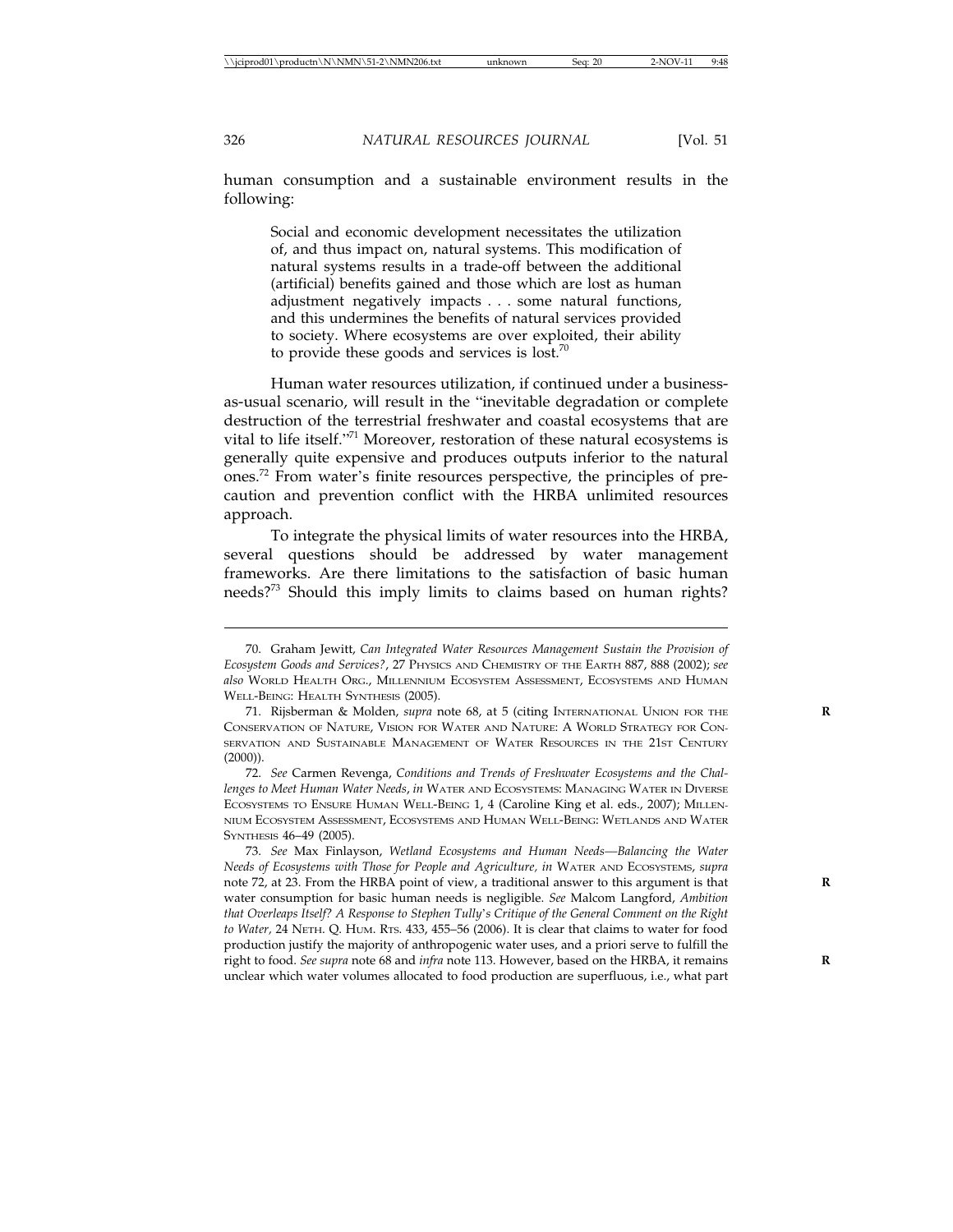Should environmental uses be prioritized over human water usage? Conversely, is the protection of residual environmental flow (i.e., the prioritization of "the environment's water right") an impediment to development and to the satisfaction of human needs? Should reflections on the human-rights based access to water be influenced by considerations related to the capacity of the environment to sustain human impacts at the global, regional, and local levels? What do these considerations imply for a contextual approach to the definition of human rights?<sup>74</sup> When does a human need become superfluous? Is there a limit to development, and if so, has it been overshot in some cases?75 Does development of the poorest imply a reduction in the level of development of the richest?<sup>76</sup>

#### **C. The HRBA to Drinking Water and Sanitation vs. the User-Pays Principle**

Human excreta are the inescapable by-product of food and water consumption necessary for survival. Unless treated through environmental purification or artificial processes, human excreta are a significant source of contamination that degrade water quality and pose a threat to health. According to the World Health Organization:

The great majority of evident water-related health problems are the result of microbial (bacteriological, viral, protozoan or other biological) contamination. . . . In general terms, the greatest microbial risks are associated with ingestion of water that is contaminated with human or animal (including bird) faeces. Faeces can be a source of pathogenic bacteria, viruses, protozoa and helminths. Faecally derived pathogens are the

of current global food production is excessive and should be curtailed. For projections on the tensions stemming from the water requirements to feed humanity by 2050, see MALIN FALKENMARK & JOHAN ROCKSTRÖM, BALANCING WATER FOR HUMANS AND NATURE 60-63 (2004).

<sup>74.</sup> For a critique of the contextual definition of socioeconomic rights, see JONES, *supra* note 53, at 157–64. **R**

<sup>75.</sup> Unsustainable development through over-allocation of water is obvious in certain cases. In the Murray-Darling river basin, the Australian government has earmarked AU\$3.1 billion to purchase water from license holders in order to ensure environmental flows and limit environmental damages. *See* AUSTRALIAN GOVERNMENT DEPARTMENT OF THE ENVIRON-MENT, WATER, HERITAGE AND THE ARTS, WATER FOR THE FUTURE: FACT SHEET (Jan. 2010), http://www.environment.gov.au/water/publications/mdb/pubs/restoring-balance.pdf.

<sup>76.</sup> Some of these questions have been considered by proponents of environmental ethics. *See* Holmes Rolston III, *Feeding People versus Saving Nature, in* ENVIRONMENTAL ETH-ICS 451, 460 (Andrew Light & Holmes Rolston III eds., 2003).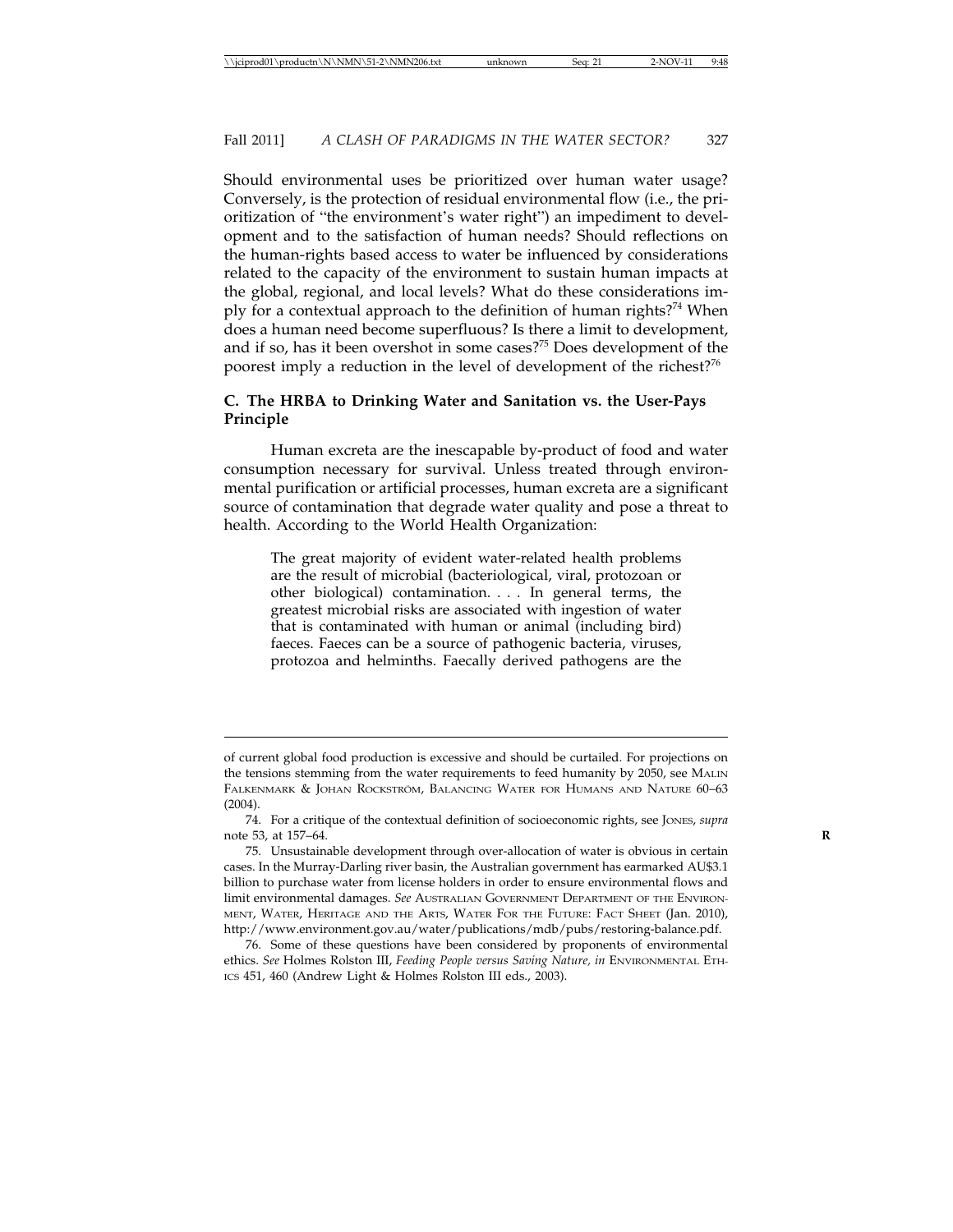principal concerns in setting health-based targets for microbial safety.<sup>7</sup>

In this context, the satisfaction of humankind's most basic needs is also humankind's most basic negative environmental externality. This interaction between human rights to water and human excreta must be addressed, especially in the current model of development that entails urbanization, waterborne sanitation, and unitary sewers.78 A fragmented view of water management, focusing exclusively on providing water for basic human needs, would characterize wastewater, excreta, and greywater as costly by-products requiring substantial investments in treatment plants and disposal mechanisms.<sup>79</sup> Because some conceptions of the HRBA define the individual as a right-holder and creditor of obligations without compensation, this approach might externalize the costs of subsistence in contradiction with the user-pays/polluter-pays principle.<sup>80</sup>

79. WORLD HEALTH ORG., GUIDELINES FOR THE SAFE USE OF WASTEWATER, EXCRETA AND GREYWATER: POLICY AND REGULATORY ASPECTS 1 (2006), http://www.who.int/water\_sanita tion\_health/wastewater/gsuweg1/en/ index.html (July 27, 2010).

80. Some conceptions of the HRBA establish a dichotomy between right-holders and duty bearers. PIRON & O'NEIL, *supra* note 41, at 24 (explaining that "[i]n a HRBA human **R** rights determine the relationship between individuals and groups with valid claims (rights-holders) and State and non-State actors with correlative obligations (duty-bearers)."); see also infra note 107. The existence of these positions must be acknowledged as they generate some of the inconsistencies that this article aims at reconciling. Laban, *supra* note 60, at 359–60, mentions that inadequate focus on the responsibilities of right-holders is **R** indeed a pitfall of the HRBA. This is not to say that all conceptions of the HRBA segregate rights-holders and duty-bearers. Some emphasize that right-holders also bear duties. Jonsson states that

[t]he relationship between rights holders and duty bearers also constitutes a core component of a human rights approach, but most scholars in the area of international human rights law recognize obligations only on the part of the state. There is a need to extend the claim-duty relationships to include all relevant subjects and objects at subnational, community and household levels. . . . Claim holders and duty bearers are not labels applied to specific individuals, but roles that individuals may perform.... This system of claim-duty relationships is called the pattern of rights. This pattern must be understood in an HRBAP [Human Rights-Based Approach to Programming].

<sup>77. 1</sup> WORLD HEALTH ORG., GUIDELINES FOR DRINKING-WATER QUALITY 3 (3d ed., 2008) (incorporating first and second addenda), *available at* http://www.who.int/water\_sanita tion\_health/dwq/fulltext.pdf.

<sup>78.</sup> Sunita Narain, Why the Flush Toilet Is Ecologically Mindless and Why We Need a Paradigm Shift in Sewage Technology, Address at the Second International Symposium on Ecological Sanitation (Apr. 7–11, 2003), *in* ECOSAN—CLOSING THE LOOP 13, http://www2. gtz.de/dokumente/bib/04-5004a.pdf; *see also* Asit Biswas, *Water Management for Major Urban Centres*, 22 INT'L J. WATER RESOURCES DEV. 183, 184 (2006).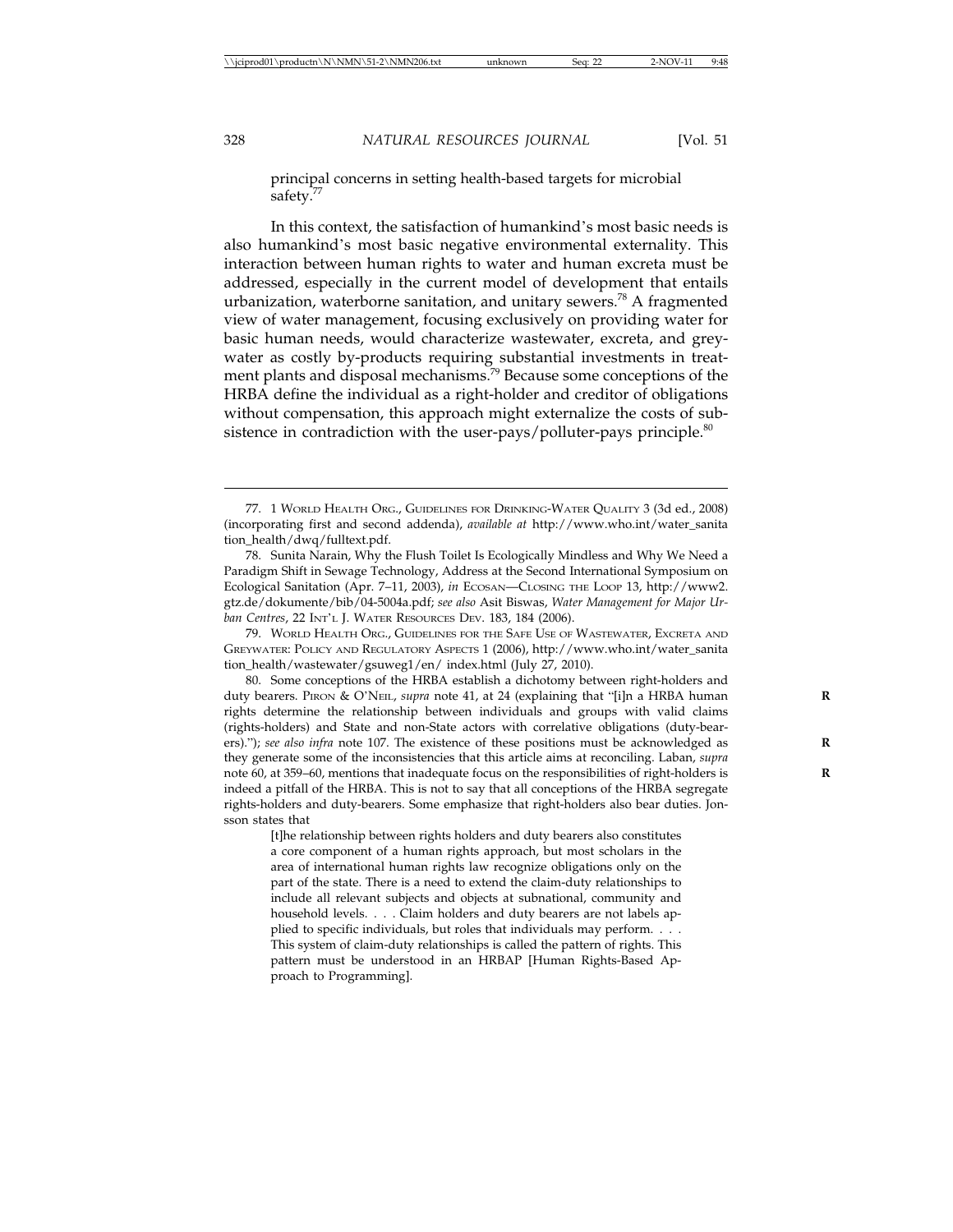To fully integrate the negative environmental impact that arises from basic human water consumption within the HRBA, several questions should be addressed by water management frameworks. For example, what are the specific duties that right-holders have with respect to the environmental externalities generated by the fulfillment of their rights?<sup>81</sup> When does the utilization of water for basic human needs actually become a right to pollute or negatively impact the environment? To what extent is the user-pays/polluter-pays principle at odds with the right to water, and *a fortiori* at odds with the inclusion of sanitation in the right to water?<sup>82</sup> To what extent should the right to water and the right to sanitation be conceived as a single construct rather than antagonistic le-

82. U.N. Human Rights Council, *Promotion and Protection of All Human Rights, Civil, Political, Economic, Social and Cultural Rights, Including the Right to Development: Report of the Independent Expert on the Issue of Human Rights Obligations Related to Access to Safe Drinking Water and Sanitation*, U.N. Doc. A/HRC/12/24 (July 1, 2009) [hereinafter U.N. Human Rights Council, *Promotion and Protection*], recommends recognizing a right to sanitation distinct from other rights. This report expressly acknowledges limits to obligations for dutybearers, the existence of responsibilities for right-holders, and the importance of context in defining sanitation.

Jonsson, *supra* note 39, at 50. International human rights instruments also recognize rightholders' reciprocal duties to each other and their communities. *See, e.g.*, United Nations, Comm. on Econ., Soc. & Cultural Rights, International Covenant on Economic, Social and Cultural Rights, Preamble (Dec. 16, 1966). This recognition now filters in the discourse on the human rights-based access to water, although a literature review identifies only one description of the specific details of the duties corresponding to these rights. See CELINE DUBREUIL, THE RIGHT TO WATER: FROM CONCEPT TO IMPLEMENTATION 11 (2006). With respect to the polluter-pays principle, see United Nations Conference on Environment and Development, Rio de Janeiro, Braz., June 3–14, 1992, *Rio Declaration on Environment and Development*, Principle 16, U.N. Doc. A/Conf.151/26/Rev.1 (Vol.1), Annex I (Aug. 12, 1992). *See generally* PHILIPPE SANDS, PRINCIPLES OF INTERNATIONAL ENVIRONMENTAL LAW 279–81 (2d ed., 2003); NICOLAS DE STADELEER, ENVIRONMENTAL PRINCIPLES: FROM POLITICAL SLOGANS TO LEGAL RULES 42–44 (2002); PETER ROGERS, RAMESH BHATIA & ANNETTE HUBER, GLOBAL WATER PARTNERSHIP TECHNICAL ADVISORY COMMITTEE, WATER AS A SOCIAL AND ECONOMIC GOOD: HOW TO PUT THE PRINCIPLE INTO PRACTICE 9 (1998).

<sup>81.</sup> According to a wide range of sanitation specialists, the right to sanitation "does not define a specific policy or framework for implementation. This needs to be developed by applying the right to prevailing conditions in each country as well as by taking into account technological and other solutions." COHRE, UN-HABITAT, WATERAID & SDC, SANI-TATION: A HUMAN RIGHTS IMPERATIVE (2008), http://www.unhabitat.org/pmss/getElec tronicVersion.aspx?nr=2927&alt=1. For a concrete example, in Québec, owners of residences not connected to sewers are legally obliged to bear the costs of treatment systems for their excreta. *See* Regulation Respecting Waste Water Disposal Systems for Isolated Dwellings, R.R.Q., c. Q-2, r. 8, s. 3 (Can.). Failure to respect regulatory provisions may justify penal sanctions by the state or even third party recourses based on a human right to environment quality. *See* Environment Quality Act, R.S.Q., c. Q-2, s. 19.1–19.3, 20 (Can.) [hereinafter EQA]; Charter of Human Rights and Freedoms, R.S.Q., c. C-12, s. 46.1 (Can.) [hereinafter CHRF].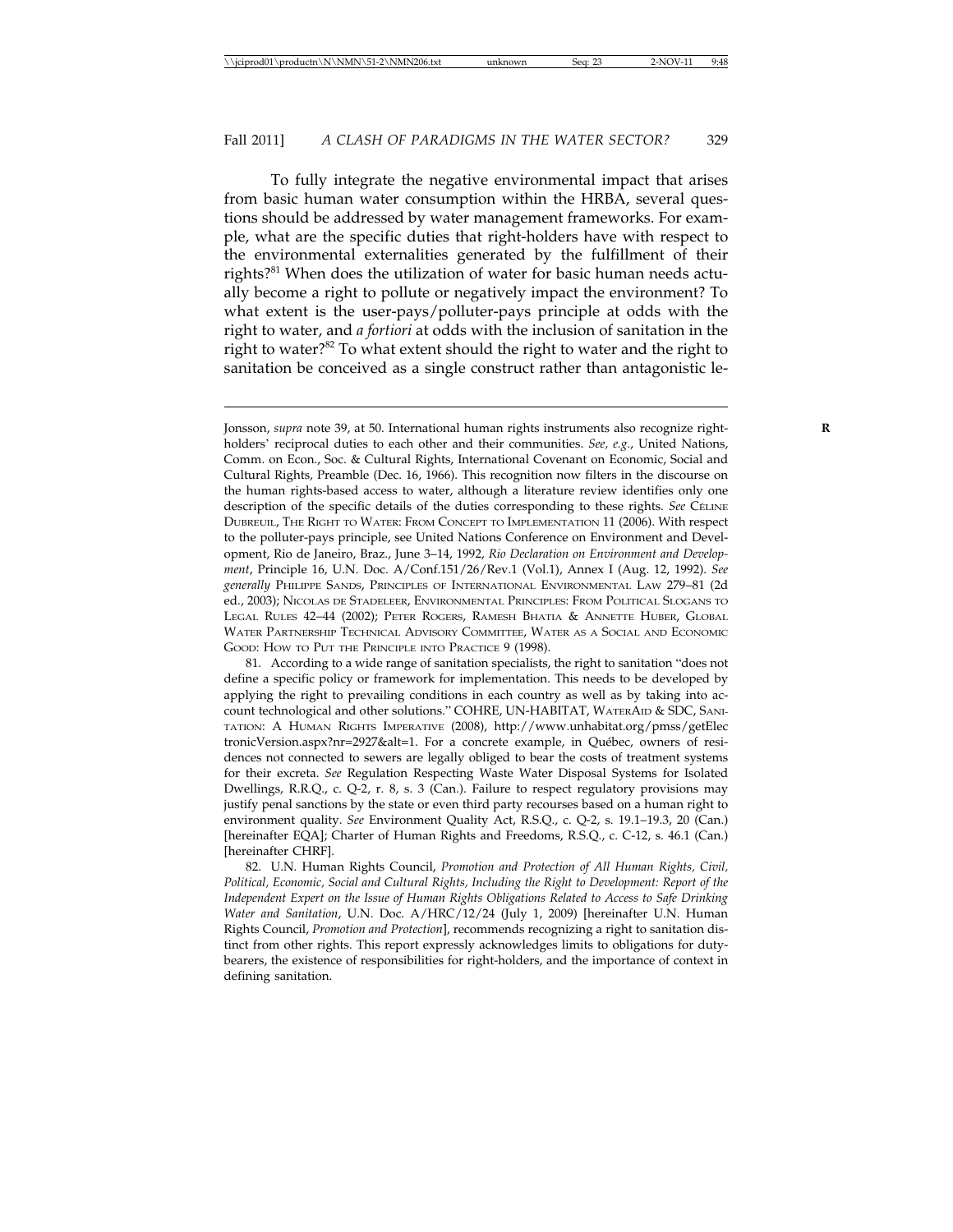gal artifacts? Indeed, if the environmental impacts of sanitation are linked to the duties of right-holders fulfilling basic human water needs, to what extent can the cost of these impacts also be claimed through a human right? Does harmonization of the polluter-pays principle with the conception of the individual as a rights-holder with respect to personal consumption of water entail the prioritization of one notion over the other? And if so, to what extent and for whom?

## **D. The HRBA as a Moral Allocation Framework vs. Economic Management**

Because human rights may be considered antithetical to market efficiency, the relationship between the HRBA and economic management must be explored.<sup>83</sup> This issue has received extensive commentary and is often depicted as the most obvious point of conflict between the HRBA and IWRM.<sup>84</sup> Two statements fundamental to the IWRM and the right to water illustrate the tension between water viewed as an economic good versus a social and cultural one: (1) From Principle No. 4 of the Dublin Declaration: "Water has an economic value in all its competing uses and should be recognized as an economic good,"85 and (2) from General Comment 15 on the right to water: "Water should be treated as a social and cultural good, and not primarily as an economic good."<sup>86</sup>

This conflict as to whether water should be viewed as an economic good is not ineluctable but depends on the context and characteristics of local governance frameworks.<sup>87</sup> Although numerous and multifaceted, economic approaches to water management fall under two general categories.<sup>88</sup> The first category relies on the belief that the effiecient allocation of water resources, measured in economic value, is

<sup>83.</sup> According to Manuel Couret Branco & Pedro Damião Henriques, *The Political Economy of the Human Right to Water*, 42 REV. OF RADICAL POL. ECON. 142, 146 (2010), the market is not qualified to promote the human right to water.

<sup>84.</sup> *See, e.g.*, Henri Smets, *Economics of Water Services and the Right to Water*, *in* FRESH WATER AND INTERNATIONAL ECONOMIC LAW 173, 177–83 (Edith Brown Weiss, Laurence Boisson de Chazournes & Nathalie Bernasconi-Osterwalder eds., 2005); Antoinette Hildering, *Water as an Economic Good*, *in* LES RESSOURCES EN EAU ET LE DROIT INTERNATIONAL, *supra* note 51, at 209; Erik Bluemel, *The Implications of Formulating a Human Right to Water*, 31 **R** ECOLOGY L.Q. 957, 963–67 (2004).

<sup>85.</sup> Dublin Principles, *supra* note 9. **R**

<sup>86.</sup> General Comment 15, *supra* note 65, at 5, § 11. **R**

<sup>87.</sup> *See* Jessica Budds & Gordon McGranahan, *Are the Debates on Water Privatization Missing the Point? Experiences from Africa, Asia and Latin America,* 15 ENV'T & URBANIZATION 87, 94–95 (2003).

<sup>88.</sup> *See generally* Luiz Gabriel T. deAzevedo & Alexandre M. Baltar, *Water Pricing Reforms: Issues and Challenges of Implementation*, 21 INT'L J. WATER RESOURCES DEV. 19 (2005).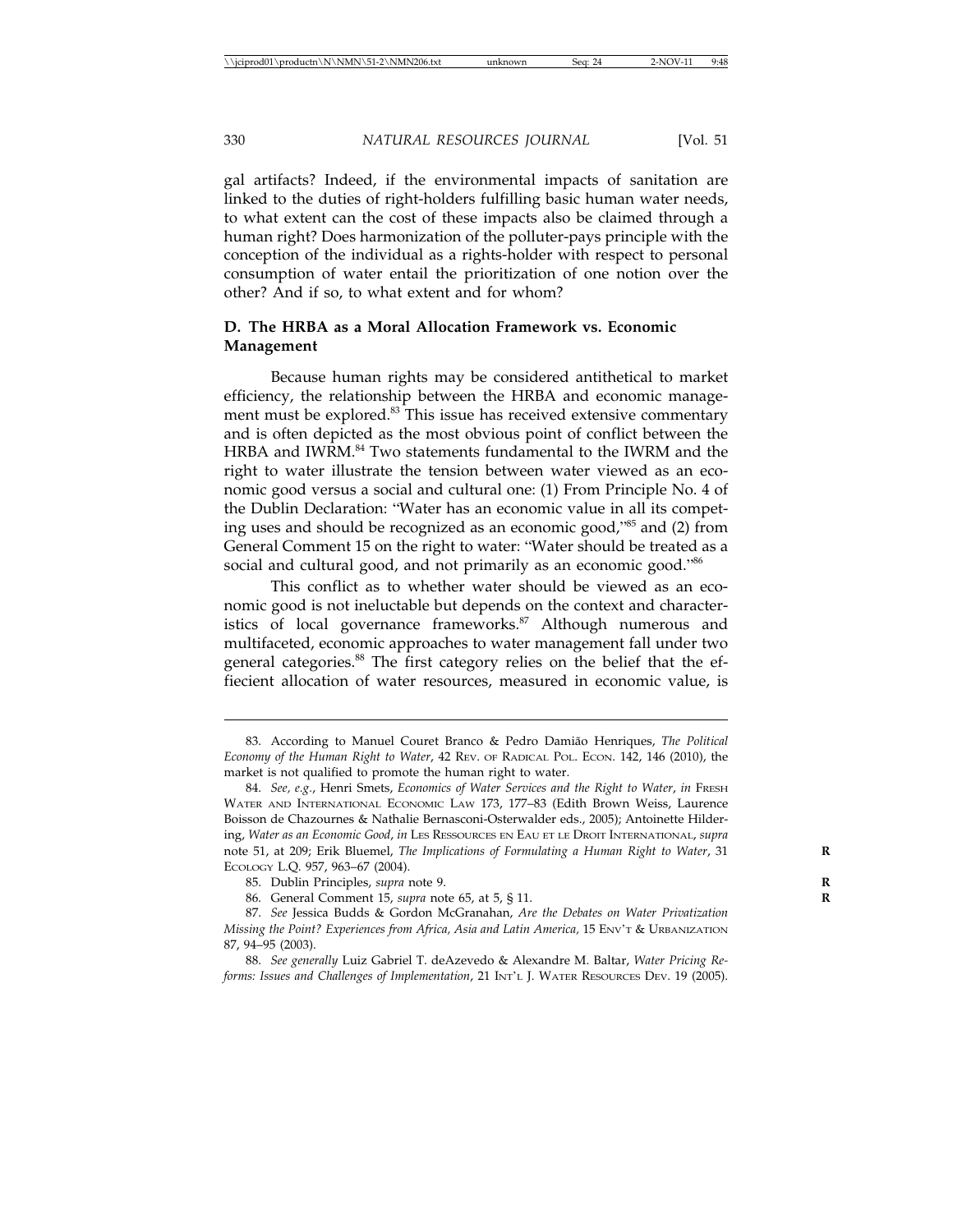maximized by markets.<sup>89</sup> In this instance, economic value serves as an apportionment mechanism among different types of utilization and various users based on marginal costs and benefits. Here, economic value maximizes water's total utility and value to society and therefore increases welfare and development.<sup>90</sup> The second category recognizes water's economic value based on accounting principles for costs recovery that require the tarification of water and sanitation services to ensure their sustainability.<sup>91</sup>

Both economic approaches may be portrayed as antagonistic to human rights in that they might deny the inalienable access to water and sanitation of the poor and marginalized. In the first category, the denial might stem from the allocation of water to the highest bidder for a more economically valuable use unrelated to basic needs. However, this threat to the human rights-based access to water might not be fully justified, as some water-marketing regimes allow transfers only between the same types of use.<sup>92</sup> In the second category, the privatization of water and sanitation services is the principal concern, and denial of access to water might be caused by cutting off defaulting customers in order to preserve the economic profitability of the service provider. This perceived threat must also be contextualized.<sup>93</sup> Self-sustainable services based upon payment by the users are recognized as the aim for both the public and the

<sup>89.</sup> For a seminal article on this subject, see J.W. Milliman, *Water Law and Private Decision Making: A Critique*, 2 J.L. & ECON. 41 (1959).

<sup>90.</sup> *See* TERRY ANDERSON & PAMELA SNYDER, WATER MARKETS: PRIMING THE INVISIBLE PUMP (1997); RONALD GRIFFIN, WATER RESOURCE ECONOMICS: THE ANALYSIS OF SCARCITY, POLICIES AND PROJECTS (2006).

<sup>91.</sup> *See* AM. WATER WORKS ASS'N, PRINCIPLES OF WATER RATES, FEES, AND CHARGES (5th ed., 2000).

<sup>92.</sup> With respect to restrictions on transfers between types of use, see COMMONWEALTH OF AUSTRALIA PRODUCTIVITY COMMISSION, WATER RIGHTS ARRANGEMENTS IN AUSTRALIA AND OVERSEAS 192 (2003). *Cf.* A. Dan Tarlock, *Water Transfers: A Means to Achievable Sustainable Water Use*, *in* FRESH WATER AND INTERNATIONAL ECONOMIC LAW, *supra* note 84, at 35, 41 **R** (mentioning that "[m]any water rights transfers remove water from agricultural use and dedicate it to urban use."). In this context, economic management raises more questions with respect to balancing a human right to water for domestic use satisfied by urban infrastructures with a human right to food relying on sufficient quantities of water for agricultural irrigation, than it does about access to water for the basic needs of the poor.

<sup>93.</sup> This is actually an issue that can be solved more easily through a block-tariff structure with free minimal volume. See Hildering, *supra* note 84, at 223-25; City of Johannesburg v. Mazibuko (489/08) [2009] ZASCA 20. However, such a solution does not resolve more delicate underlying challenges related to the identification and implementation of adequate and effective measures to extend aqueduct networks to the urban poor. Jennifer Davis, *Private-Sector Participation in the Water and Sanitation Sector*, 30 ANN. REV. OF ENV'T & RESOURCES 145, 169 (2005).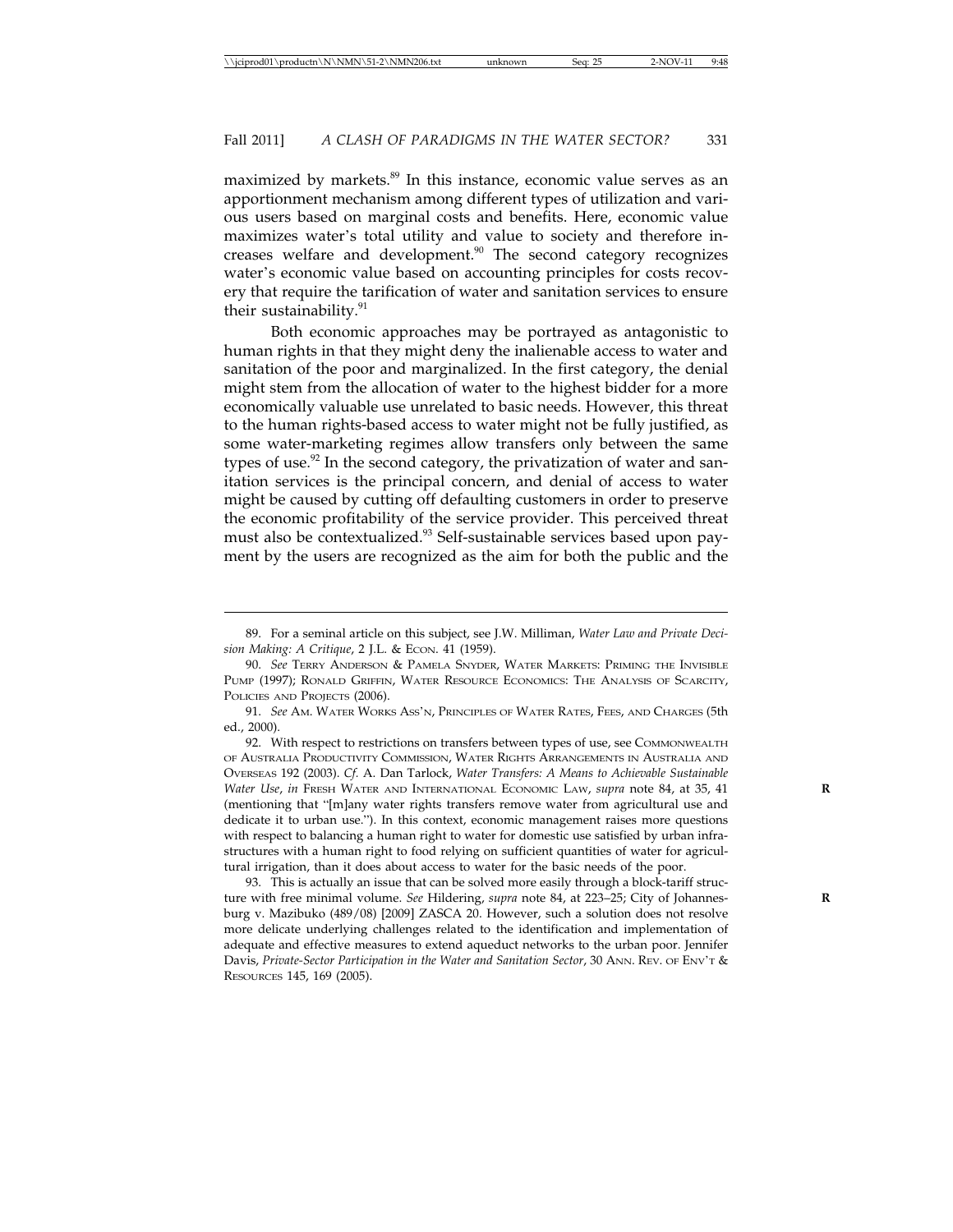private sectors.<sup>94</sup> Moreover, the private sector's involvement varies from equipment provider (for purification membranes, sewer pipes, etc.) to concession holder, but is never totally excluded in reality.95 Thus, economic resources management and human rights-based claims on water resources are not antithetically opposed; in fact, they can coexist without fundamental tensions. For example, guidelines for the realization of the human right to food encompass market forces.<sup>96</sup> Similarly, the human right to water appears to coexist without exacerbated tensions with economic management in some instances.<sup>97</sup> Hence, claims that application of human rights to water results in free water should be qualified.<sup>98</sup>

96. *See* U.N. Food and Agriculture Organization, *Voluntary Guidelines to Support the Progressive Realization of the Right to Adequate Food in the Context of National Food Security*, 13–14, §§ 4.1–4.10 (2005), http://www.fao.org/righttofood/publi\_01\_en.htm. These guidelines do not detail whether realization of the human right to food covers the water component of that right.

97. General Comment 15, *supra* note 65, at 6, § 12(c)(ii) (requiring that direct and indirect costs and charges associated with securing water be affordable and not compromise or threaten the realization of other international human rights); Karen Bakker, *The* "*Commons*" *Versus the* "*Commodity*"*: Alter-globalization, Anti-privatization and the Human Right to Water in the Global South*, 39 ANTIPODES 430, 438–40 (2007) (noting that the human right to water is conceptually compatible with capitalist political economic systems). Nevertheless, some critiques indicate that the easy coexistence between economic management and human rights-based claims to water resources is in fact the symptom of an underlying capitulation before liberal economic forces. *See* Radha D'Souza, *Liberal Theory, Human Rights and Water-Justice: Back to Square One?*, L. Soc. JUST. & GLOBAL DEV. J., Oct. 9, 2008, at 9 (noting that

[w]hat is missed by political theorists canvassing for human rights as a means of mitigating the problems of privatization in the wake of "globalization" is the fact that the struggle for new rights come[s] with recognition of new market prerogatives. The human right to water arises *because* water is brought into a private property regime in which it was not included before. What is at stake here is the entrenchment of water as part of a property regime.

(emphasis in original)). "Property" refers to a political conception of social and economic regimes, not, strictly speaking, to the legal artifact.

98. For an example of such a claim, see United Nations, Econ. & Soc. Council, *supra* note 44, at 9. This suggestion is even more relevant in the context of the ineluctable environmental degradations that human activity entails. *See* discussion *supra* Part III.C.

<sup>94.</sup> *See, e.g.*, MICHEL CAMDESSUS & JAMES WINPENNY, FINANCING WATER FOR ALL, RE-PORT OF THE WORLD PANEL ON FINANCING WATER INFRASTRUCTURE 48 (2003), http://www. worldwatercouncil.org/fileadmin/wwc/Library/Publications\_and\_reports/Camdessus Report.pdf.

<sup>95.</sup> U.N. Human Rights Council, *Promotion and Protection of All Human Rights, Civil, Political, Economic, Social and Cultural Rights, Including the Right to Development: Report of the Independent Expert on the Issue of Human Rights Obligations Related to Access to Safe Drinking Water and Sanitation*, at 4–5, U.N. Doc. A/HRC/15/31 (June 29, 2010), provides a typology of private-sector involvement and notes that anxiety over water privatization is exaggerated given that only 5 percent of networks in the world are privately operated.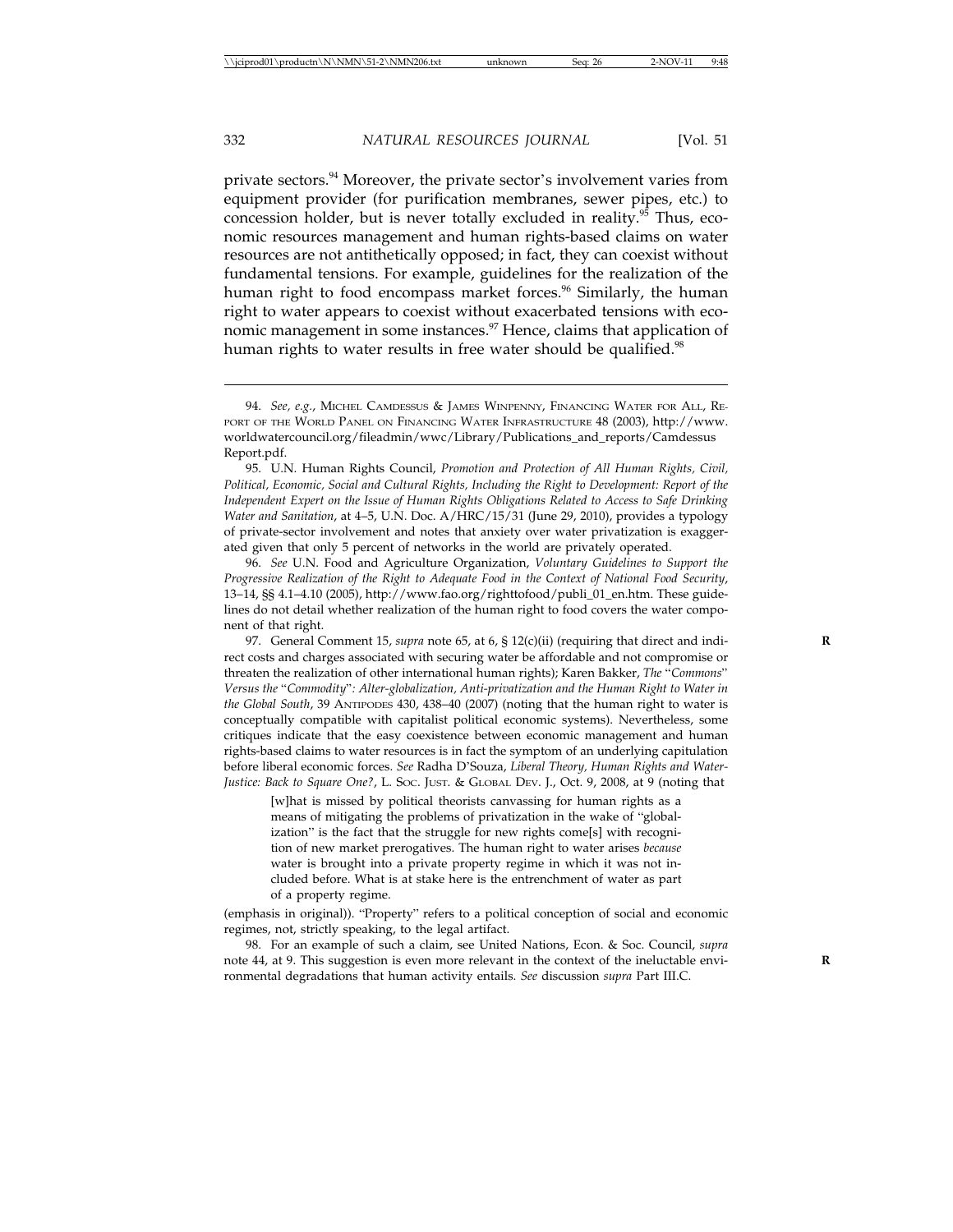To further harmonize the HRBA with economic management, several questions should be addressed by water management frameworks. For example, should different types of water uses be prioritized? How does market resource allocation, which implies tradable rights, interact with a morally justified right to equitable access to water for domestic purposes, which is typically construed as inherently personal and untradeable? What is the impact on right-holders of the delegation of water management activities by the state as the duty-bearer? Does the recognition of the human rights-based access to water have an impact on nonstate actors?<sup>99</sup> Is there a tension between affordability and equity on one hand, and the sustainability of water and sanitation services on the other? If such is the case, does this tension reverberate on the relationship between affordability and equity? In this context, is General Comment 15's reconciliation of these two concepts sufficiently robust?<sup>100</sup> For example, is it possible that a situation where drinking water made affordable to all at present entails an inequitable financial burden for future generations, given the long depreciation periods and investment cycles for water infrastructures? Is there a point where differentiated tariffs in accordance with a right to water conflict with the right to nondiscrimination?

#### **E. The Nebula of the HRBA vs. Certainty and Consistency**

Some suggest that amorphous aspects of human rights generate problems of clarity and consistency that might impair the effectiveness of the HRBA in prospective water resources management.<sup>101</sup> However, this insufficient certainty and consistency of human rights in the context of

<sup>99.</sup> *See* ANDREW CLAPHAM, HUMAN RIGHTS OBLIGATIONS OF NON-STATE ACTORS (2006); U.N. General Assembly Human Rights Council, *Business and Human Rights: Towards Operationalizing the* "*Protect, Respect and Remedy*" *Framework, Report of the Special Representative of the Secretary-General on the Issue of Human Rights and Transnational Corporations and Other Business Enterprises*, Apr. 22, 2009, U.N. Doc. A/HRC/11/13; U.N. General Assembly, Human Rights Council, U.N. Doc. A/HRC/15/31, *supra* note 95, at 9; Violeta Petrova, *At* **R** *the Frontiers of the Rush for Blue Gold: Water Privatization and the Right to Water*, 31 BROOKLYN INT'L L.J. 577, 582–83 (2005–2006).

<sup>100.</sup> *See* General Comment 15, *supra* note 65, at 6, § 12(c)(ii), 10 § 27. Melina Williams, **R** *Privatization and the Human Right to Water: Challenges for the New Century*, 28 MICH. J. INT'L L. 469, 498 n.202 (2006), reports that "equity is a 'comparative standard' that judges the relative burden on poor and richer households, while affordability 'suggests the right to water sets an upper limit on the cost of water in relation to people's ability to pay for it.'" (internal citation omitted).

<sup>101.</sup> According to SALMAN M.A. SALMAN & SIOBHAN MCINERNEY-LANKFORD, THE HUMAN RIGHT TO WATER: LEGAL AND POLICY DIMENSIONS 918, at 58 n.217 (2004), "lack of normative clarity... leads towards an ambiguous and uncertain practical applicability of the human right to water." (citation omitted).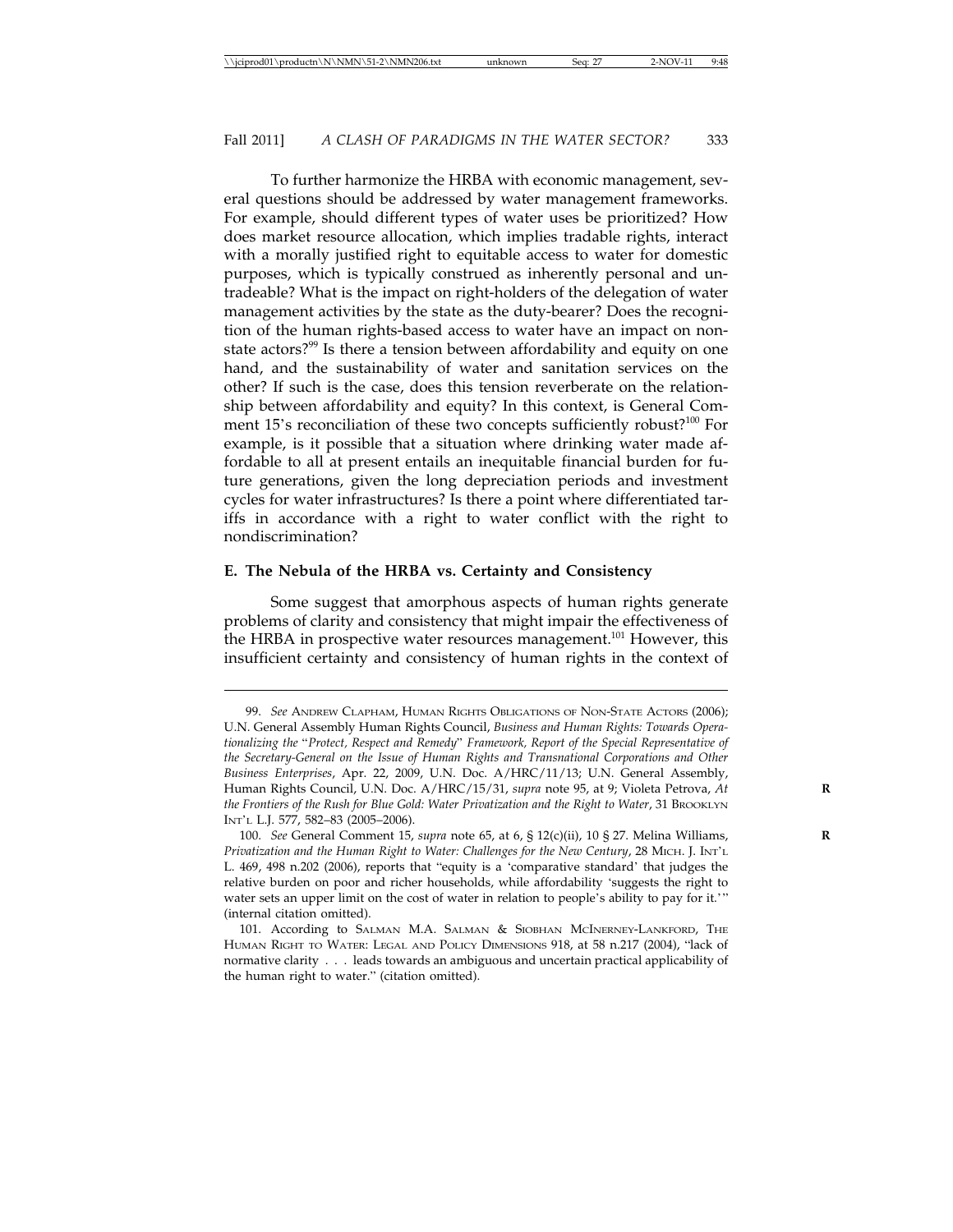the HRBA to development result from three elements, each of which is explored below.

First, the nature of human rights is elusive.<sup>102</sup> Philosophical debate has raged on this subject at least since the nineteenth century, only to reach a stand-off.<sup>103</sup> Pure legal positivism has been rejected on innumerable occasions in favor of conceptions of human rights as rhetorical tools for political empowerment, as unquestionable ethical imperatives, and as idealistic necessities.<sup>104</sup> Attempts to deal with human rights' heterogeneity through unifying theories based on a central justification such as dignity are often portrayed as utopian or unworkable.105 The evasive nature of human rights is particularly well-illustrated through the following:

104. *See, e.g.,* JACK DONNELLY, UNIVERSAL HUMAN RIGHTS IN THEORY AND PRACTICE 14–16 (2d ed. 2003). Amartya Sen, *Human Rights and the Limits of Law,* 27 CARDOZO L. REV. 2913, 2915 (2006) (asking "[i]s the practical relevance of human rights entirely parasitic on legislation that has actually occurred? This would be hard to accept.").

105. Dignity is identified as a foundation for the HRBA to freshwater access. See BOUR-QUAIN, *supra* note 45, at 61, 105. An example of a systematic human rights framework based **R** on dignity as a foundational super-value is provided by M.S. McDOUGAL, H.D. LASSWELL & L.C. CHEN, HUMAN RIGHTS AND WORLD PUBLIC ORDER (1980). This approach is criticized by JONES, *supra* note 53, at 53-54, as having a Western orientation, being difficult to use, having a utopian aspect which belies reality, and resulting in a huge list of demands in which there is no hierarchical order and where both trivial and serious claims are intertwined. Christopher McCrudden, *Human Dignity and Judicial Interpretation of Human Rights*, 19 EUR. J. INT'L L. 655, 693 (2008), offers an analysis of dignity as the basis for human rights which concludes that dignity provides a convenient language for the adoption of substantive interpretations of human rights guarantees which appear to be highly contingent on local circumstances. In particular, dignity appears to be the justification for a stand-alone right to sanitation although (1) factual situations in which it could serve as basis for protection are already covered by other human rights, and (2) the multiplication of human rights is identified as a threat. *See* U.N. Human Rights Council, *Promotion and Protection*, *supra* note 82, at **R** 19–20.

<sup>102.</sup> See generally Marie-Bénédicte Dembour, *What Are Human Rights? Four Schools of Thought*, 32 HUM. RTS. Q. 1, 2–4, for a typology of viewpoints on the nature of human rights.

<sup>103.</sup> A synthetic overview of this debate is provided by Jerome Shestack, *The Philosophical Foundations of the Human Rights*, *in* HUMAN RIGHTS: CONCEPTS AND STANDARDS 31 (Janusz Symonides, ed., 2000). The debate does not only focus on the "human" element in "human rights," but also extends to the definition of rights. On this issue, the evolution from Bentham to Hohfeld, Rawls, and Dworkins has arguably resulted in a standoff. L.W. SUMNER, THE MORAL FOUNDATIONS OF RIGHTS 51 (1987). This philosophical debate cannot be discarded as purely academic, notably because a modified Hohfeldian typology has been used in an empirical analysis to establish that, although it can add to the panoply of policy instruments, a formal human right to water is not essential and has little impact by itself on progress toward MDG targets. *See* P.B. Anand, *Right to Water and Access to Water: An Assessment*, 19 J. INT'L DEV. 511, 512 (2007).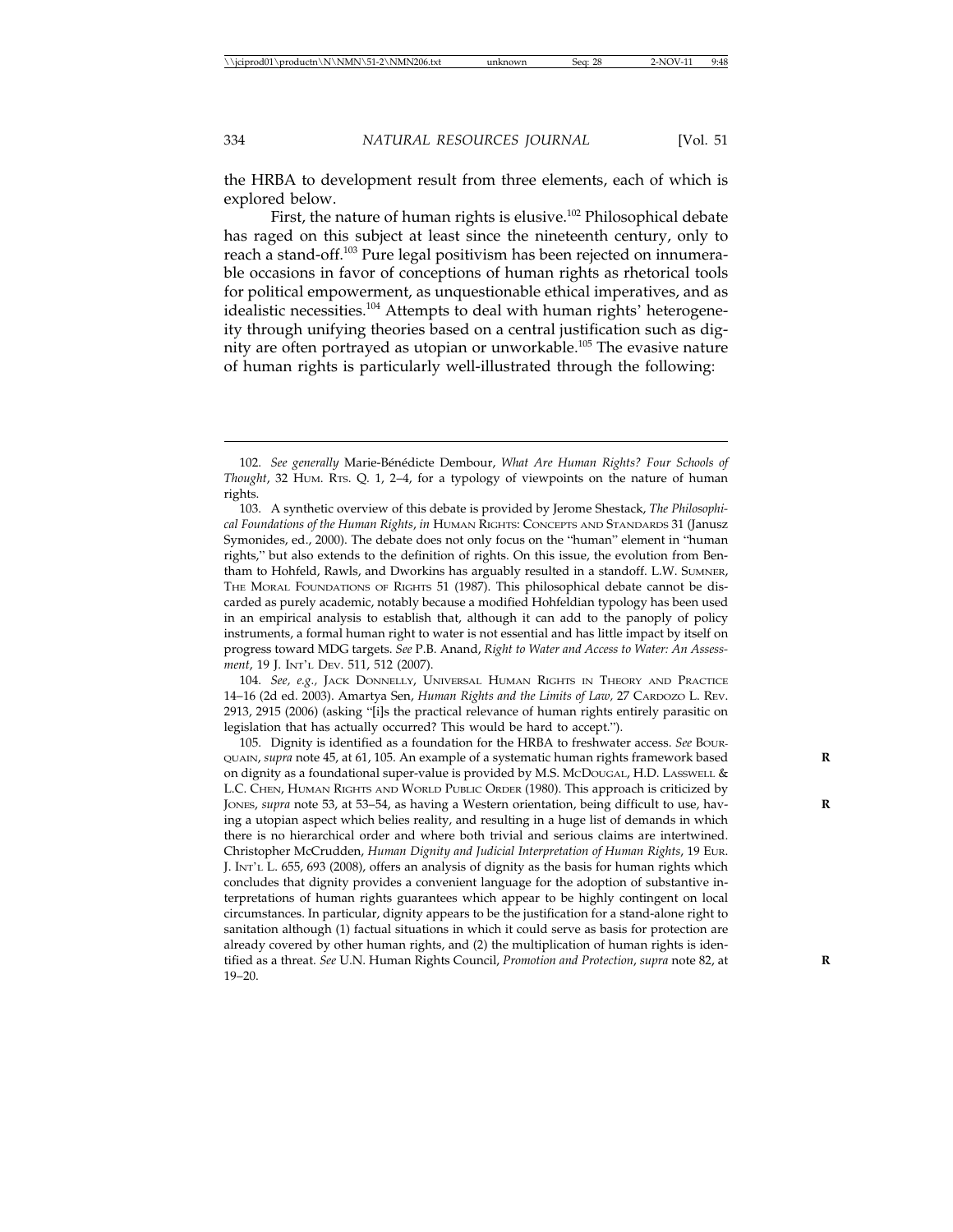Here is a final paradox: late-modern legal, social, and linguistic theory has taught us that rules, whether extracted from behavior or texts, are of necessity indeterminate. Thinking of human rights in terms of legal rules will extend indeterminacy into those rights as well. The secularization of human rights rhetoric involved in its becoming mainstream, then, may not be the best way to protect human rights. By remaining in the periphery, in the field of largely subconscious, private, moralreligious experience that defies technical articulation, human rights may be more able to retain their constraining hold on the way most people, and by extension most states, behave.<sup>106</sup>

Whatever their fundamental nature, human rights conceived as claims might sometimes be shorn of corresponding duties imposed on clearly defined duty-bearers in the development discourse.<sup>107</sup> Moreover, traditional classifications, such as the three successive generations of negative, positive, and collective human rights—replaced progressively after 1980 by the tripartite typology of obligations to respect, protect, and fulfill for assessing the conduct of states regarding all human rights have been dismissed as intellectual straightjackets with little analytical value.<sup>108</sup> In the absence of a fixed anchor to establish a conceptual framework for the assessment of human rights, determining whether a human right has been violated or fulfilled can be difficult, especially with respect to socioeconomic rights since their realization is deemed progressive.<sup>109</sup>

<sup>106.</sup> Martti Koskenniemi, *The Pull of the Mainstream,* 88 MICH. L. REV. 1946, 1962 (1989). 107. For example, UvIN, *supra* note 33, at 132, notes that "many human rights are of an imperfect nature, meaning that it is not possible to match each rights claim with clearly corresponding duties and duty holders." Similarly, *see* U.N. DEVELOPMENT PROGRAMME, *supra* note 64, at 24–26. The difficulty to precisely match obligations and duties might stem **R** from the tension between, on one side, the traditional form of international law in which the states, subjects of international law as opposed to individuals who are primarily its objects, agree to contractual obligations, and on the other side, human rights that deal with issues that are largely domestic and formerly considered part of the state's sovereign domain. See Frédéric Mégret, *The "Special Character" of International Human Rights Obligations*, *in* INTERNATIONAL HUMAN RIGHTS LAW (Daniel Moeckli et al. eds., 2010).

<sup>108.</sup> *See* Ida Elisabeth Koch, *Dichotomies, Trichotomies or Waves of Duties?,* 5 HUM. RTS. L. REV. 81, 82 (2005).

<sup>109.</sup> Recourse to the notion of core obligations does not seem to provide a firm basis. *See* Katharine Young, *The Minimum Core of Economic and Social Rights: A Concept in Search of Content,* 33 YALE J. INT'L L. 113, 163 (2008). The difficulty in determining violations to economic and social rights also raises questions about the effectiveness of international law, which is linked to the actual improvement in well-being of human rights-holders. Answers to these questions appear uncertain. *See* Oona Hathaway, *Do Human Rights Treaties Make a Difference?,* 111 YALE L. REV. 1935, 1941 (2002). *Contra* Ryan Goodman & Derek Jinks, *Measuring the Effects of Human Rights Treaties,* 14 EUR. J. INT'L L. 171, 172 (2003).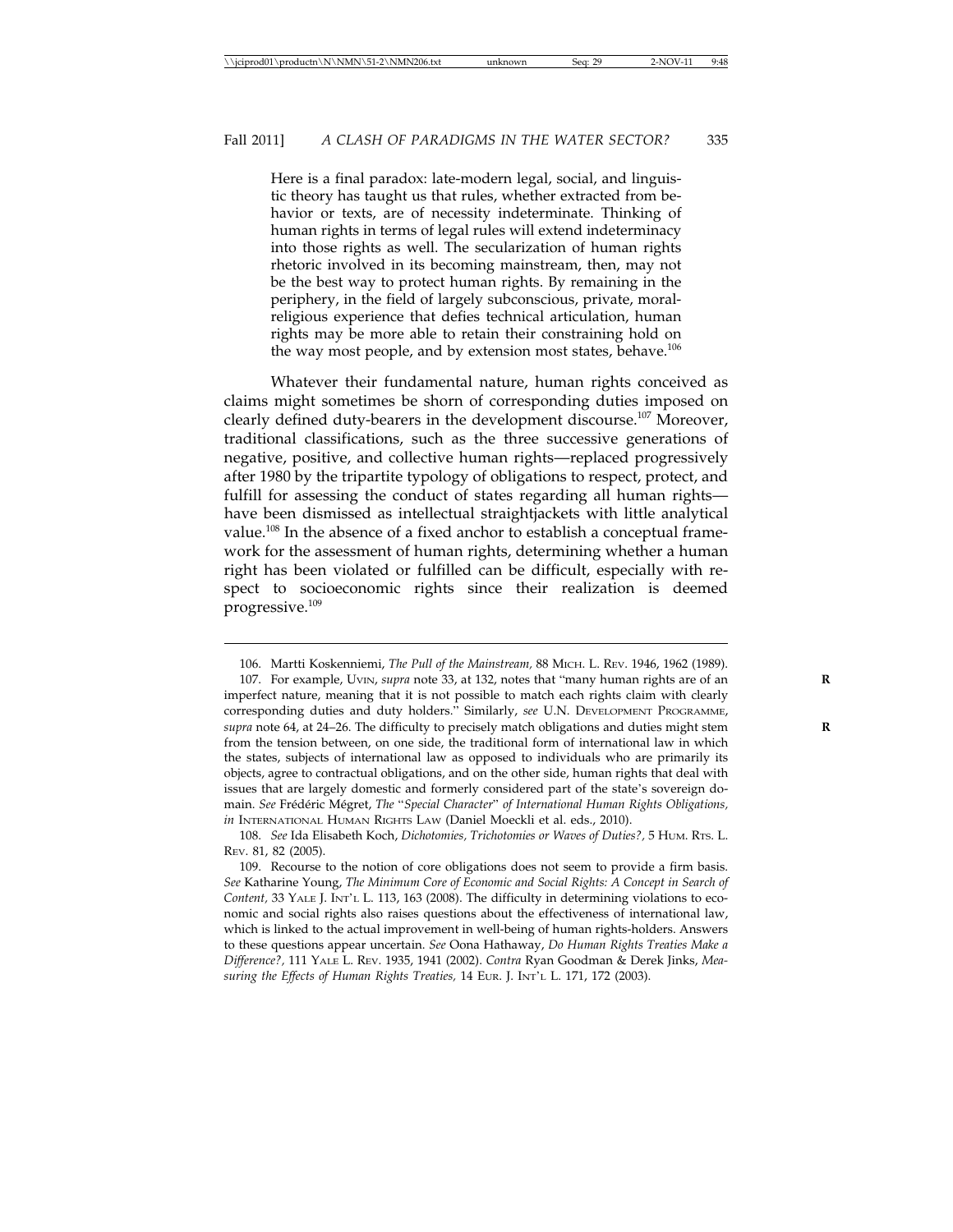As a result, human rights can hardly provide a stable and solid conceptual foundation for operational water resources management framework, either at the local or national level, which needs some degree of rigidity and permanency.110 For example, an attempt by governments to provide practical and concrete guidance to states for the realization of a human right justifying claims to water illustrates how human rights elusiveness can lead to the elaboration of nirvana concepts similar to expansive definitions of IWRM:

Bearing in mind that access to water in sufficient quantity and quality for all is fundamental for life and health, States should strive to improve access to, and promote sustainable use of, water resources and their allocation among users giving due regard to efficiency and the satisfaction of basic human needs in an equitable manner and that balances the requirement of preserving or restoring the functioning of ecosystems with domestic, industrial and agricultural needs, including safeguarding drinking-water quality.<sup>111</sup>

Second, many human rights justify claims to freshwater resources. The first set comprises rights that have a distinct, legal existence in the International Covenant on Civil and Political Rights (ICCPR) and the International Covenant on Economic, Social and Cultural Rights (ICESCR).112 An authoritative interpretation of some of these rights requires the availability of, and the physical accessibility to, the natural resources needed to feed oneself, which necessarily implies potentially

<sup>110.</sup> *See* Russells, *supra* note 43. **R**

<sup>111.</sup> *See* U.N. Food and Agriculture Organization, *supra* note 96, Guideline 8C at 18, **R** § 8.11. This evasiveness is not limited to the right to food. For example, the core obligations detailed by General Comment 15, *supra* note 65, can be considered indeterminate. Hilary Grimes, *Responding to the* "*Water Crisis*"*: The Complimentary Roles of Water Governance and the Human Right to Water*, 20 J. WATER L. 119, 124 (2009).

<sup>112.</sup> These seem to comprise at least the right to life pursuant to article 6 (1) ICCPR, the right to an adequate standard of living pursuant to article 11 ICESCR, the right to health according to article 12 ICESCR, the minority rights according to article 27 ICCPR, as well as the right to equal treatment pursuant to article 26 ICCPR. See BOURQUAIN, supra note 45, at 198–99. The right to the highest attainable standard of health interprets the core obligations of states in relation to the right to the highest attainable standard of health as the obligation: "(b) To ensure access to the minimum essential food which is nutritionally adequate and safe, to ensure freedom from hunger to everyone; (c) To ensure access to basic shelter, housing and sanitation, and an adequate supply of safe and potable water." United Nations, Econ. & Soc. Council, Comm. on Economic, Social and Cultural Rights, Substantive Issues Arising in the Implementation of the International Covenant on Economic, Social and Cultural Rights, General Comment No. 14, § 43, U.N. Doc. E/C.12/2000/4 (Aug. 11, 2000).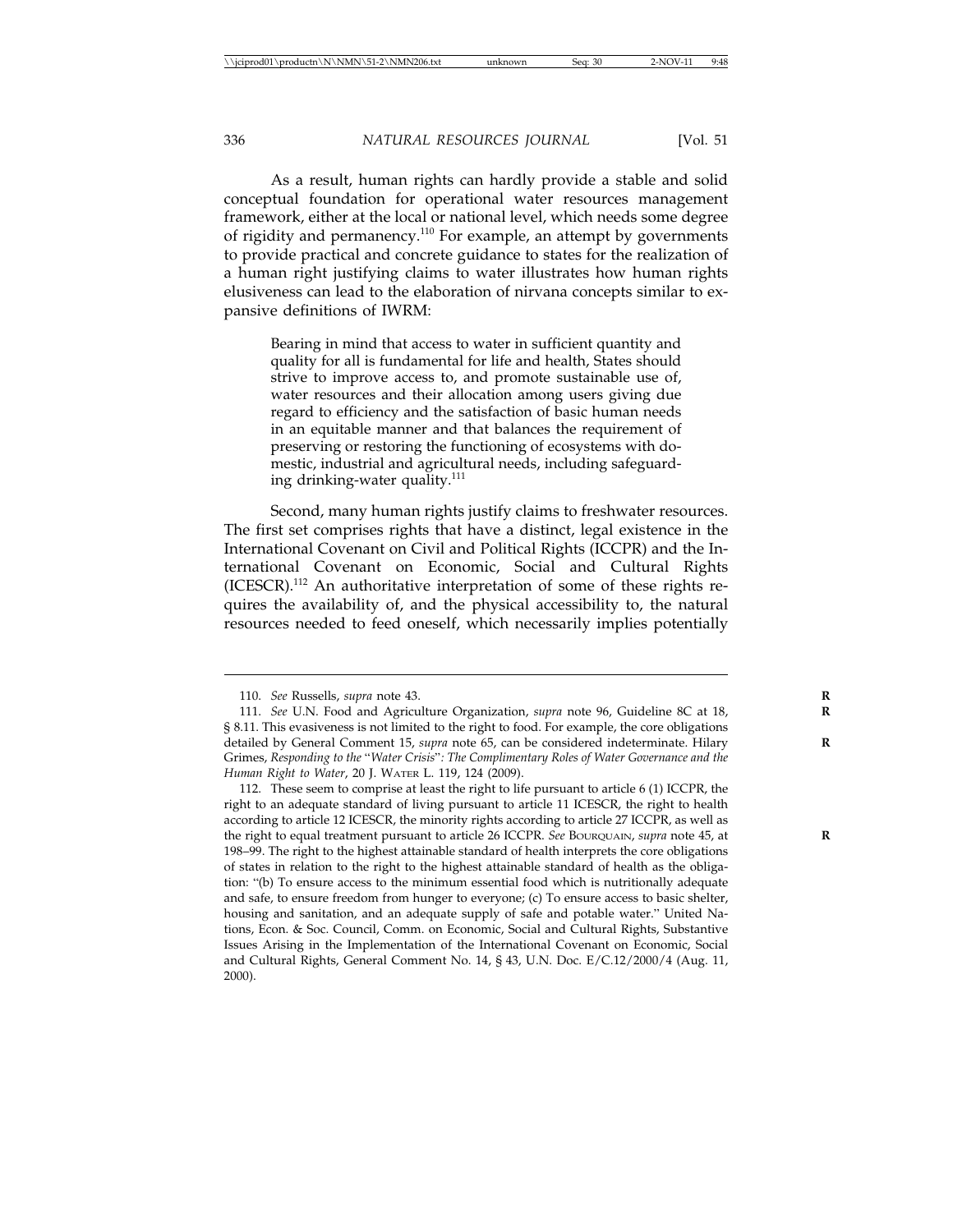vast quantities of water for agriculture.<sup>113</sup> However, this list of rights is not exhaustive and can expand to include new human rights based on international customary law or on new contractual instruments.<sup>114</sup> Two emerging rights in particular—the right to development and the right to a clean, healthy, or sustainable environment—could drastically broaden the scope of the HRBA with respect to water resource management.<sup>115</sup>

114. Variability with respect to the number of human rights is illustrated by JONES, *supra* note 53, at 85. Illustrating the multiplicity of rights possibly referred to in relation to **R** water resources, WORLD HEALTH ORG., *supra* note 35, at 21, notes the impact of the right to **R** cultural life and the right to work. It must be noted that principle 2 of the U.N. Memorandum of Understanding cited in Part II.B seems to broaden the scope of the HRBA enough to include emerging human rights which are not strictly part of the general international human rights treaty law. The human right to sanitation is the perfect example of a new human right justifying a claim on water that has materialized over the last two years in international development discourse. *See* U.N. Human Rights Council, *Promotion and Protection*, *supra* note 82; COHRE ET AL., *supra* note 81; THE RIGHT TO SANITATION IN NATIONAL **R** LAWS (Henri Smets, ed., 2009). At the moment, the international discourse refers simultaneously to the existence of a stand-alone human right to sanitation (e.g., U.N. Human Rights Council, *Promotion and Protection, supra* note 82, often implied in the expression "human rights to water and sanitation") and a human right to water and sanitation (e.g., Resolution on the Human Right to Water and Sanitation, *supra* note 4). Such a phenomenon might contribute to the elusiveness of human rights as determinate conceptual anchors for prospective water resources management frameworks.

115. With respect to the right to development, *see* The Right to Development, G.A. Res. 54/175, U.N. Doc. A/RES/54/175 (Feb. 15, 2000); ECONOMIC, SOCIAL AND CULTURAL RIGHTS, 119 (Asbjrn Eide, Catarina Krause & Allan Rosas, eds., 2d ed. 2001). Particularly important is the fact that the rights to food and clean water are fundamental human rights for the right to development according to § 12 (a) of the General Assembly Resolution on the right to development discussed above. Would the realization of the right to development imply water resources consumption on a global scale in quantities similar to per capita consumption in developed countries such as Canada? Of specific concern with respect to the right to development in the present context is the conclusion of Upendra Baxi, *The Development of the Right to Development*, *in* HUMAN RIGHTS: NEW DIMENSIONS AND CHAL-LENGES 99, 114 (Janusz Symonides, ed., 1998), that recognition of the right to development should result in the proliferation of whole constellations of component rights. Significantly, concerns with logical consistency will block arguments against the relevance of the human

<sup>113.</sup> *See* United Nations, Econ. & Soc. Council, Comm. on Economic, Social and Cultural Rights, Comment No. 12: The Right to Adequate Food, ¶¶ 8, 12, 13, U.N. Doc. E/ C.12/1999/5 (May 12, 1999). It must be noted that since these paragraphs are part of the core content of the right to food, they should impose immediate obligations to states. Agriculture apparently claims 70 percent of total freshwater anthropogenic uses. From an individual perspective, producing food requires from 2,000 to 5,000 liters per day (lpd), depending on diet and climate differences and the efficiency of local food production systems. Food & Agriculture Organization and International Fund for Agricultural Development, *Water for Food, Agricultural and Rural Livelihoods*, *in* UNESCO, Water a Shared Responsibility, U.N. World Water Dev. Rep. No. 2, 247 (2006). On the conflict between the right to food and a right to water, see Amanda Cahill, "*The Human Right to Water—A Right of Unique Status*"*: The Legal Status and Normative Content of the Right to Water*, 9 INT'L J. OF HUM. RTS. 389, 401–402.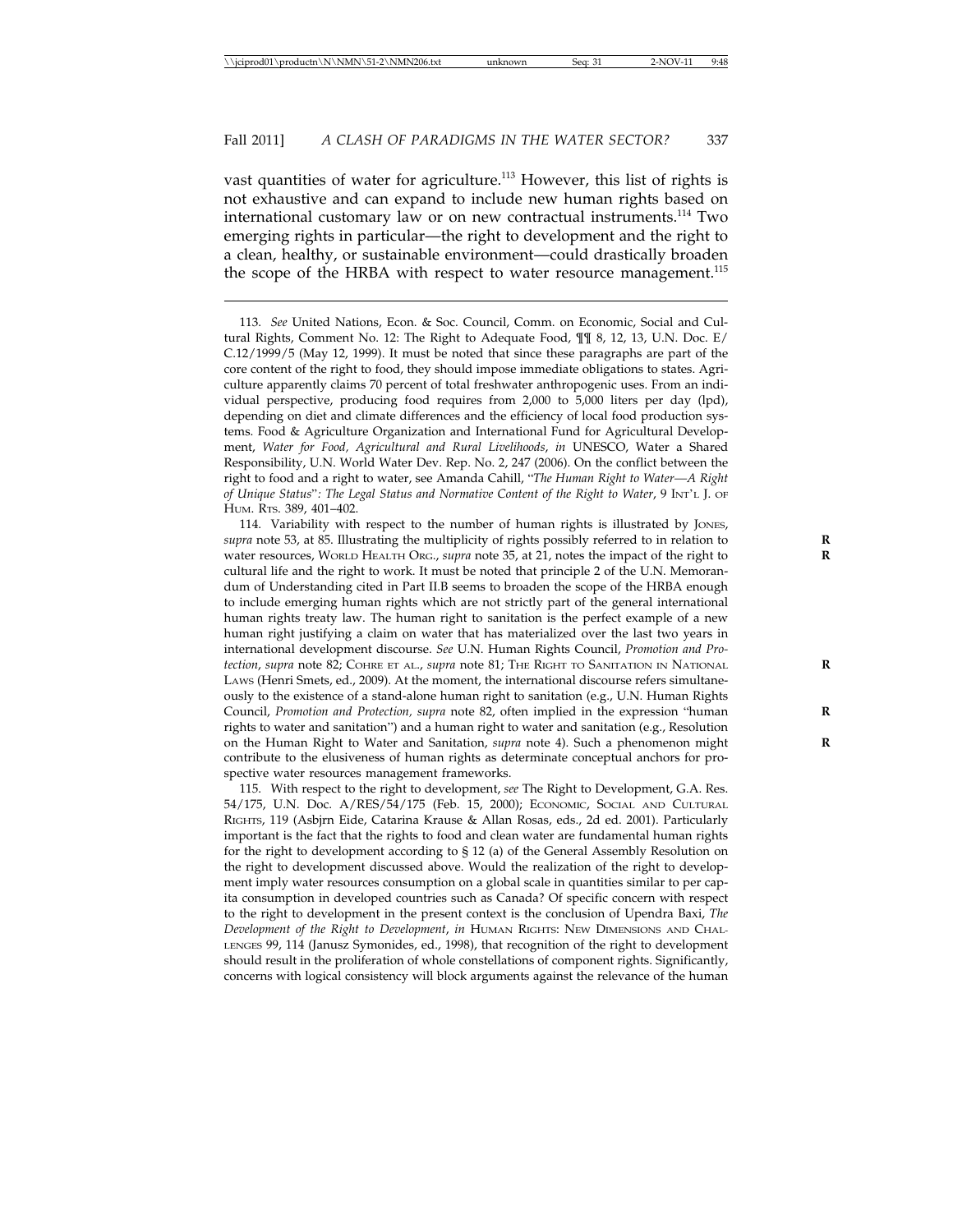This expansion continues if human rights, which are formally recognized in regional instruments or in rational law, and which might offer efficient recourses, are not dismissed as irrelevant to the HRBA to development.<sup>116</sup>

Third, human rights are often conceived as universal, indivisible, interrelated, and interdependent.<sup>117</sup> There is no hierarchy between human rights, no right is more important than another. Rather, the realization of one set of rights paves the way for the realization of others. As a result, equal priority should be accorded to all human rights.<sup>118</sup> How-

right to development when reference is made to the U.N.'s Resolution on the Human Right to Water and Sanitation, because the validation of the human right to development notably relies on the same type of instrument. With respect to the right to a clean environment, see Salman M.A. Salman, *supra* note 51; Melissa Fung, *The Right to a Healthy Environment: Core* **R** *Obligations Under the International Covenant of Economic, Social, and Cultural Rights,* 14 WIL-LAMETTE J. INT'L L. & DISP. RESOL. 97, 105 (2006). This right could require the implementation of an extensive conservation regime for water resources to ensure sustainable ecosystems. It also implies that the HRBA to water encompasses water required for ecosystem needs. Dinara Ziganshina, *Rethinking the Concept of the Human Right to Water,* 6 SANTA CLARA J. INT'L L. 113, 125–27 (2008); David Brooks, *Human Rights to Water in North Africa and the Middle East: What Is New and What Is Not; What Is Important and What Is Not*, *in* WATER AS A HUMAN RIGHT FOR THE MIDDLE EAST AND NORTH AFRICA, 24–27 (Asit Biswas, Egal Rached & Cecilia Tortajda eds., 2008). Also illustrative in this context, a perceived conflict between the human rights to development and to a healthy environment has led to a suggestion that the time for a new human right to sustainable development has come in order to reconcile the formers, thereby potentially compounding the problem created by the multiplication of claims to water based on different human rights. *See* Sumudu Atapattu, *The Right to a Healthy Life or the Right to Die Polluted?: The Emergence of a Human Right to a Healthy Environment Under International Law*, 16 TUL. ENVTL. L.J. 65, 102 (2002).

116. As mentioned above, the right to property can be conceived as a human right expanding the HRBA to development in the water sector. *See* American States, *supra* note 56. This observation is relevant although the covenants do not protect the right to property. **R** This right is entrenched in regional treaties and is included in the Universal Declaration of Human Rights. Given the common referral to human rights in regional treaties for inferring an obligation to provide an adequate domestic or drinking water supply, it would seem inconsistent to exclude the right to property from the scope of the HRBA to water as currently defined since it has been demonstrated that the right to property protects access to sources of water for domestic purposes. On referral to regional sources of international law, *see, e.g.,* UNESCO, International Experts' Meeting on the Right to Water, Paris, France, July 7–8, 2009, *Outcome of the International Experts*' *Meeting on the Right to Water* 1, 3 (July 7–8, 2009). However, at that point, it would appear difficult to limit the HRBA's scope to anything less than the entire domain of existing water management regimes. Layers of complexity can be further added by the fragmentation of the human right to property in a loosely overlapping human right to land that could also be linked to claims on water resources. On the human right to land, see Olivier De Schutter, *The Emerging Human Right to* Land, 12 INT'L COMM. L. REV. 303 (2010).

117. *See Vienna Declaration and Programme of Action*, *supra* note 51, at sec. I, art. 5, 8. **R**

118. Belinda U. Calaguas, *The Right to Water, Sanitation and Hygiene and the Human Rights-Based Approach to Development,* 5 (WaterAid Briefing Paper, 1999), http://www.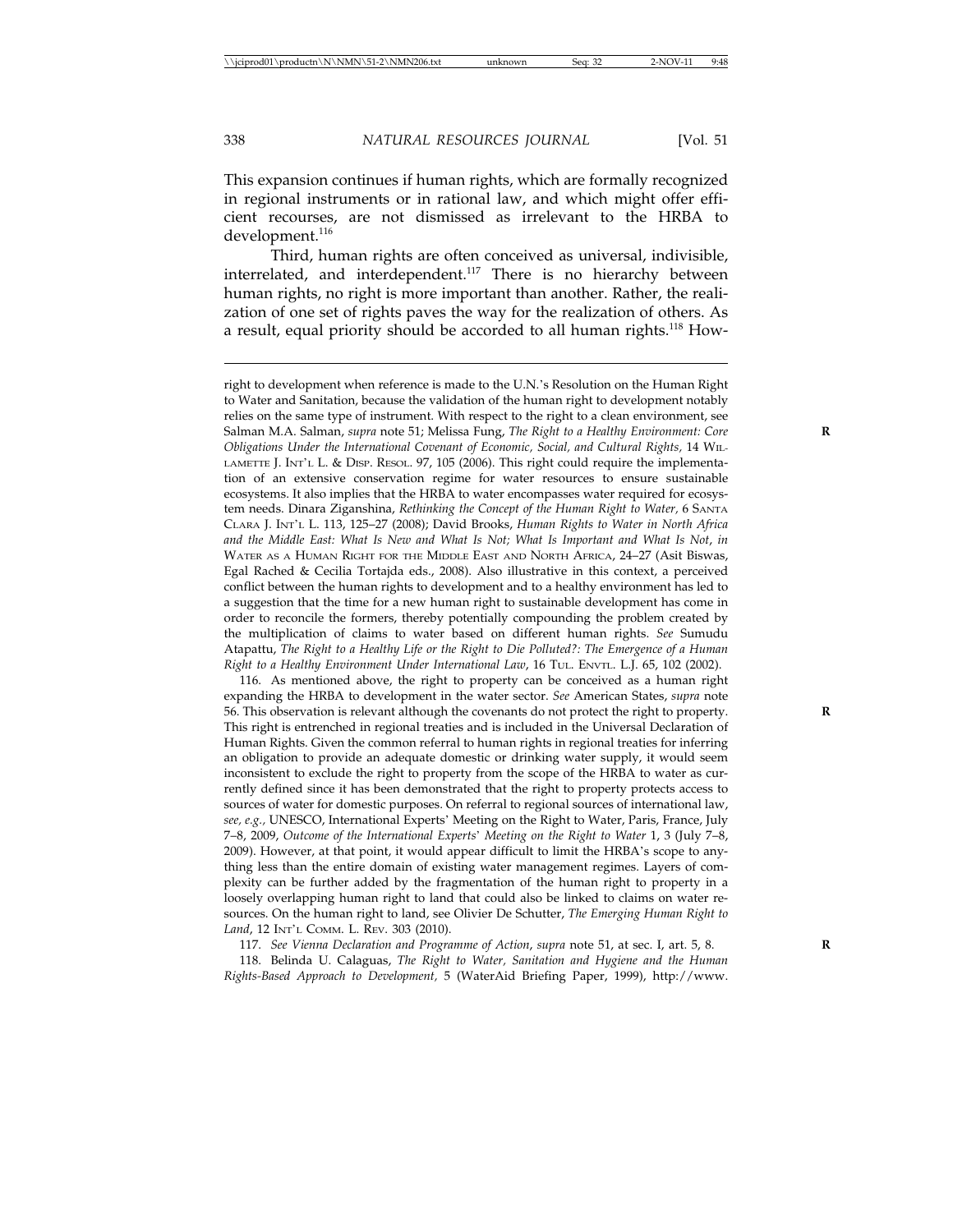ever, as discussed previously, the HRBA to development in the water sector must deal with conflicts in allocating water resources to satisfy different human needs that generate tensions between various human rights, such as the right to drinking water versus the right to food.<sup>119</sup> Access to water for domestic purposes can be justified through various legal instruments that might be related to different human rights. For example, a statutory right to water via a municipal supply and covered by the right to environment quality could conflict with a property right granting access to water for domestic purposes.120 If the HRBA recognizes both of these rights, the principle of indivisibility and the absence of any hierarchy would hamper conflict resolution. In this context, the

120. For example, in Lambton (Municipalité de) v. Stanscia, J.E., 2006 QCCS 5484 (Can. Que.), a municipality providing drinking water supply in conformity to the EQA, *supra* note 81, is denied an order from the Court to seal a private well sunk and used for domestic **R** purposes by one of the municipality's customers although the well might contaminate the municipal groundwater source. In this instance, an expansive interpretation of the HRBA would require that both accesses to water provided by the municipal supply and the private well be considered undividable and impossible to prioritize because both are granted through human rights. Indeed, property over land confers rights to use the private well whereas the statutory regime under which the municipality operates its water infrastructure is integral to the right to a healthy environment. *See* Civil Code of Québec, R.S.Q. 1991, c. 64, arts. 947, 951, 979, 980 & 981 (Can); Environmental Quality Act, R.S.Q. 2001, c. 35, art. 19.1–19.3 (Can.); Environmental Quality Act, R.S.Q. 1988, c. 49, art. 32 (Can.); Environmental Quality Act, R.S.Q. 1999, c. 40, art. 32.1 (Can.); Environmental Quality Act, R.S.Q. 1977, c. 55, art. 45 (Can.); Charter of Human Rights and Freedoms, R.S.Q. 1975, c. 6, art. 6 (Can.); Charter of Human Rights and Freedoms, R.S.Q. 1975, c. 6, art. 8 (Can.); CHRF, *supra* note 81, arts. 6, 8 & 46.1; JEAN HÉTU & JEAN PIETTE, LA PROTECTION JURIDIQUE DE L'ENVIRONNEMENT AU QUÉBEC [LEGAL PROTECTION FOR THE ENVIRONMENT IN QUEBEC] 113 (1982) [Fr.]; Michel Gagn´e & Mira Gauvin, *Le droit `a un environnement sain et respectueux de* la biodiversité: valeur symbolique ou effet concret ? [The Right to an Environment That Is Clean and Respectful of Biodiversity], *in* Développements Récents en Droit de L'ENVIRONNEMENT 1 (Barreau du Québec ed., 2009) [Fr.]. If equal priority is granted to the right to a healthy environment and the right to property according to the HRBA, conflict between the well owner and the municipality can become intractable.

righttowater.info/wp-content/uploads/humanrights.pdf (stating that human rights are indivisible, they all have equal status as rights, and thus cannot be ranked, a priori, in a hierarchical order).

<sup>119.</sup> As mentioned at various points above and in particular Tarlock, *supra* note 92, **R** allocation of water required for direct human consumption and for agriculture might conflict. With respect to the economic management of water services in Part III.D, it is noted above that there are tensions between a right to water and a right to nondiscrimination. The challenge in balancing these problems remains even once the discourse on the indivisibility and nonhierarchical nature of human rights is set aside by agreeing that domestic uses should be prioritized. *See* U.N. Human Rights Council Rep. of the United Nations High Comm'r for Human Rights on the Scope and Content of the Relevant Human Rights Obligations Related to Equitable Access to Safe Drinking Water and Sanitation Under International Human Rights Instruments, 25 § 62, Aug. 16, 2007, U.N. Doc. A/HRC/6/3 (2007) [hereinafter U.N. Human Rights Council Rep. on Scope and Content].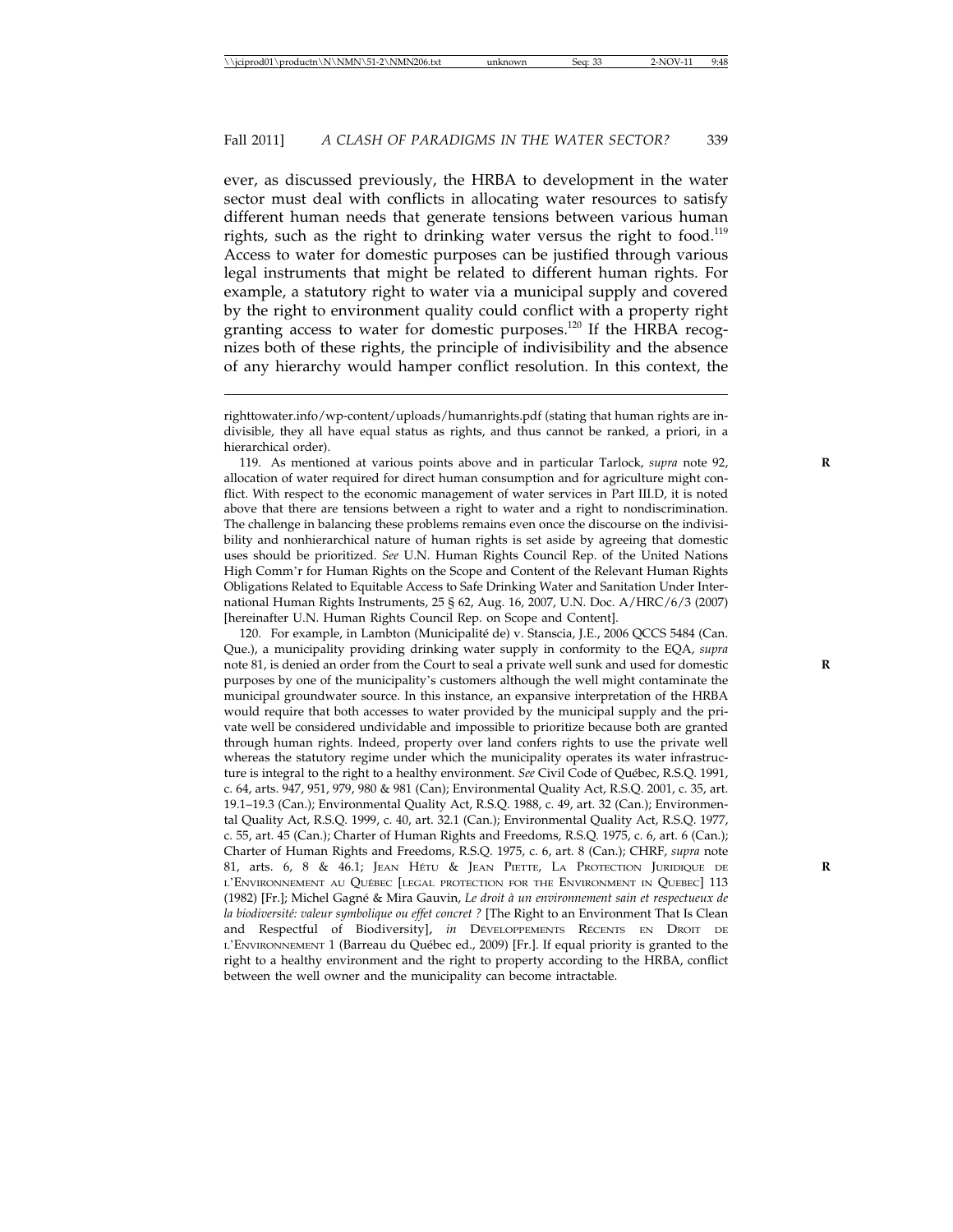blurred demarcations between rights and the difficulty in establishing a prioritization of water uses impede the development of a concrete management framework. The problem of nonhierarchical human rights claims to a limited resource is illustrated by the following:

In water stress and water scarce regions where competition for use of water is intense between domestic and agricultural sectors, a [Basic Water Requirement (BWR)] of 20–50 lpd is an empty concept. Using 1990 data, Gleick (1998) lists 55 countries where domestic per capita water withdrawals failed to provide 50 lpd. In eight of these countries, the aggregate of all sectoral uses of water failed to achieve the BWR.<sup>121</sup>

As a result of the ever-growing number and expanding scope of human rights relating to water resources, the HRBA to development might be compelled to offer a complete management framework applicable to all aspects of water resources.<sup>122</sup> At that point, the conceptual distinction and added value of the HRBA would be weakened. Moreover, the over-extension of the HRBA might not always be desirable because resorting to human rights is essentially reactive rather than preventive: From a positivist standpoint, human rights are conceived as curative means to redress harms or imbalances.<sup>123</sup> The historical evolution of human rights seems to demonstrate that enjoyment of the object of a human right must be denied to a number of individuals for a significant period before the right materializes. The development of a management regime for water resources based on human rights also requires long interpretative leaps within formal and constrained processes—essentially judicial—that are geared toward universal aspirations. These characteris-

<sup>121.</sup> Calaguas, *supra* note 118, at 10–11. The citation goes on to say: "Nevertheless, those who advocate for the BWR state that the specific amount is less important than the principle of setting a goal (a basic water requirement that would be a standard), so that actions can be planned, implemented, and monitored." *Id.* The figures quoted come from Peter Gleick, *The Human Right to Water*, 5 WATER POL'Y 487, 496–98 (1999).

<sup>122.</sup> The scope of General Comment 15, *supra* note 65, illustrates this point abundantly, as do attempts to identify and detail the interface between human rights and duties. *See* Jonsson, *supra* note 39, at 50. **R**

<sup>123.</sup> For example, in Zander v. Sweden (No. 14282/88), 279a Eur. Ct. H.R. (ser. A) 38 (1993), the groundwater nearby the plaintiff's well was already contaminated by cyanide at the onset of the case. In R. v. 974649 Ontario Inc., the Supreme Court of Canada states: "To the extent that it is difficult or impossible to obtain remedies for [Canadian Charter of Rights and Freedoms] breaches, the Charter ceases to be an effective instrument for maintaining the rights of Canadians. . . . [A] right, no matter how expansive in theory, is only as meaningful as the remedy provided for its breach." R. v. 974649 Ontario Inc., [2001] 3 S.C.R. 575 paras. 1, 20 (Can.) (referring to §§ 1, 17–24 of the Charter). *See also* U.N. Human Rights Council, *Promotion and Protection*, *supra* note 82, at 17 (§ 52), 19–20. **R**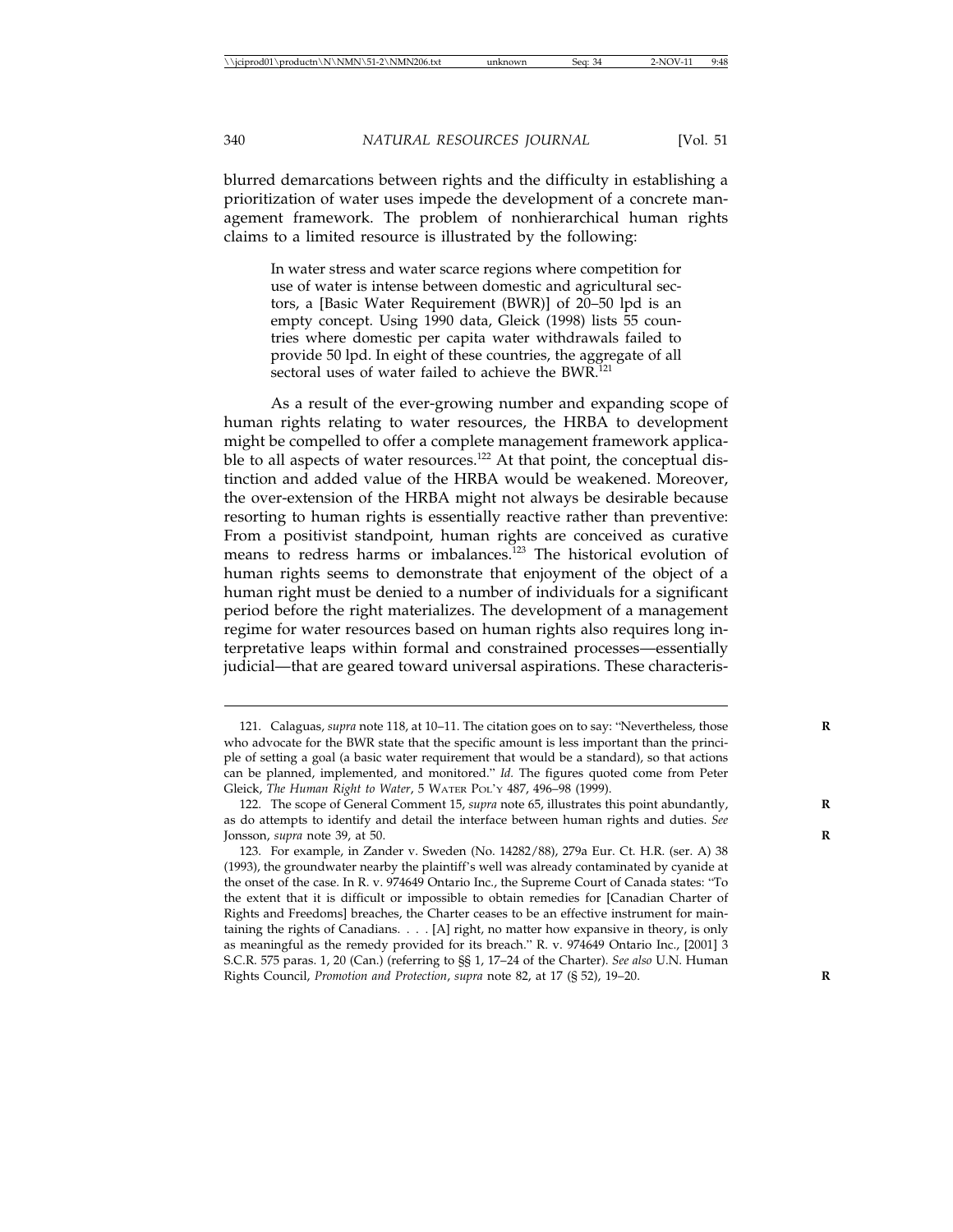tics are difficult to harmonize with the adaptability and subsidiarity required from preventive and inclusive water resources management regimes at the local level.

In this context, the vagueness, multiplicity, expanding scope, indivisibility, and nonhierarchical nature of human rights would reduce the ability of the HRBA to act as a stable regime for prospective resource management. To minimize the challenges noted in this section, several questions should be addressed by water management frameworks.<sup>124</sup> Should a human right to water—or indeed a human right to sanitation be mentioned given that existing human rights cover similar expanses?<sup>125</sup> Should human rights be portrayed as nonhierarchical and indivisible in relation to water resources management? Should a hierarchy of rights be established, as implied by the U.N. Human Rights Council?<sup>126</sup> Should relevant human rights be quantitatively benchmarked to defined volumes of water?127 Should the HRBA to water be benchmarked to specific water quality?128 Is such benchmarking possible, acceptable, or feasi-

126. The U.N. Human Rights Council Rep. on Scope and Content, *supra* note 119, seems to prioritize water resources for the right to health.

<sup>124.</sup> Merrills, *supra* note 52, at 666, 668–69, 675, offers a pragmatic view to avoid most of **R** the pitfalls indicated in this subsection (Part III.E). The human rights doctrine offers examples of processes to address issues of rights prioritization and multiplication, notably in situations of resource scarcity. See BILCHITZ, supra note 62, at 75-101.

<sup>125.</sup> The existence of a human right to water is the object of a debate in the literature. In favor, see Richard Hiskes, *Missing the Green: Golf Course Ecology, Environmental Justice, and Local* "*Fulfillment*" *of the Human Right to Water,* 32 HUM. RTS. Q. 326, 328–29 (2010); Langford, *supra* note 73. Against, see Stephen Tully, *A Human Right to Access Water? A Critique of* **R** *General Comment 15,* 23 NETH. Q. HUM. RTS. 35, 37 (2005). For two authoritative views offering prudent conclusions on the existence of a human right to water in international law, see Stephen McCaffrey, *The Human Right to Water, in* FRESH WATER AND INTERNATIONAL ECO-NOMIC LAW 115, *supra* note 84, at 115; Scanlon, Cassar & Nemes, *supra* note 55, at 12. Re- **R** gardless of the positive legal existence of such a right (the evanescent nature of human rights discussed above might discourage attempts to conclude this debate), the essential point is that recognition of a human right to water at the international level is clear enough to compel the HRBA as defined in the U.N. Human Rights Based Approach to Development, *supra* note 40, to consider the human right to water as one of the human rights forming its normative basis.

<sup>127.</sup> Melvin Woodhouse, *Threshold, Reporting, and Accountability for a Right to Water Under International Law*, 8 U. DENV. WATER L. REV. 171, 177–82 (2004–2005), argues that defining a minimum quantity requirement is not only a necessity for the implementation and the monitoring of the right but also for engineering practice, water sector professionals, and domestic policies. This question is detailed in GUY HOWARD & JAMIE BARTRAM, DOMES-TIC WATER QUANTITY, SERVICE, LEVEL AND HEALTH 1, 3 (2003) and Peter Gleick, *Basic Water Requirements for Human Activities: Meeting Basic Needs*, 21 WATER INT'L 83, 84 (1996). For more developments on this question, see *infra* Part IV.B.

<sup>128.</sup> This would be contrary to WORLD HEALTH ORG., GUIDELINES FOR DRINKING-WATER QUALITY, *supra* note 77, at 31–42, which indicates the necessity for contextualization, local **R** risk assessment, and cost-benefit balancing for water quality standards.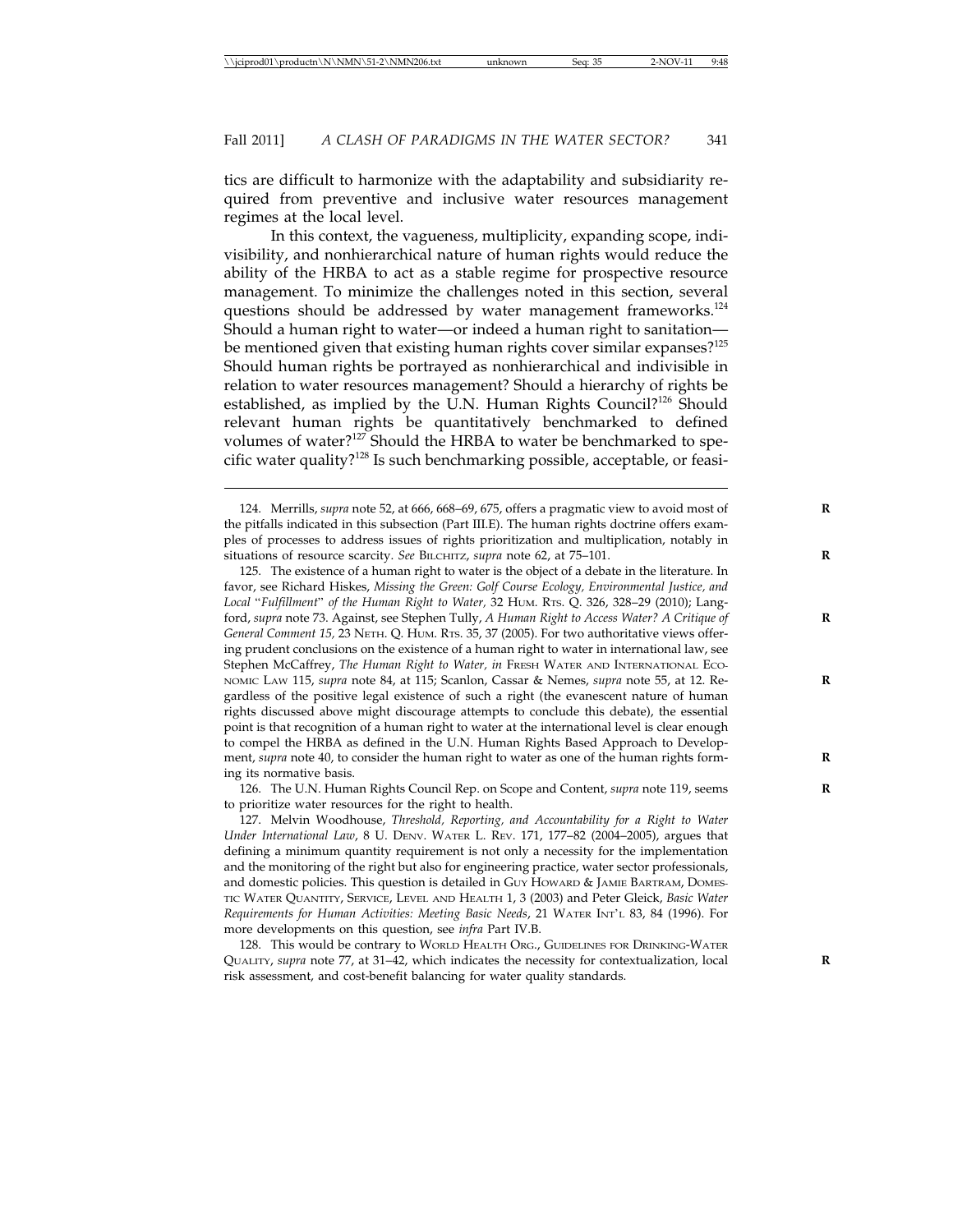ble?129 Can a human rights-based management framework provide prospective solutions to possible but uncertain reduction in the life expectancy of groups of persons exposed to specific diffuse agricultural contaminants released in aquifers further to private activities undertaken in contravention to applicable regulations? What if regulation on diffuse agricultural pollution has not been enacted for lack of resources enabling effective aquifer monitoring? Is the HRBA equipped to deal with such questions on its own, or could it be complemented by scientific inputs? If so, are the statistical approaches that are often adopted to determine adequate public health policy objectives with respect to water management compatible with the protection of human rights from the perspective of a specific individual?

# **IV. INTERACTIONS BETWEEN IWRM AND THE HRBA TO WATER: THE SYNERGIES**

This Part details how IWRM and the HRBA to water complement each other. Synergies between IWRM and the HRBA result from each approach's capacity to compensate for the other's imperfections. On one side, integrated frameworks must be supported by discursive recourses to redress inescapable structural imperfections in water management regimes. Human rights-based recourses in the water sector should fulfill this role. On the other side, a comprehensive management regime for water resources cannot rely strictly on the HRBA to water because the core principles of this approach do not coexist easily with the technical methods required for adequate prospective water management.

To illustrate how conjoining the HRBA with integrated management frameworks may improve governance, the approach's impacts on water law at the national level are examined in three ways.130 First, the influence of the HRBA at the policymaking level is established (Part IV.A). Second, the importance of human rights-based claims as discursive tools to complement integrated water management frameworks is determined (Part IV.B). Finally, opportunities to foster the compatibility of the two approaches are suggested (Part IV.C).

<sup>129.</sup> U.N. Doc. A/HRC/11/13, U.N. GENERAL ASSEMBLY, *supra* note 99, at 16–17, sug- **R** gests standards setting to progressively realize human rights to water.

<sup>130.</sup> The interactions between IWRM and the HRBA extend to all aspects of water governance. Covering all these aspects is not possible in the context of this article. National water law is an appropriate domain to study the interplay between the two approaches, because law is a fundamental element of IWRM and has a crucial relationship to human rights. *See* Sen, *supra* note 104, at 2914. According to Jonsson, *supra* note 39, at 60, "HRBAP **R** focuses on legal and institutional reform, and promotes the rule of law."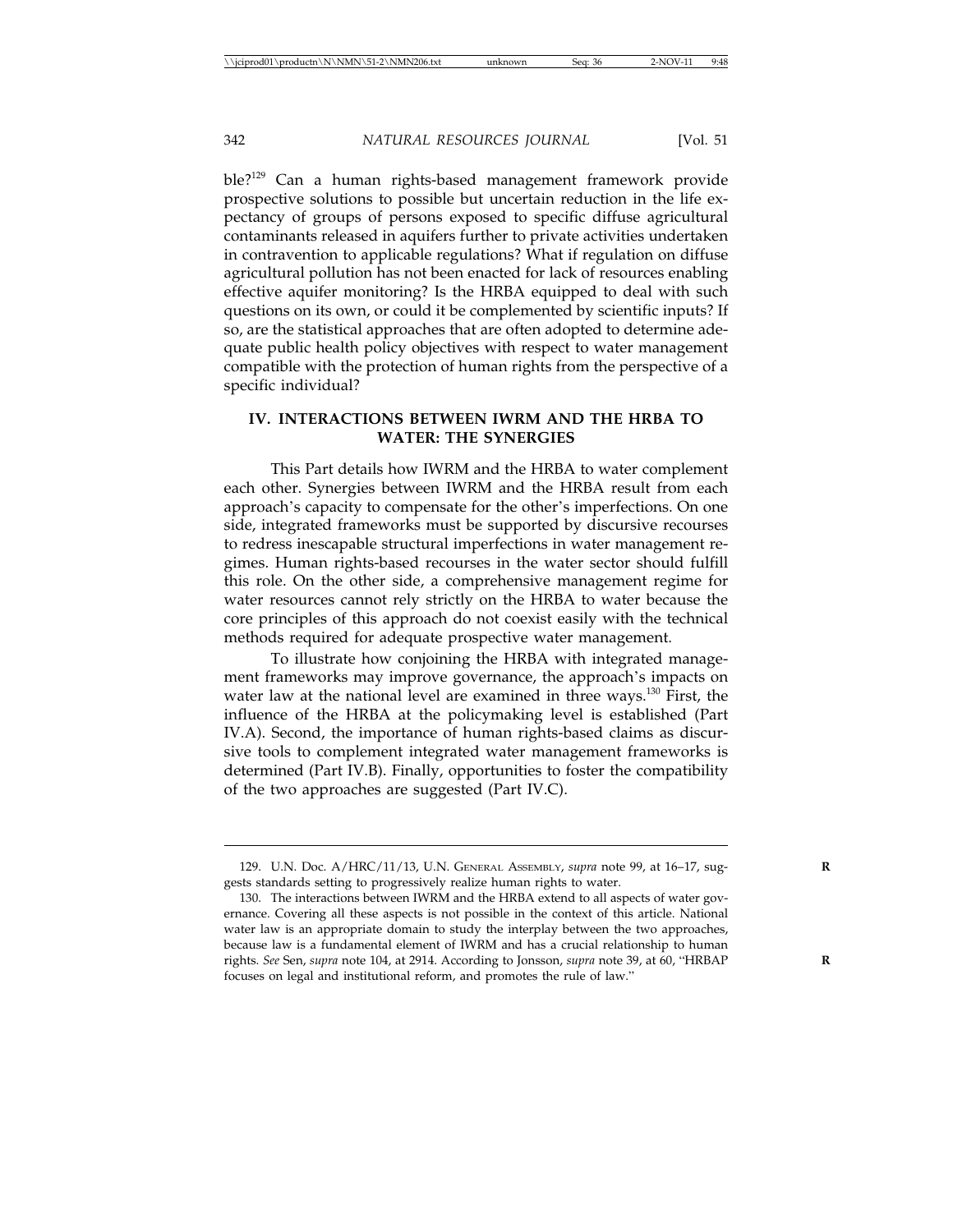#### **A. Upstream: The Influence of the HRBA at the Policymaking Level**

National water law determines how natural hydrological patterns can be legally altered by human activities.<sup>131</sup> Water law covers all activities related to water in jurisdictions in which the rule of law is considered a founding principle of social organization because the ultimate arbitration between competing societal interests over water resources takes place within the legal domain.<sup>132</sup> Where violence is prohibited and the rule of law recognized, law offers a specific outcome to a situation in which a party is adversely affected by anthropogenic impacts on water resources.133 This viewpoint does not attempt to minimize the importance of non-legal customary norms, which can play a crucial role in preserving traditional communities, but simply reflects the ineluctable extension of law's domain under the current state model of social organization.<sup>134</sup> Law's hegemonic proclivity in the normative domain can be illustrated as follows:

133. The dynamic extension of law's application domain to encompass nonlegal rules is evidenced even in situations where indigenous customary norms are upheld to protect traditional livelihoods. *See, e.g.*, Mayagna (Sumo) Awas Tingni Community v. Nicaragua, Merits, Reparations, and Costs, Judgment, Inter-Am. Ct. H.R. (ser. C) No. 79, ¶¶ 153, 173 (Aug. 31, 2001); Jonathan Vuotto, *Awas Tingni v. Nicaragua: International Precedent for Indigenous Land Rights?* 22 B.U. INT'L L.J. 219, 227–28 (2004). The recent case of the Kalahari Bushmen's right to access traditional water sources in a game reserve provides another example of positive law's monopoly in the normative domain with respect to the legal exercise of coercion. *See* Mosetlhanyane et al. v. Att'y Gen. (2011) Civ. App. No. CACLB–074–10 (Jan. 27, 2011) (Bots.), *available at* http://www.elaw.org/system/files/bs.mosetlhanyane.jan 2011.pdf.

134. For in-depth studies of the interface between customary norms and rights, see Tor Benjaminsen & Christian Lund, *Formalization and Informalization of Land and Water Rights in Africa: An Introduction*, 14 EUR. J. DEV. RES. 1 (2002); Ruth Meinzen-Dick & Leticia Nkonya, Understanding Legal Pluralism in Water Rights: Lessons From Africa and Asia, Address at the International Workshop on African Water Laws: Plural Legislative Frameworks for Rural Water Management in Africa (Jan. 26–28, 2005); Faustin Maganga, *The Interplay Between Formal and Informal Systems of Managing Resource Conflicts: Some Evidence from South-Western Tanzania,* 14 EUR. J. DEV. RES. 51 (2002). Ultimately, some commentators trace back the reduction of the social sphere inhabited by traditional and customary patterns of regulation

<sup>131.</sup> The definition of water law provided by Dante Caponera and Marcella Nanni helps to explain the scope of this statement. DANTE CAPONERA & MARCELLA NANNI, PRINCI-PLES OF WATER LAW AND ADMINISTRATION 49 (2d ed. 2007).

<sup>132.</sup> This assertion does not negate the prevailing reality of imperfect legal implementation and competing informal power structures. *See, e.g.,* Armando Gevara-Gil, *Water Rights and Conflicts in an Inter-Andean Watershed: The Achamayo River Valley, Jun´ın, Peru, in* OUT OF THE MAINSTREAM: WATER RIGHTS, POLITICS AND IDENTITY 183, 184 (Rutgerd Boelens, David Getches & Armando Gevara-Gil eds., 2010). The assertion simply acknowledges the attempt of positive legal frameworks to encompass all possible social realities in self-referential systems. According to PIERRE MOOR, POUR UNE THÉORIE MICROPOLITIQUE DU DROIT 171 (2005), law must, and does, answer any question asked of it, albeit sometimes by default.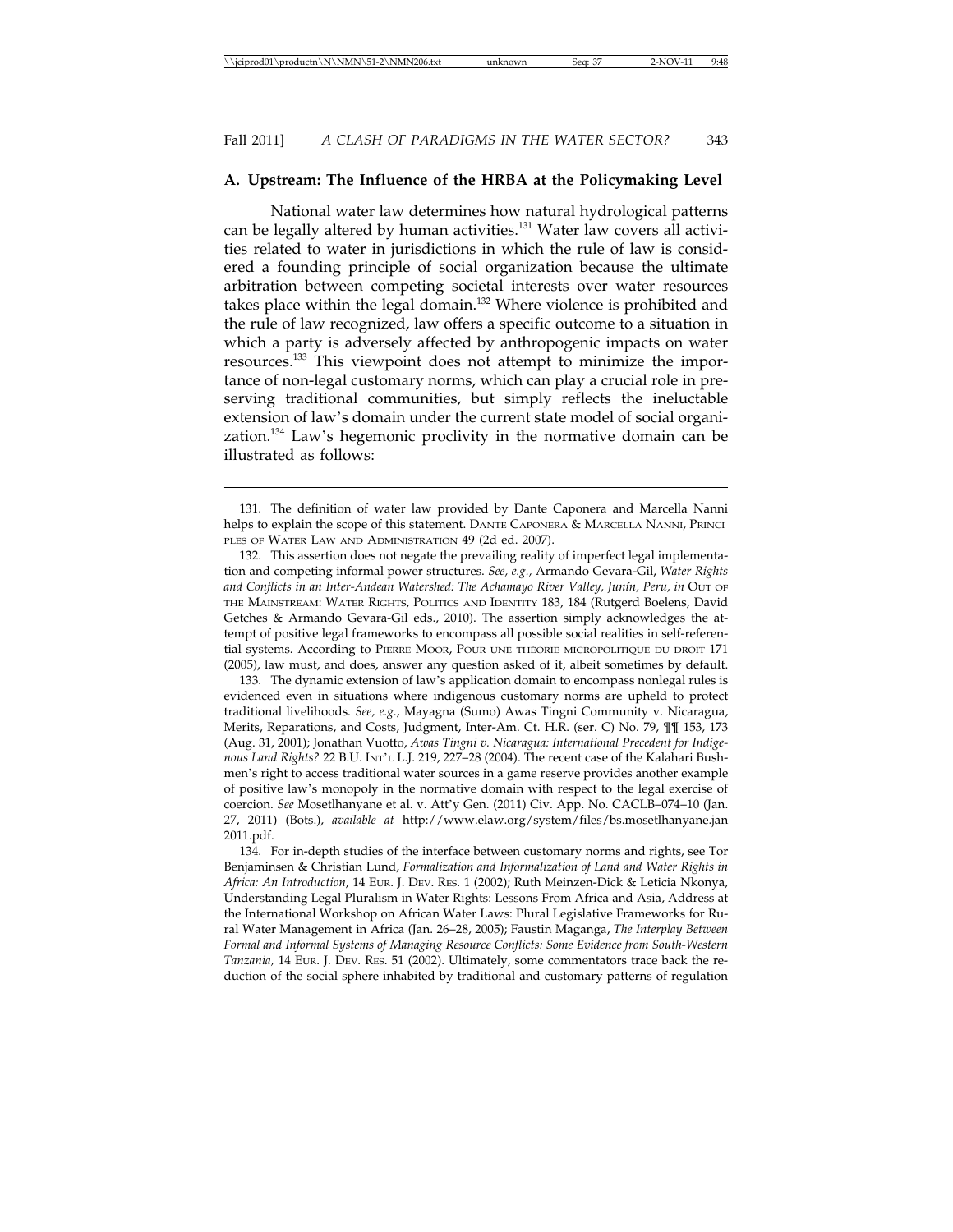A local dispute over *de facto* water rights is subject to pertaining social norms and practices–and risks being solved along with traditions and even a "might makes right" approach. However, if escalated to state authorities or to the courtroom, the dispute will be measured by standards of formal law because the state system claims exclusive validity and applies a certain procedural frame. Even a judge of the soft, inclusivepositivism school cannot recognize "rights" which are merely *perceived* as *de facto* rights in the local context.135

In this context, the HRBA can point to deficiencies in water law as a dispute-resolution mechanism between different water usages. For example, the percolation of a specific mining contaminant into an aquifer used for domestic purposes might lead to a lawsuit by a well owner against the polluter.<sup>136</sup> Depending on the relevant national law, the action could be dismissed because the polluting activity conforms to applicable statutory provisions, and thus constitutes a normal annoyance that legally infringes on the property right of the well owner. In the absence of wells or permanent human presence in the vicinity of the mining discharge, national law might not even offer a possibility to sue the polluter due to lack of standing. In such a case, the existing legal framework effectively prioritizes the polluter's right to degrade water over the well owner's right to use water for domestic purposes and/or the right to a healthy environment.

This hypothetical example illustrates that when national law provides answers to societal conflicts over water resources, the solutions provided might not conform to the best standards of practice in water management. This is compounded by the fact that legal frameworks for water management are still fragmented in most countries around the

to the very concept of human rights. *See* Costas Douzinas, *The End(s) of Human Rights,* 26 MELB. U. L. REV. 445, 459 (2002). The homogenization process of culturally discrete phenomena is apparent in some studies that aim at protecting both cultural patterns and access to water for the poor, the disenfranchised and the marginalized. *See, e.g.*, Bill Derman & Anne Hellum, *Neither Tragedy Nor Enclosure: Are There Inherent Human Rights in Water Management in Zimbabwe*'*s Communal Lands?,* 14 EUR. J. DEV. RES. 31 (2002); Bill Derman, Anne Hellum & Pinimidzai Sithole, Intersections of Human Rights and Customs: A Livelihood Perspective on Water Laws, Address at the International Workshop on African Water Laws: Plural Legislative Frameworks for Rural Water Management in Africa (Jan. 26–28, 2005).

<sup>135.</sup> Grönwall, *supra* note 53, at 272-73.

<sup>136.</sup> Selection of the interface between mining and basic human water needs as an illustrative example reflects the observation that a disconnection exists between water management and human rights in mining. Deanna Kemp et al., *Mining, Water and Human Rights: Making the Connection*, 18 J. CLEANER PROD. 1553, 1556–57 (2010).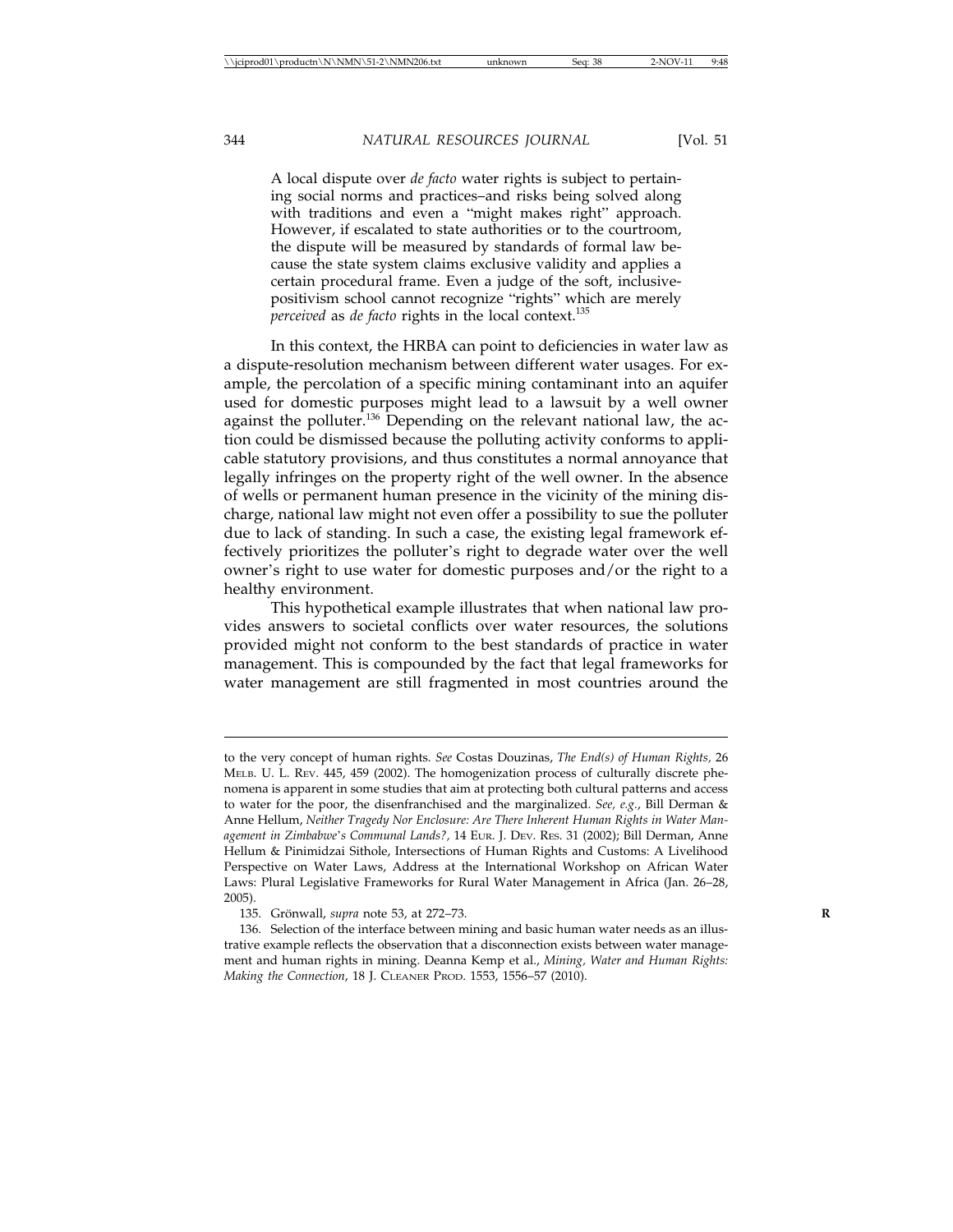world.137 Many laws and regulations manage water appropriations for irrigation, hydropower generation, industrial discharges, and water and sanitation services, with little consideration for their inter-sectoral impacts. In the mining example above, this can result in the licensing of polluting activities without taking into account effects on other water users.138 This fragmentation of water management frameworks perpetuates the continued degradation and over-exploitation of water resources at the international, regional, and local levels.

In response to these challenges, progressive reform and integration of national water laws should include aspects inspired by and based upon international human rights.<sup>139</sup> Adopting the HRBA's core values can improve national water law where the existing legal framework allows water appropriation and pollution without consideration of the negative impacts on basic human well-being. For example, existing legislation might allow an executive agency responsible for the administration of a groundwater permit system to authorize large water extractions for mine dewatering even if it results in the drying-up of nearby domestic wells. In this context, the influence of the HRBA at the policymaking level might compel the legislating authority to amend its permit system in order to force the executive agency to consider domestic uses when granting groundwater permits.<sup>140</sup>

139. To the extent that IWRM emerged before the Dublin Principles and that previous iterations of this approach did not mention a human right to water, the inclusion of such a mention under the fourth Dublin Principle can be conceived as evidence of the HRBA's influence at international policy level on IWRM itself.

140. "Integrating human rights effectively into state law, policy and practice, and establishing the promotion of justice as the aim of the rule of law, can play a critical role in redressing injustices related to the water sector." Emilie Filmer-Wilson, *The Human Right to*

<sup>137.</sup> *See* Dante A. Caponera, *The Inadequacy of Water Resources Legislation*, *in* NATIONAL AND INTERNATIONAL WATER LAW AND ADMINISTRATION: SELECTED WRITINGS 137, 138 (2003); Dante A. Caponera, *Overview of Systems of Water Administration*, *in* NATIONAL AND INTERNA-TIONAL WATER LAW AND ADMINISTRATION: SELECTED WRITINGS 143, 144 (2003).

<sup>138.</sup> Legal frameworks for environmental protection and natural resources management often rely on a general interdiction to alter the environment complemented by a preliminary authorization regime, applicable to various activities altering the environment, which grants limited rights to pollute. In such cases, once an authorization is granted, the statutory remedies for violation of the general interdiction cease to be applicable against the authorized polluting activity. *See, e.g.*, articles 19.2 & 19.7 EQA, *supra* note 81. This does **R** not extinguish all remedies, as general private law recourses may nevertheless be used against the polluter (common law actions in tort and trespass or civil law recourses against neighboring annoyances or in extra-contractual liability). *See* Ciment du Saint Laurent Inc. v. Barrette [2008] 3 S.C.R. 392 (Can.), paras 32–36, 87–94 (in a case of atmospheric pollution under the EQA regime, applicable *mutatis mutandis* to water pollution). For thorough reflection on the interface between water pollution and permit systems, see A. DAN TARLOCK ET AL., WATER RESOURCE MANAGEMENT: A CASEBOOK IN LAW AND PUBLIC POLICY 655, 687–88 (6th ed. 2009).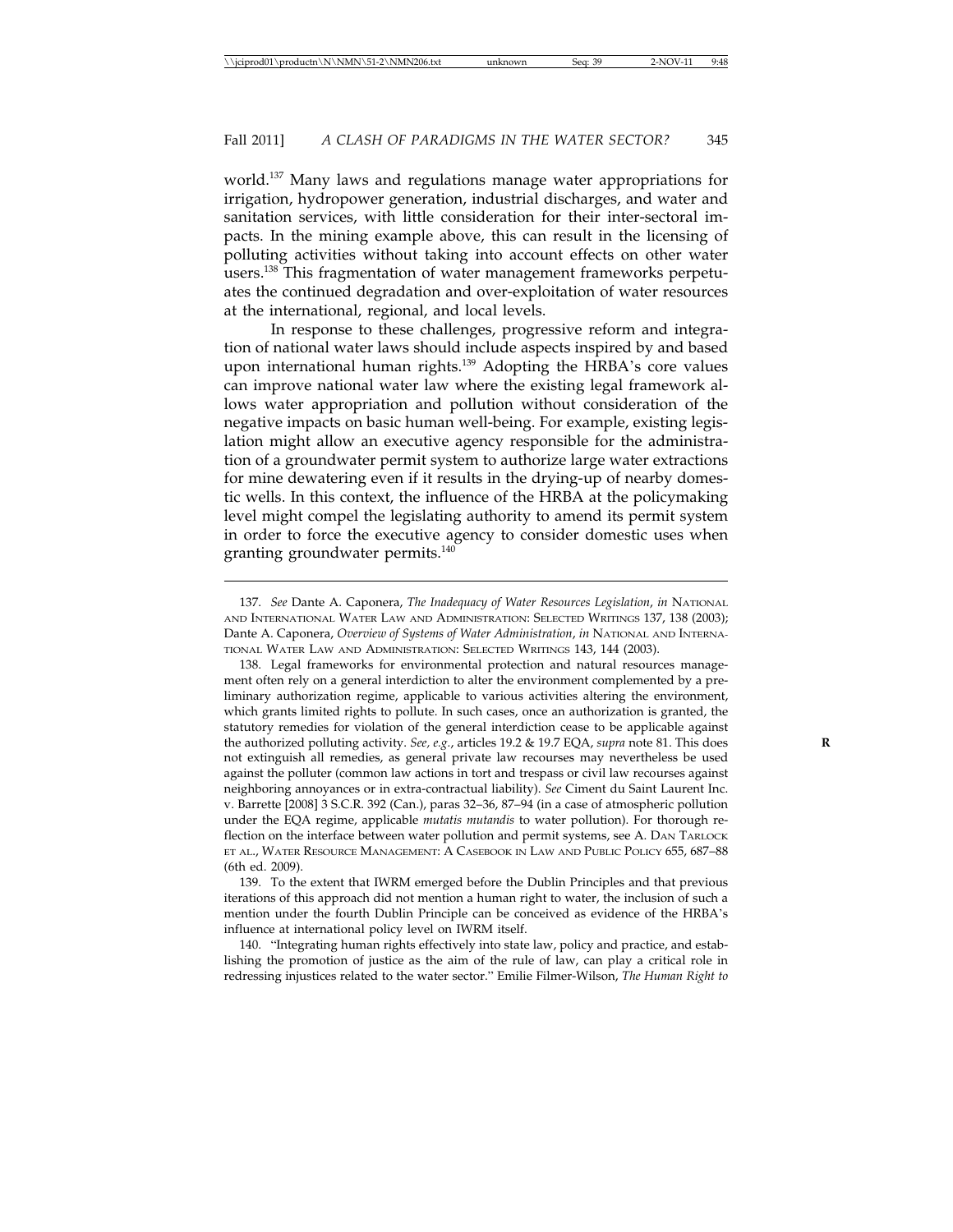In addition, the principles of prevention and precaution should remain critical aspects of national water law, due to long time-lags, incremental and diffuse impacts, and uncoupling between human actions and damages sustained by environmental resources and water users.<sup>141</sup> For example, the pollution of a domestic well by mining activities might occur decades after discharge and might remain undetected. Even if pollution is detected, decontamination of the aquifer will generally be too costly or technically impossible in individual, human time-scales.

#### **B. Downstream: Human Rights-Based Recourses in National Water Law**

Legal recourses based on human rights at the national level are essentially curative means to redress harms or imbalances. For example, a national law might provide recourse based on a right to a healthy environment to the owner of a domestic well polluted by toxic mining contaminants. A lawsuit brought by the well owner might stop further pollution or result in the award of an adequate monetary compensation to find a new water source. However, courts might refuse to order the clean-up of an aquifer because the operation is technically or financially impossible and more costly than monetary compensation. In other words, even if the well owner's lawsuit is successful, domestic access to water may not be restored.<sup>142</sup> Even if a statute providing a right to a

*Water and the Human Right-Based Approach to Development, in* THE HUMAN RIGHT TO WATER 60 (Eibe Riedel & Peter Rothen, eds., 2006). For a more general overview on the influence of international human rights at the national lawmaking level, see Hurst Hannum, *The Status of the Universal Declaration of Human Rights in National and International Law*, 25 GA. J. INT'L & COMP. L. 287, 312–17 (1995–96); Christof Heyns & Frans Viljoen, *The Impact of the United Nations Human Rights Treaties on the Domestic Level*, 23 HUM. RTS. Q. 483 (2001). On the other hand, the inconsiderate imposition of a top-down reform process based on exogenous legal principles and frameworks can alienate poor local communities from water management structures, even if such process is guided by human rights-based principles. *See, e.g.,* Bill Derman et al., *Intersection of Law, Human Rights and Water Management in Zimbabwe: Implications for Rural Livelihoods*, *in* COMMUNITY-BASED WATER LAW AND WATER RESOURCE MAN-AGEMENT REFORM IN DEVELOPING COUNTRIES 248, 258–59 (Barbara van Koppen, Mark Giordano & John Butterworth eds., 2007).

<sup>141.</sup> "Ideally, an aquifer would be managed so that it would not be polluted." Karin Kemper, *Rethinking Groundwater Management*, *in* RETHINKING WATER MANAGEMENT: INNO-VATIVE APPROACHES TO CONTEMPORARY ISSUES 120, 122 (Caroline M. Figuères, Cecilia Tortajada & Johan Rockström, eds., 2003).

<sup>142.</sup> Comparative reviews of national water laws detail the usual sanctions for violations of provisions related to the management of water quantity and quality. *See* SALMAN M.A. SALMAN & DANIEL D. BRADLOW, REGULATORY FRAMEWORKS FOR WATER RESOURCES MANAGEMENT: A COMPARATIVE STUDY 138, 161 (2006); Stephano Burchi & Ariella D'Andrea, *Preparing National Regulations for Water Resources Management: Principles and Practice*, FAO Legislative Study 80, 80–89, 167–71 (2003), ftp://ftp.fao.org/docrep/fao/006/y5051e/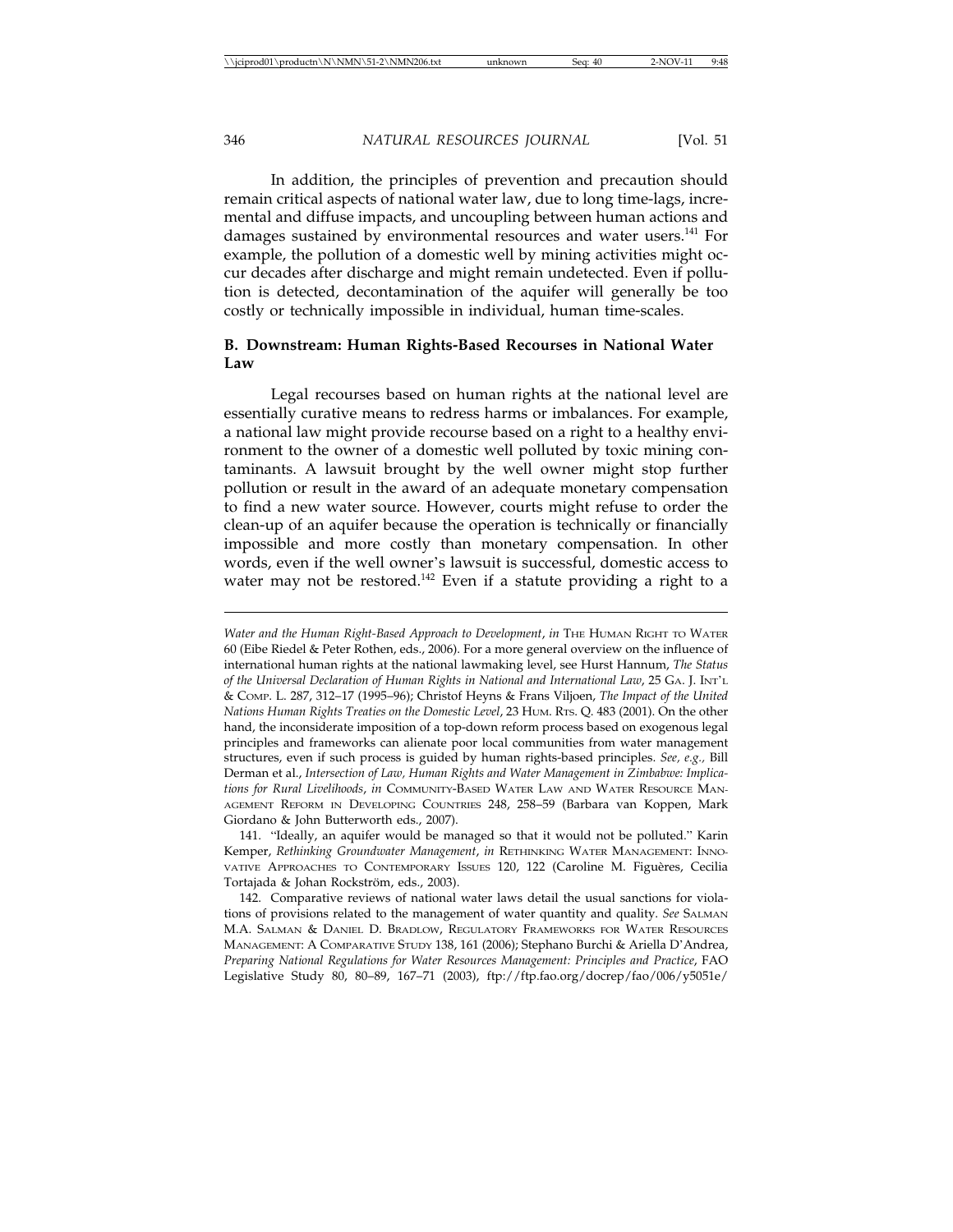healthy environment allows preventive action, delays in judicial processes, effects of scientific uncertainty on meeting the burden of proof, and financial imbalances between the parties reduce the likelihood of success in protecting the existing domestic access to water. In this context, the HRBA's downstream value in a legal regime might initially appear limited, especially when the rule of law is weak and access to justice restrained.

Nevertheless, human rights-based recourses to obtain water in adequate quantity and quality are essential. Integrative legal frameworks geared toward unified management solutions for environmental resources often fail to solve the issues they are designed to address.<sup>143</sup> Water pollution and water shortages increase in both developing and developed countries that strive for IWRM implementation. A universal cause for this is that scientific, rational, and instrumental approaches are unable to provide solid prospective bases for optimizing the benefits of water management because of a lack of technical capacity and financial resources. Decision-making in the water sector invariably relies on the simplification of complex situations.<sup>144</sup> This phenomenon is often presented as the inherent uncertainty of hydrological regimes, creating structural defects in resources management frameworks. As noted:

144. This inevitably results from processes of generalization and abstraction inherent in law-making, which are also generally present in all domains of activity relying on models and narratives. With respect to law on this issue, see LON L. FULLER, LEGAL FICTIONS 93–137 (1967). According to BILCHITZ, *supra* note 62, at 127, **R**

[g]eneral decision-making across a range of cases can obscure the problems that may arise in particular instances to which that general decision may apply. . . . Legislative decisions, in particular, have the virtue of being general and applying to a range of cases. They may, however, overlook the dire effect that such policies may have in particular situations. Judicial decision-making concerning fundamental rights, on the other hand, usually arises as a result of a particular instance in which it is argued by an individual that the general law has dire consequences for the individual or group concerned.

(internal citation omitted).

y5051e00.pdf. There is a recent tendency to protect water quality from pollution through precautionary and preventive measures. *See id.* at 144–67. Among such measures, provisions might be made for granting permits to mining companies conditional on financial guarantees to cover the costs of possible decontamination. Nevertheless, such measures remain marginal in scope, are relatively independent from right-based individual recourses, and cannot fully restore anterior water uses, especially since natural attenuation for groundwater remediation is a predominant solution. *See* NATIONAL RESEARCH COUNCIL, NATURAL ATTENUATION FOR GROUNDWATER REMEDIATION (2000).

<sup>143.</sup> For some thoughts on these issues, *see* A. Dan Tarlock, *The Future of Environmental* "*Rule of Law*" *Litigation*, 19 PACE ENVTL. L. REV. 575, 592–97 (2002).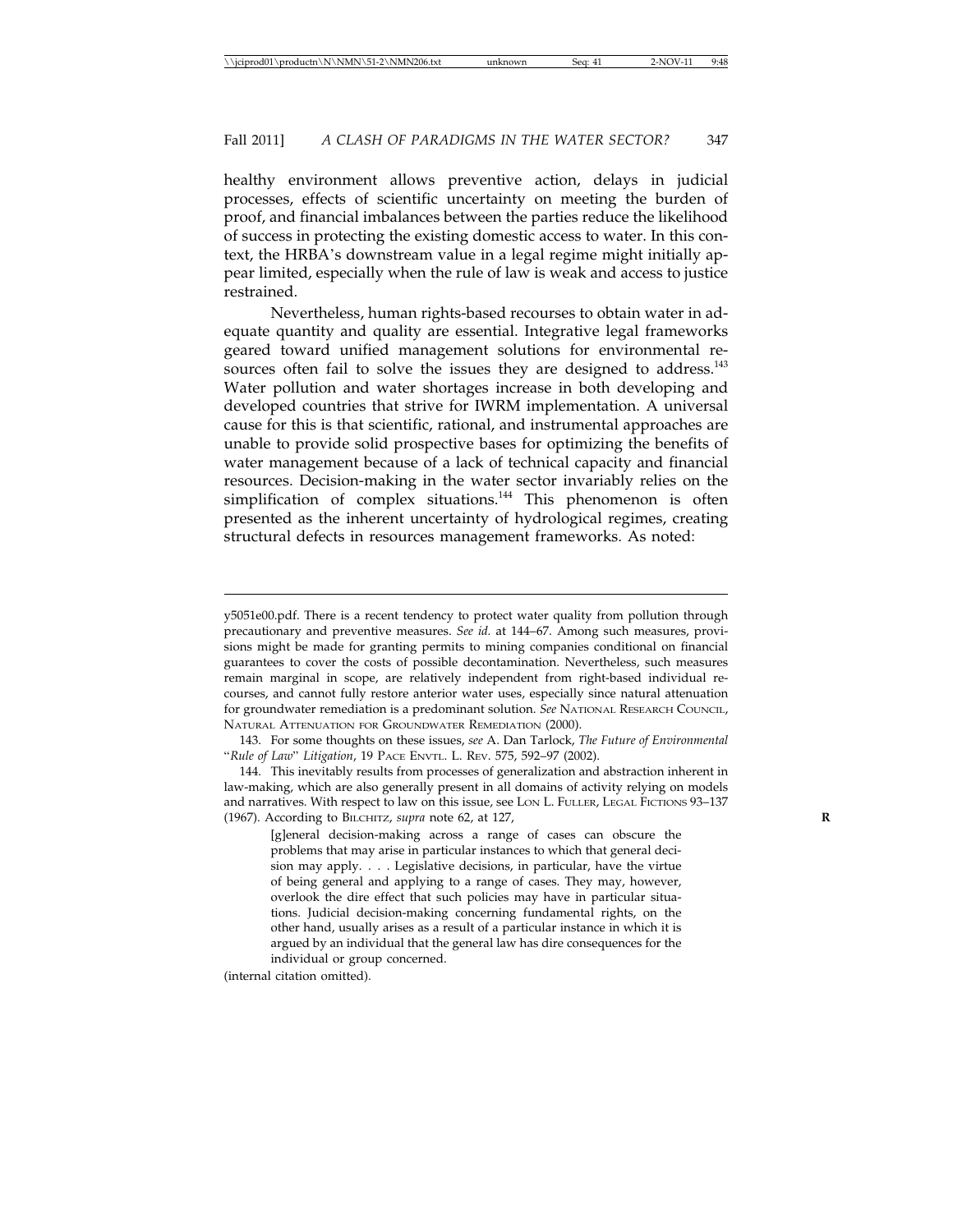[A]n ecosystem is a complex, nonlinear, dynamic system. It is more than that it is complicated. Even if we had a relatively sophisticated scientific understanding of each of the components, there is likely to remain a residuum of inherent *uncertainty* and *unpredictability* with respect to the consequences of any particular input—including any adjustments we might make through management measures—due to the "inherent stochasticity" and continuously evolving nature of complex natural systems. . . . [This] has large implications for environmental law and natural resources management. Precisely because the last thirty years or so of sustained regulatory effort to protect the environment and critical ecological resources have *not* been based on this insight, we have constructed an architecture of laws and management systems that are poorly matched to the challenge of managing ecosystems as complex dynamic systems.145

Hence, any legal system governing groundwater extraction that is designed to preempt conflicts over water usage while maximizing social and economic benefits will be unable to prevent all future harms to individuals—and the ensuing claims. As a result, exclusive reliance on the rationalization and integration of prospective frameworks for water management is insufficient.146 Were human rights to provide justification

146. The fundamental explanation for this failure could stem from ineluctable constraints applicable to the dialectic between order and disorder. If social and economic phenomena are ordered structures, then it is possible to speculate that these orderly structures are bound to unravel. *See* William Rees, *Confounding Integrity: Humanity as Dissipative Structure*, *in* RECONCILING HUMAN EXISTENCE WITH ECOLOGICAL INTEGRITY: SCIENCE, ETHICS, ECO-NOMICS AND LAW 293 (Laura Westra, Klaus Bosselmann & Richard Westra, eds., 2008); M.H. Huesemann, *The Limits of Technological Solutions to Sustainable Development*, 5 CLEAN TECH-NOLOGIES & ENVTL. POL'Y 21 (2003). A less ambitious explanation for this failure concedes that social and economic phenomena are irreducibly complex and their structure escapes determination, but recognizes the deterministic tendencies of theories for social and economic organization and behavior. *See* Peter Stewart, *Complexity Theories, Social Theory, and the Question of Social Complexity, 31 PHIL. Soc. Sci. 323 (2001). According to Göktug Morçöl,* 

Newtonian science is based on the belief that the universe is completely deterministic. The Newtonian deterministic view includes two sets of interrelated assumptions: that the relationships between entities and events are causal and that future events are predictable. It is assumed that entities and events relate to each other in a perfectly orderly and causal manner and that these relations are predominantly linear. . . . Consequently, future events are deemed to be precisely predictable. . . . In the Newtonian description of causality, *external* events cause changes in the positions and movements of objects. Newtonian science deals mostly with *linear* forms of causality (i.e., proportionate cause and effect relationships). Although

<sup>145.</sup> Bradley Karkkainen, *Collaborative Ecosystem Governance: Scale, Complexity, and Dynamism*, 21 VA. ENVTL. L.J. 189, 196–97 (2002–2003) (citations omitted).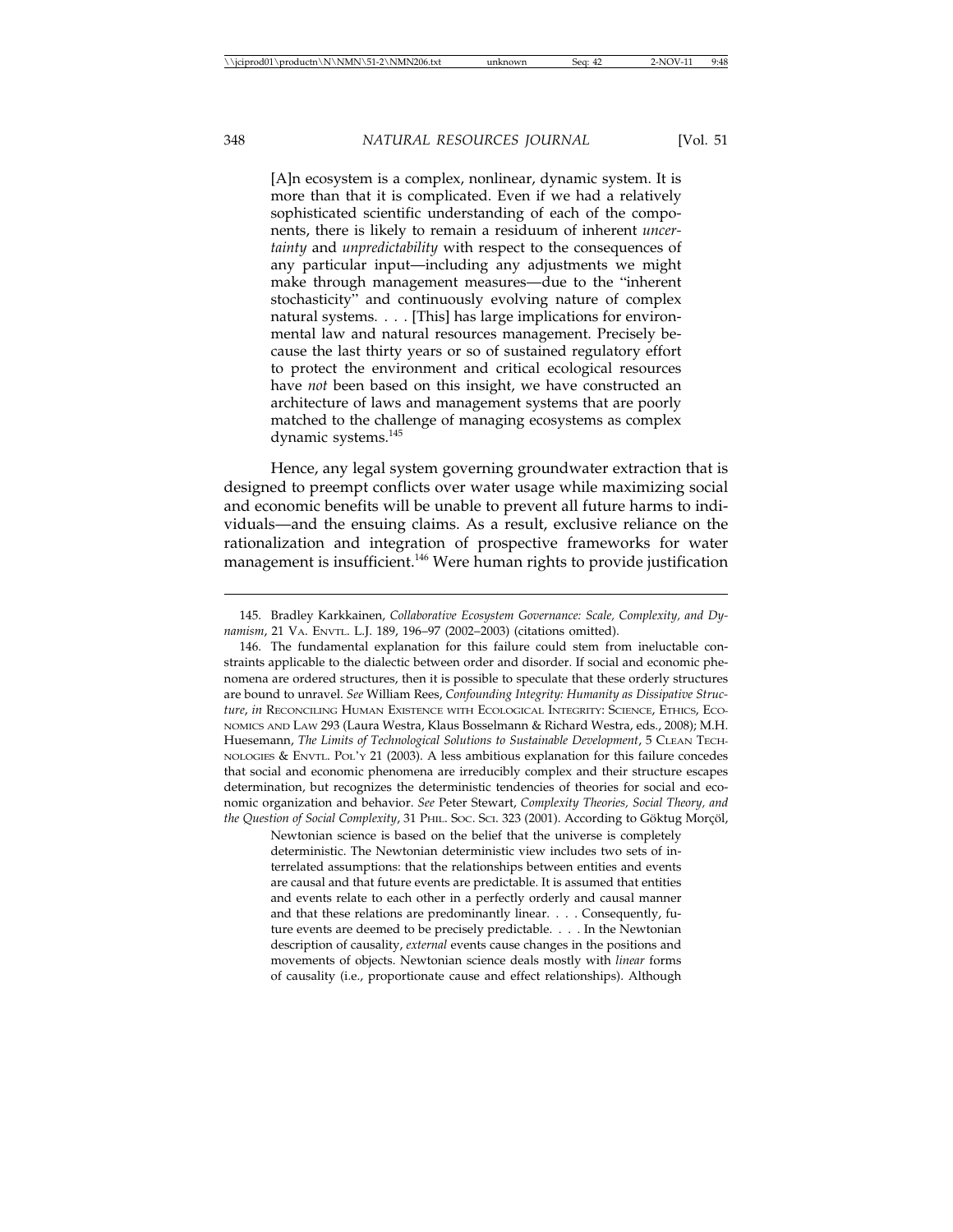and normative guidelines as well as detailed operational standards and benchmarks for all water management issues, thereby supporting an exhaustive system that prospectively cover future situations, such a management framework would become similarly afflicted with structural defects and discrete failures.<sup>147</sup>

Newtonian science recognizes some nonlinearities in its mathematical models, it still favors linear models. . . . The Newtonian notion of causality also includes the assumption that there are *necessary* connections between events (i.e., that the relations between past and future events are fixed, and no alternative futures are allowed). . . . The deterministic beliefs of Newtonian science have penetrated the theoretical thinking in public policy and administration. Newtonian beliefs manifest themselves particularly in the theories of long-term planning and bureaucratic organization. In long-term planning, the assumption is not only that government actions and programs can cause desired effects (effects such as economic growth and manufacturing of goods at desired levels) but also that the relationship between cause and effect is linear, proportional. To obtain a desired amount of economic growth, a proportionate amount of monetary or non-monetary incentives are injected into the economic system.

Göktug Morçöl, *A New Systems Thinking: Implications of the Sciences of Complexity for Public Policy and Administration*, 29 PUB. ADMIN. Q., 297, 299–301 (2005). In this case, it is simply the management paradigms themselves as blueprints for programming social organization that fail to meet reality's incondensible complexity. From this point of view, attempts such as that of Claudia Pahl-Wostl might ultimately come undone. C. Pahl-Wostl, *The Implications of Complexity for Integrated Resources Management*, 22 ENVTL. MODELLING & SOFTWARE 561 (2007). And so would any legal framework conceived as a normative system reflecting social networks and interactions, and designed with the intent to integrate all aspects of resources management. Whichever of the two explanations is preferred, the assertion above appears valid.

147. There are no principles of justice that can deliver a set of rights that do not contain contradictory judgments—i.e., structural defects—about the permissibility of actions. Keith Dowdings & Martin Van Hees, *The Construction of Rights*, 97 AM. POL. SCI. REV. 281 (2003). The drive to turn approaches to development based on human rights into all-encompassing prospective management frameworks is most apparent in the literature on human rights indicators and emerging concepts such as human rights impact assessment. *See* Paul Hunt & Gillian MacNaughton, *Impact Assessments, Poverty and Human Rights: A Case Study Using the Right to the Highest Attainable Standard of Health* (World Health Org., Working Paper No. 6, 2006), *available at* http://www.who.int/hhr/Series\_6\_Impact%20Assessments\_Hunt\_ MacNaughton1.pdf; TODD LANDMAN ET AL., U.N. DEV. PROGRAMME, INDICATORS FOR HUMAN RIGHTS BASED APPROACHES TO DEVELOPMENT IN UNDP PROGRAMMING: A USER'S GUIDE (2006); U.N. Secretary-General, *Human Rights Impact Assessments: Resolving Key Methodoligical Questions*, U.N. Doc. A/HRC/4/74 (Feb. 5, 2007) (discussing human rights and transactional corporations and other business enterprises). Interestingly, Sakiko Fukuda-Parr, Terra Lawson-Remer, and Susan Randolph propose to measure the fulfillment of a series of social and economic rights, among which the human right to housing is singled out, to be tied to national statistics on access to improved water source and sanitation and to be expressed in one methodological version through the formula  $z_4 = (.5x_{L7} + )$ .5xL8)/y. Sakiko Fukuda-Parr, Terra Lawson-Remer, & Susan Randolph, *Measuring the Progressive Realization of Human Rights Obligations: An Index of Economic and Social Rights Fulfill-*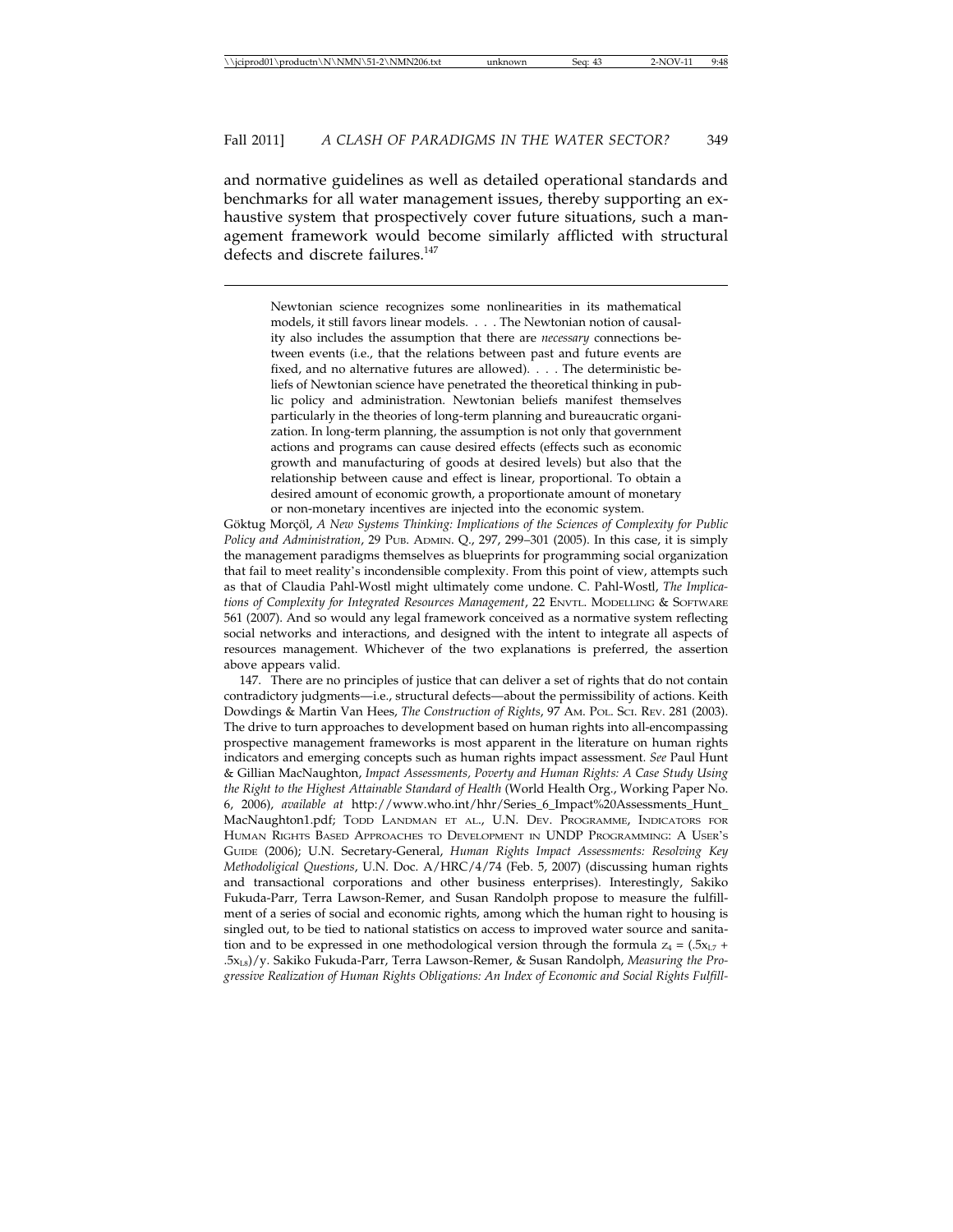Because of their inherent defects, rationalized and integrated legal frameworks for prospective management must be complemented by discursive instruments in order to redress structural imbalances and the resulting prejudices affecting basic human well-being, once they appear.<sup>148</sup> Human rights can best perform this function because they are conceptually irrepressible claims, thus acting as the ultimate safeguard against systemic failure. These recourses are crucial in situations where legal frameworks remain unreformed and regime breakdown is more frequent.<sup>149</sup> In this context, the incorporation of the core normative elements of the HRBA in national water law's structure is essential. The HRBA to development in the water sector is the driver for the materialization of human rights-based recourses at the national level. Examples of the functions performed by human rights-based claims brought forward by individuals in a national legal framework are as follows:

- Obtaining the cancellation of an administrative authorization to use water for mining purposes because it is harmful to domestic uses;
- Overturning as unconstitutional a water allocation statute with excessive negative impacts on a river basin;
- Requiring a legislature to adopt a regulatory program for water protection or an administrative body to issue a water license.<sup>150</sup>

At this point it appears that, although they are necessary, integrated management structures cannot fully attain their objectives because they remain subject to discrete systemic failures. As a result, these structures must be complemented with discursive instruments in order to redress their failures, and human rights should be used for this because they constitute the most potent discursive instruments available.

One final consideration further stresses the need for emphasizing human rights' role as *ex post* recourses: To some extent, the HRBA use of human rights as structural tools for prospective management might weaken their potency as discursive instruments for redress. For example,

*ment* 15 (Univ. of Conn. Dep't of Econ., Working Paper No. 200822, 2008). The point is that such statistical indicators offer general frameworks for resources allocation which are compatible with the failure of human rights on an individual basis.

<sup>148.</sup> The need for individual recourses stems from the failures and weaknesses of resources and environmental management regimes. Bruce Pardy, *Environmental Rights: Mitigating Flaws of the Management Model*, 1996 N.Z. L. REV. 239, 241–43.

<sup>149.</sup> *See* U.N. DEV. PROGRAMME, HUMAN DEVELOPMENT REPORT 2006: BEYOND SCARCITY: POWER, POVERTY AND THE GLOBAL WATER CRISIS 101 (2006).

<sup>150.</sup> For a generic list of different methods that courts might apply to enforce a constitutional right to a healthy environment that can serve as an illustration *mutatis mutandis* for human rights claims to water, see SVITLANA KRAVCHENKO & JOHN E. BONINE, HUMAN RIGHTS AND THE ENVIRONMENT: CASES, LAW, AND POLICY 72 (2008).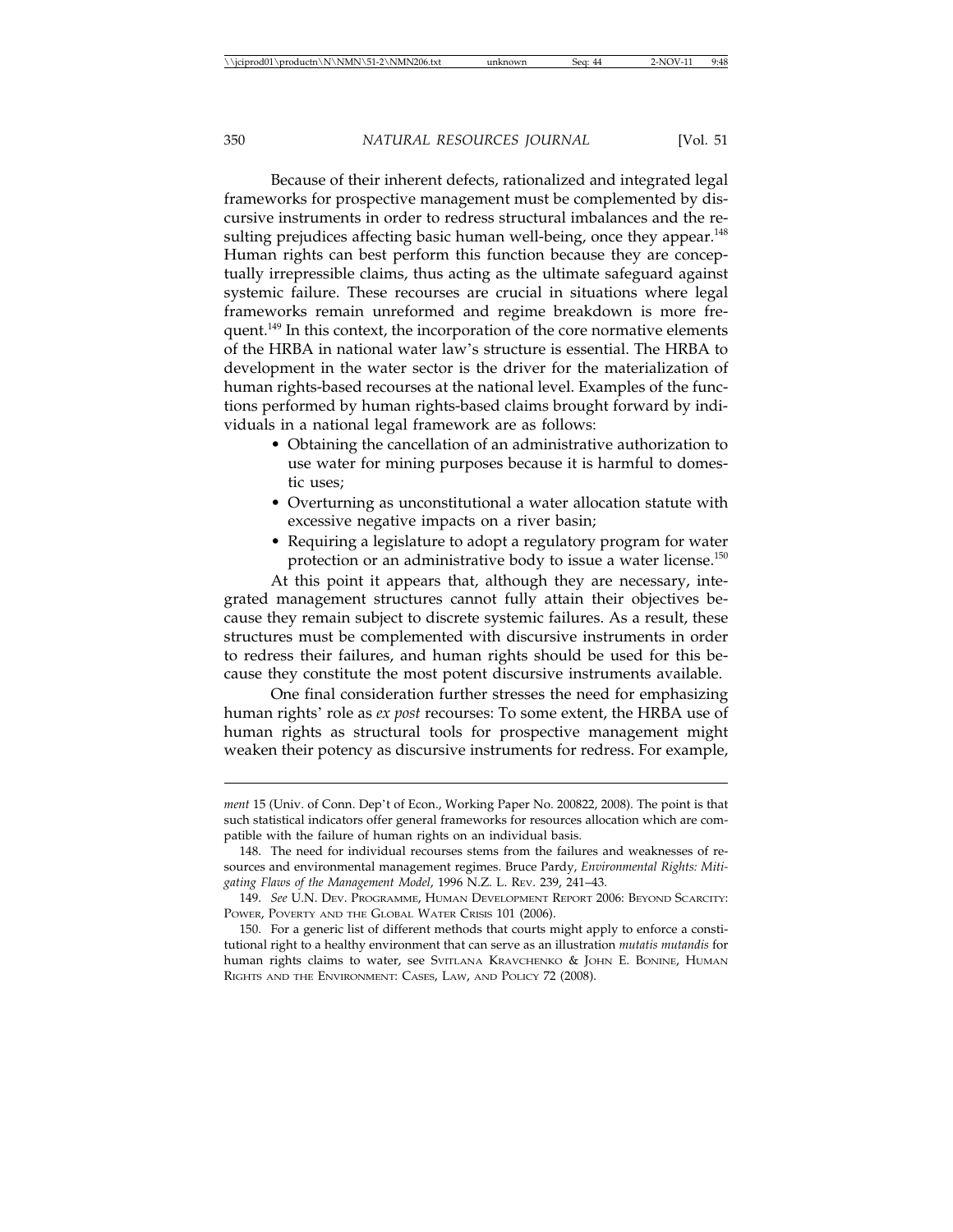the HRBA links the materialization of the human right to water in management frameworks to the guidelines for drinking-water quality developed by the World Health Organization.151 These guidelines are based explicitly on a cost-benefit approach that focuses first on critical threats to public health that cause the most harm to the largest number of people before moving to lesser health threats when and if resources allow.152 This approach is legitimate in a context of limited resources and progressive development. However, this cost-benefit approach to human rightsbased management implies exceptions in which basic human needs will not be covered. A minority of individuals will continue to suffer from non-prioritized water contamination.<sup>153</sup> Through the attempt of the HRBA to provide standards-based prospective management, human rights become associated with regulatory regimes that maximize benefits for a majority by allocating costs to a minority. This requires assessing the extent to which a recourse based on a human right to water can be effective against a harm that is also justified by a human right to water.

This reference to quantitative and qualitative standards imbues human right claims to water with a determinate, non-relative content. It implies an underlying standardization of basic human water needs for groups of individuals regardless of discrepancies in concrete personal situations and needs. The *ex ante* standard setting required by the materialization of a determinate minimum core for human rights to water leads to the theoretical acceptance of exceptional situations where more or better water than actually required to cover basic human needs must be provided to a specific individual, but also to situations where less or worse water than actually required to fulfill basic human needs will be provided to a specific individual.154 Because of the latter possibility, the

<sup>151.</sup> *See, e.g.*, General Comment 15, *supra* note 65 at 5 § 12(b); United Nations, Econ. & **R** Soc. Council, Comm. on Human Rights, Realization of the Right to Drinking Water and Sanitation, Report submitted by Special Rapporteur El Hadji Guissé, U.N. Doc. E/CN.4/ Sub.2/2005/25 (July 11, 2005) (stating that "[w]ater-quality standards should give priority to the elimination of the pollutants with the most significant impact on health in the particular country or context.").

<sup>152.</sup> WORLD HEALTH ORG., *supra* note 77, at 2. **R**

<sup>153.</sup> Parmar, *supra* note 66, at 86, illustrates how the conjunction of development with the human rights language in the context of water resources management can justify the suffering of some. The coexistence of the drive to attain developmental objectives with the human rights-based refusal to contextualize individual violations generates internal tensions within the HRBA. *See* Robert Archer, *Linking Rights and Development: Some Critical Challenges*, *in* RIGHTS-BASED APPROACHES TO DEVELOPMENT: EXPLORING THE POTENTIAL AND PITFALLS 21, 24 (Sam Hickey & Diana Mitlin eds., 2009).

<sup>154.</sup> *Ex ante* means "Based on assumption and prediction on how things appear beforehand, rather than in hindsight." BLACK's LAW DICTIONARY 642 (9th ed. 2009).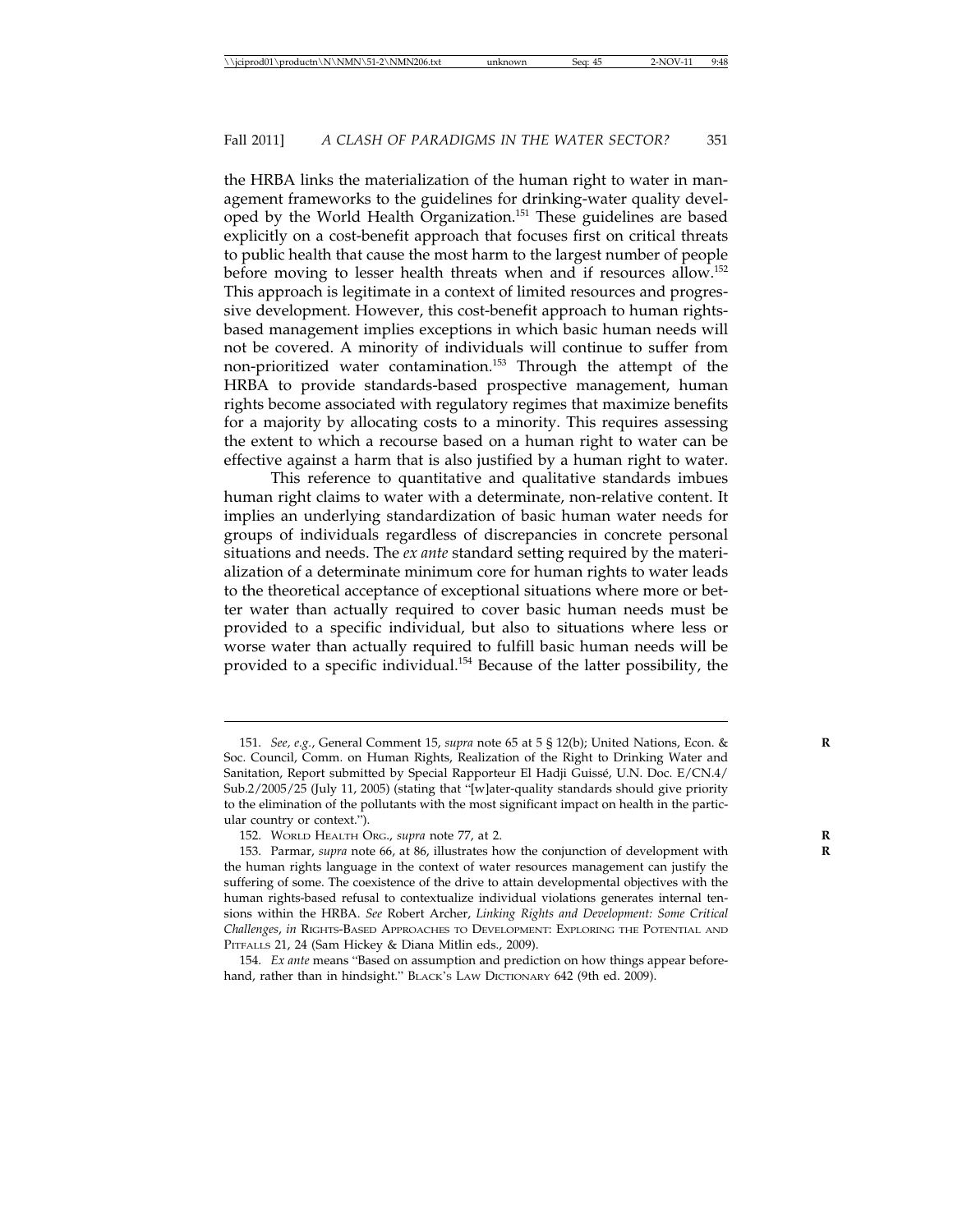idea of *ex ante* determination of a standardized minimum core for human rights to water must be considered with caution.<sup>155</sup>

#### **C. Streamlining: Reducing Interferences Between IWRM and the HRBA**

The synergies between integrated frameworks for prospective management and the HRBA to water do not eliminate the tensions resulting from their coexistence. As discussed previously, such tensions must be resolved contextually by water managers responsible for the elaboration and implementation of adequate water resources management frameworks at the local and national levels.156 Nevertheless, these tensions could be minimized through a series of practical steps.

First, some proponents of the HRBA to water describe this approach as rights-based rather than human rights-based.<sup>157</sup> This blurs the distinction between water rights that constitute the basic building blocks of any water allocation framework, whether unjust or equitable, and human rights that have an impact on access to water for basic needs.<sup>158</sup> Such a semantic slip renders the substantive content of the HRBA to

157. *See, e.g.,* WORLD HEALTH ORG., *supra* note 35, at 9–10. An Overseas Developmental **R** Institute (ODI) Briefing Paper from 2004 offers an example of an unsatisfactory typology of the various forms of a "right to water" that ultimately confuses the discourse on the HRBA. The three types of rights identified overlap and cannot actually be distinguished from each other through the determining characteristic assigned to them. PETER NEWBORNE ET AL., ODI, RIGHT TO WATER: LEGAL FORMS AND POLITICAL CHANNELS (July 2004).

158. For a definition of water rights, see STEPHEN HODGSON, FOOD & AGRIC. ORG., LEGIS-LATIVE STUDY NUMBER 92: MODERN WATER RIGHTS: THEORY AND PRACTICE 4–9 (2006). For a legal context that differentiates human rights to water from rights to water, *see* Jan Hendriks, *Water Laws, Collective Rights and System Diversity in the Andean Countries*, *in* OUT OF THE MAINSTREAM: WATER RIGHTS, POLITICS AND IDENTITY 165, 166–69 (Rutgerd Boelens, David Getches & Armando Guevara-Gil eds., 2010); Arjun Kumar Khadka, *The Emergence of Water as a* "*Human Right*" *on the World Stage: Challenges and Opportunities*, 26 INT'L J. WATER RESOURCES DEV. 37, 40–41 (2010). HODGSON, *supra* this note, at 95–96, states that the equity value of water rights-based approaches is uncertain.

<sup>155.</sup> Protecting the conceptual integrity of human rights in case they conflict against each other can justify deviations from human rights standards and a relative conception of human rights universality. *See* Jack Donnelly, *The Relative Universality of Human Rights*, 29 HUM. RTS. Q. 281, 300–302 (2007). From this perspective, it can be argued that the ineluctable conflicts generated by the competition between human rights to water are best addressed by emphasizing the role of human right norms as *ex post* recourses that remain *ex ante* undefined, that is essentially relativistic.

<sup>156.</sup> This is to avoid the alienation process that results from the imposition of a topdown model on local stakeholders. *See* Rutgerd Boelens, David Getches & Armando Guevara-Gil, *Water Struggles and the Politics of Identity*, *in* OUT OF THE MAINSTREAM: WATER RIGHTS, POLITICS AND IDENTITY 3 (Rutgerd Boelens, David Getches & Armando Gevara-Gil eds., 2010).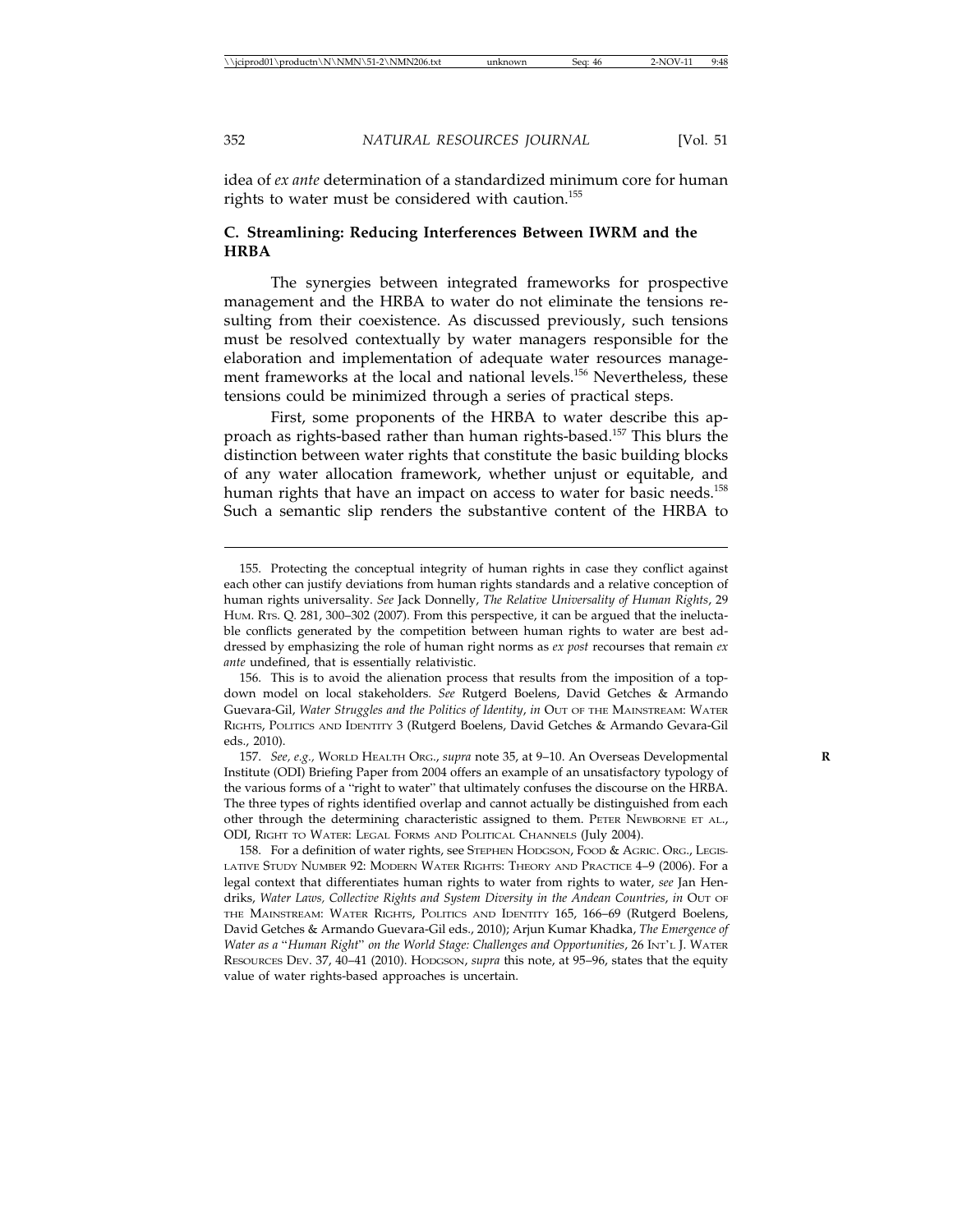water significantly less certain because support for a rights-based approach might be cynically construed as support for the rule of law in national jurisdictions where the existing legal framework for water rights implicitly marginalizes women and the poor. The danger in confusing the two can be illustrated by the following:

Justification for some form of a rights-based approach might be founded on the rule of law. This however depends upon the meaning given to this constitutional concept. In one sense the rule of law is primarily a *formal* concept. It demands that there should be lawful authority for the exercise of power, *and* that individuals should be able to plan their lives on the basis of clear, open and general laws. On this hypothesis, the rule of law is not the rule of the good law, and its dictates can be met even by non-democratic societies. On this view, the rule of law cannot provide the foundation for particular substantive rights as such.159

A suggestion to avoid this problem would be to maintain consistency by always refering to the HRBA as a human rights-based approach. Semantic consistency would also pinpoint the substantive added value of human rights with respect to water resources management frameworks and water rights.

Second, the HRBA tends to expand to all aspects of water management because of the multiplication of human rights that can serve as a basis for claims on water resources. As seen above, this might generate significant tensions in reform processes aimed at improving water management frameworks because human rights as moral absolutes can offset the delicate balancing and fine-tuning of resource allocation and protection regimes. Professor John Merrills notes:

Rights and preferences tend to be confused—sometimes it must be said deliberately—because when there are conflicting demands, whether in relation to jam tarts or the environment, having the desired objective recognized as a right is a crucial means of establishing priorities. When preference confronts preference the result in moral terms is a stand-off. When right confronts preference, on the other hand, the holder of the right has a trump card with which to pre-empt preferences and other non-moral considerations. What is true here of moral rights is true a fortiori when such rights are translated into

159. PAUL CRAIG, ADMINISTRATIVE LAW 22 (6th ed., 2008). For a conceptual discussion on the difference between the rule of law and human rights, see Evan Fox-Decent, *Is the Rule of* Law Really Indifferent to Human Rights?, 27 LAW & PHIL. 533 (2008).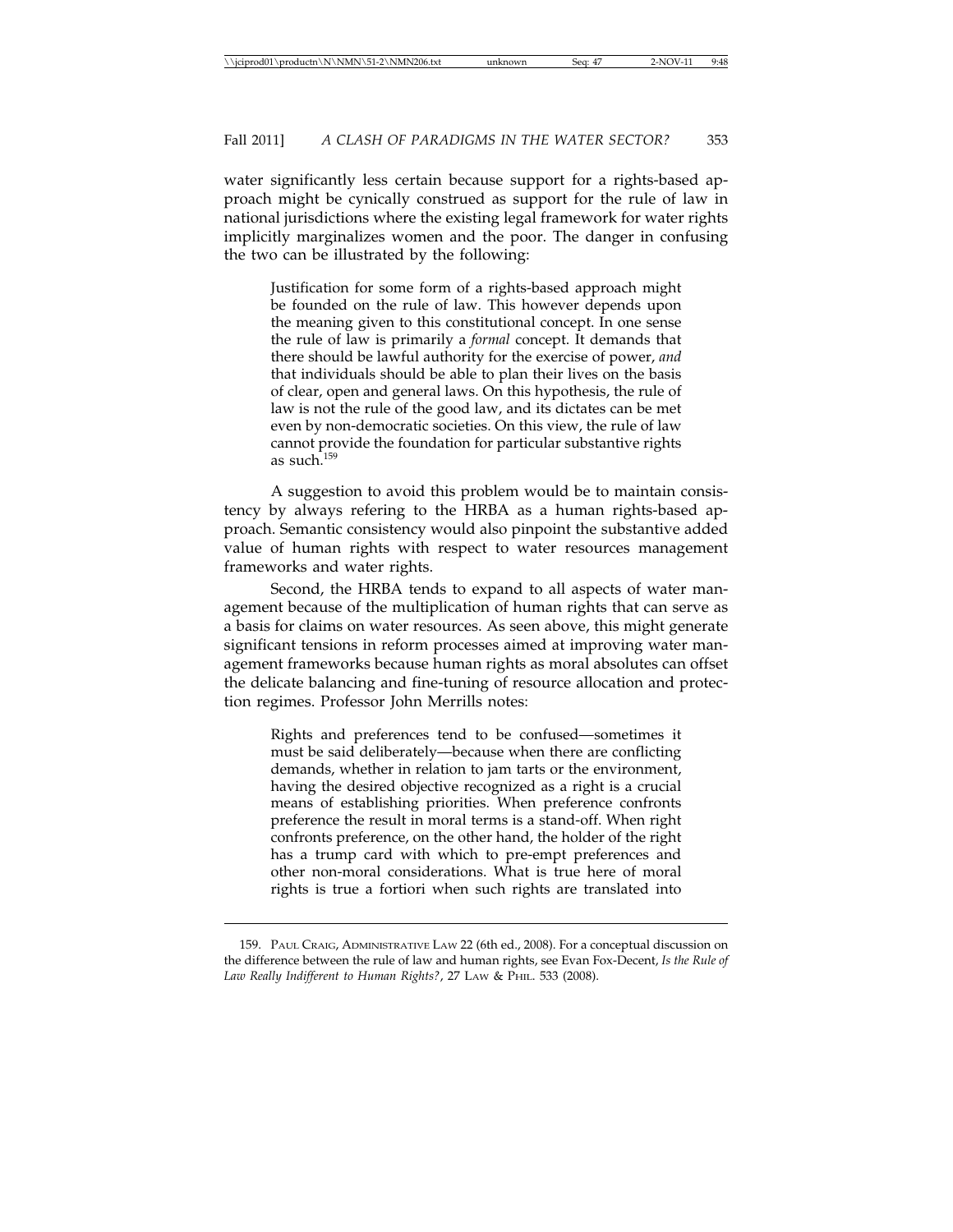law. . . . If rights are a good way of ensuring that something is taken seriously, designating an entitlement a human right is even better, on account of the status of this class of rights in legal and moral discourse. . . . [I]f a preference can be turned into a right, the position of the new rights-holder is much strengthened, especially in comparison with rivals whose preferences have not been so transformed. There may also be other effects, however. Suppose that instead of being confronted with a mere preference, our rights-holder is confronted with another rights-holder. We are now back to the same position of preference being confronted with preference, with the important difference that, as Lomasky has explained, since both parties are armed with rights, accommodation through compromise may now be much less appealing. The tendency for disputes to become more acrimonious when rights are at stake can also be seen elsewhere. A rights-holder confronted by a rival with a mere preference will expect to get his way, and, although the purpose of rights is to ordain such priorities, the natural tendency to "stand on our rights" cannot be said to do much to promote social harmony or, in some cases, social welfare. When there are only competing preferences, we can try to maximize social welfare by utilizing a cost-benefit analysis. However, once a preference is converted into a right, tradeoffs can no longer be considered in the same way. Moreover, a proliferation of rights and rights holders not only multiplies the opportunities for rights-holders to come into conflict with each other, but also generates a tension between rights as a basis for actions and other moral considerations.<sup>160</sup>

The HRBA scope should remain confined to areas of water management where its influence is essential and its impact significant. To avoid an unmanageable expansion of the HRBA, clearly identifying to which human rights the approach refers is crucial. For example, the HRBA could be defined to refer exclusively to the human rights formally recognized in international law through the ICESCR and the ICCPR. In particular, the challenge generated by some human rights that play a more significant role in extending the HRBA to entire management structures—such as the right to property, the right to development, and the right to a healthy environment—would be reduced, as these rights do not figure in the ICESCR and the ICCPR. All the necessary underlying requirements for the realization of the human rights contained in the covenants with respect to water resources will progressively materialize through the normal process of legal interpretation. This suggestion ulti-

<sup>160.</sup> Merrills, *supra* note 52, at 666–68 (internal citations omitted). **R**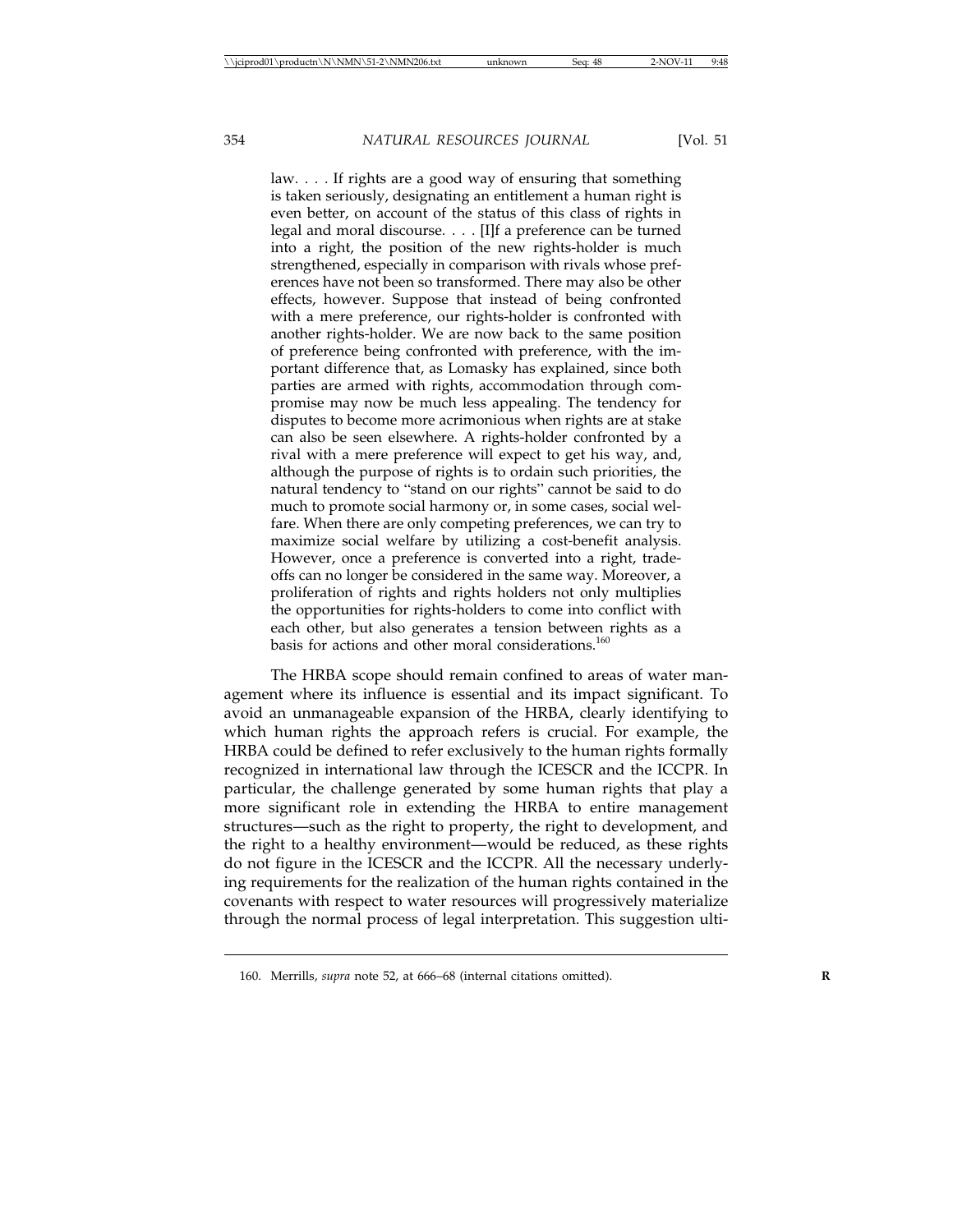mately corresponds to a trend in the literature that recommends a renewed focus on the positive legal manifestations of international human rights.161 It also underlines the importance of transposing these rights into national legal frameworks further to reforms motivated by human rights advocacy in order to offer *ex post* discursive recourses—recourses that provide remedies to *ex ante* indeterminate situations—against systemic failures in water resources management frameworks.

Finally, the rhetoric of human rights as equal, indivisible, interdependent, and interrelated hampers the necessary trade-offs between and the prioritization of various claims to limited water resources.<sup>162</sup> For example, agricultural irrigation competes with intakes for urban waterworks.163 A confrontation between two equal human rights with absolute moral priority cannot provide elaborate apportionment mechanisms for limited water resources.<sup>164</sup> As a result, limiting or even omitting the rhetoric of indivisibility and equal priority with respect to the HRBA to water may be necessary.<sup>165</sup> In this respect, focusing on human rights recourses in national legal frameworks could provide an interesting avenue, since law as a means of conflict resolution through adversarial adjudication before the courts is ultimately impervious to the intractability that stems from the doctrine of indivisibility and interdependence: When a judge rules on the merits of a case, competing claims are inevitably either upheld or rejected, partially or in totality.

#### **V. CONCLUSION**

The HRBA to development in the water sector and IWRM, understood as a principle of integration that increases the coherence of prospective management frameworks for water resources, complement each other. Synergies between IWRM and the HRBA result from each ap-

<sup>161.</sup> *See* Siobhan McInerney-Lankford, *Human Rights and Development: A Comment on Challenges and Opportunities from a Legal Perspective*, 1 J. HUM. RTS. PRAC. 51, 52 (2009); Russells, *supra* note 43; Fons Coomans, Fred Grünfeld & Menno Kamminga, Methods of Human *Rights Research: A Primer*, 32 HUM. RTS. Q. 179 (2010).

<sup>162.</sup> *See* Lauchlan T. Munro, *The* "*Human Rights–Based Approach to Programming*"*: A Contradiction in Terms?*, *in* RIGHTS-BASED APPROACHES TO DEVELOPMENT: EXPLORING THE PO-TENTIAL AND PITFALLS 187, 190–191 (Sam Hickey & Diana Mitlin eds., 2009).

<sup>163.</sup> *See* Simon Cook et al., *Water, Food and Livelihoods in River Basins*, 34 WATER INT'L 13, 21 (2009).

<sup>164.</sup> *See* Merrills, *supra* note 52, at 666, 668–69, 675. **R**

<sup>165.</sup> This is different from a suggestion to repudiate that doctrine. The need to establish an order of priority among human rights is recognized in the HRBA discourse. *See* U.N. DEV. PROGRAMME, *supra* note 64, at 23. Amitai Etzioni, *Life: The Most Basic Right*, 9 J. HUMAN **R** RTS. 100, 100 (2010), emphasizes that scarcity justifies ranking human rights. On this subject, see also the debate surrounding James Nickel, *Rethinking Indivisibility: Towards a Theory of Supporting Relations Between Human Rights*, 30 HUM. RTS. Q. 984 (2008).